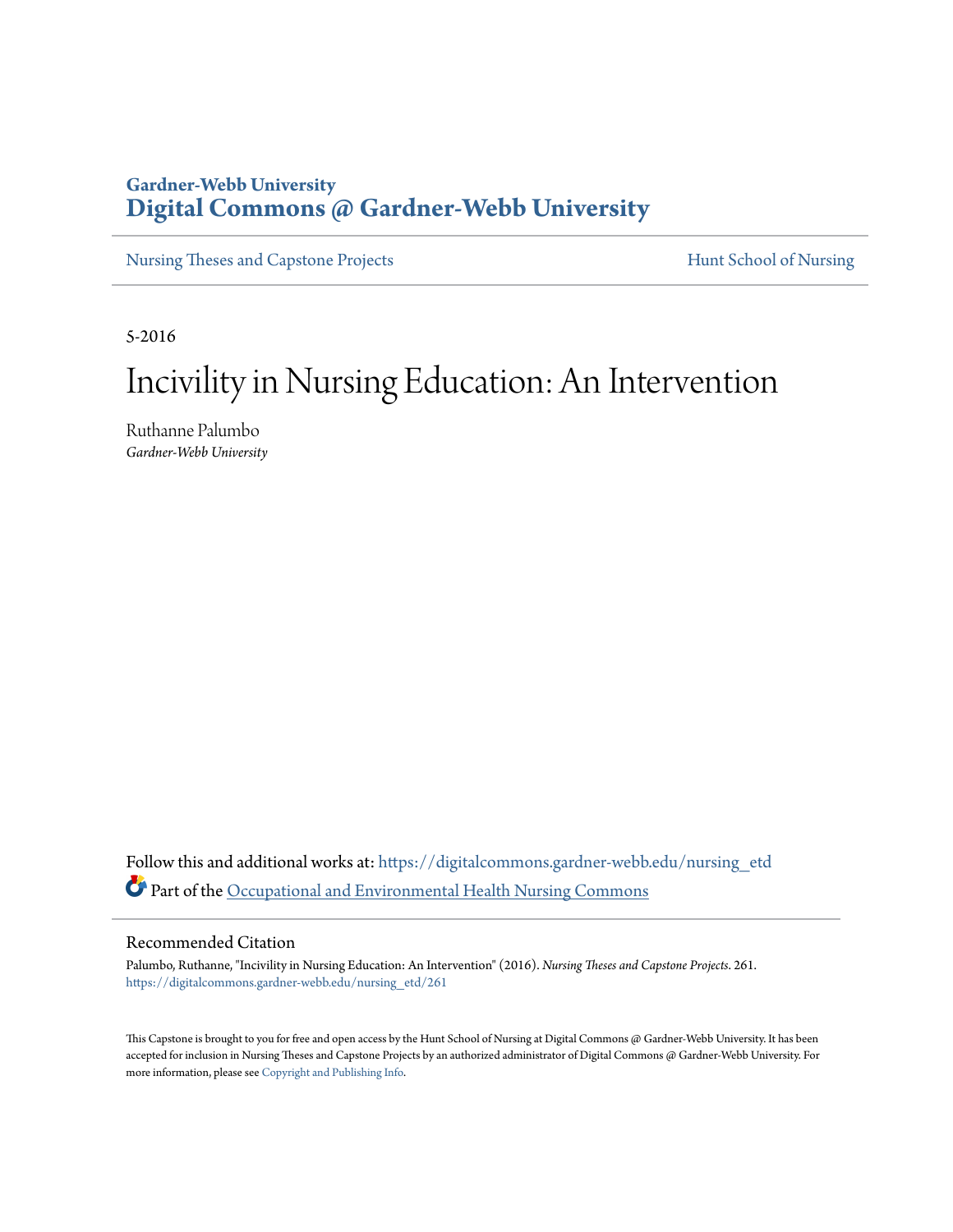Incivility in Nursing Education: An Intervention

by

Ruthanne Palumbo

A capstone project submitted to the faculty of Gardner-Webb University Hunt School of Nursing in partial fulfillment of the requirements for the degree of Doctor of Nursing Practice

Boiling Springs

2016

\_\_\_\_\_\_\_\_\_\_\_\_\_\_\_\_\_\_\_\_\_\_\_\_\_\_\_\_\_\_ \_\_\_\_\_\_\_\_\_\_\_\_\_\_\_\_\_\_\_\_\_\_\_\_

\_\_\_\_\_\_\_\_\_\_\_\_\_\_\_\_\_\_\_\_\_\_\_\_\_\_\_\_\_\_ \_\_\_\_\_\_\_\_\_\_\_\_\_\_\_\_\_\_\_\_\_\_\_\_

Submitted by: Approved by:

Ruthanne Palumbo Dr. Sharon Starr

Date Date Date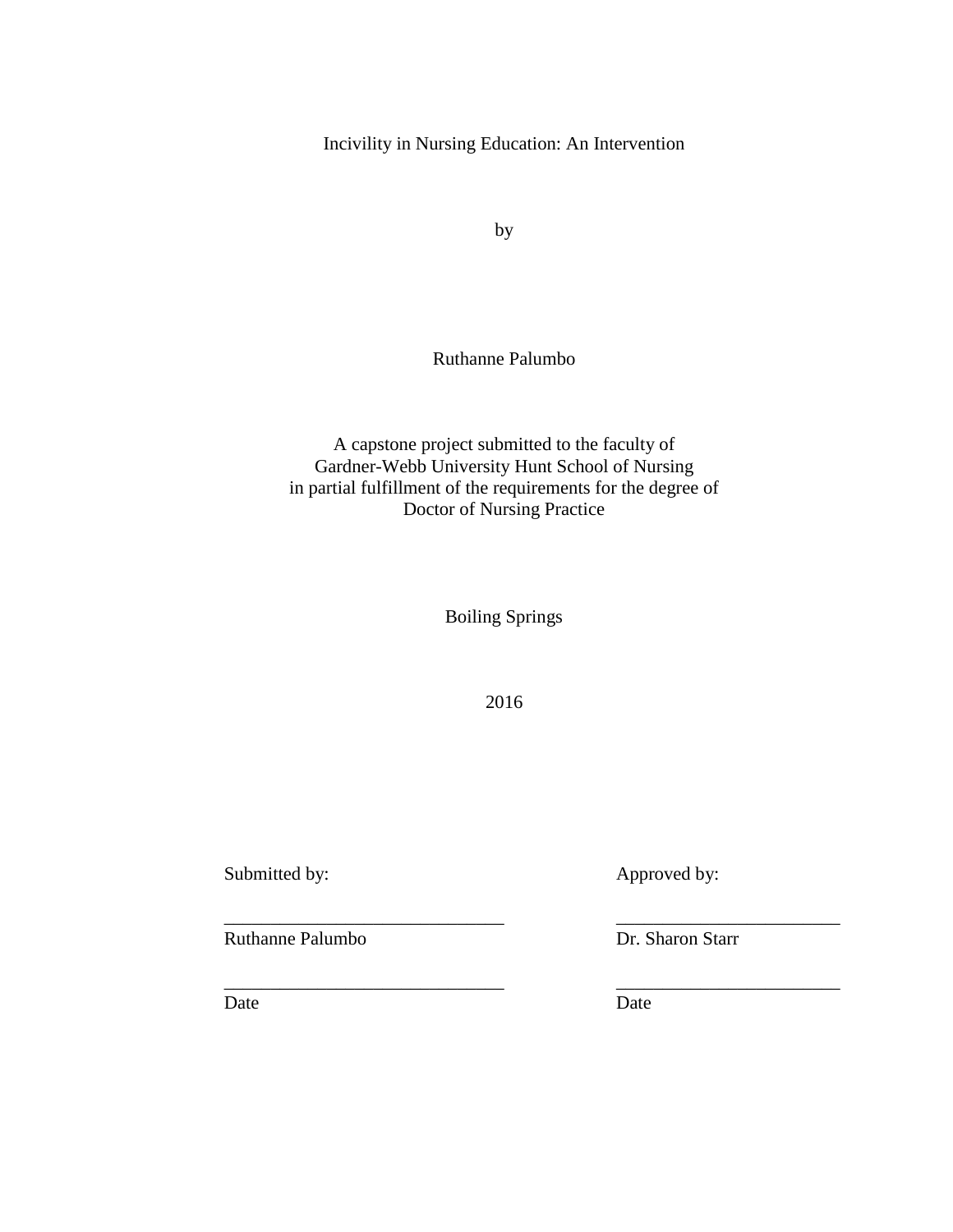## Approval Page

This capstone project has been approved by the following committee members:

Approved by:

Barbara Barry, MSN, RN, CNE Date Committee Member

| Paige E. Howard, MSN, RN | Date |  |
|--------------------------|------|--|
| <b>Committee Member</b>  |      |  |
|                          |      |  |

\_\_\_\_\_\_\_\_\_\_\_\_\_\_\_\_\_\_\_\_\_\_\_\_\_\_\_\_\_\_\_\_\_\_\_\_ \_\_\_\_\_\_\_\_\_\_\_\_\_\_\_\_\_\_\_\_\_\_\_\_\_\_\_\_\_\_\_\_\_\_

\_\_\_\_\_\_\_\_\_\_\_\_\_\_\_\_\_\_\_\_\_\_\_\_\_\_\_\_\_\_\_\_\_\_\_\_ \_\_\_\_\_\_\_\_\_\_\_\_\_\_\_\_\_\_\_\_\_\_\_\_\_\_\_\_\_\_\_\_\_\_

Cindy Miller, PhD, RN Date Graduate Program Chair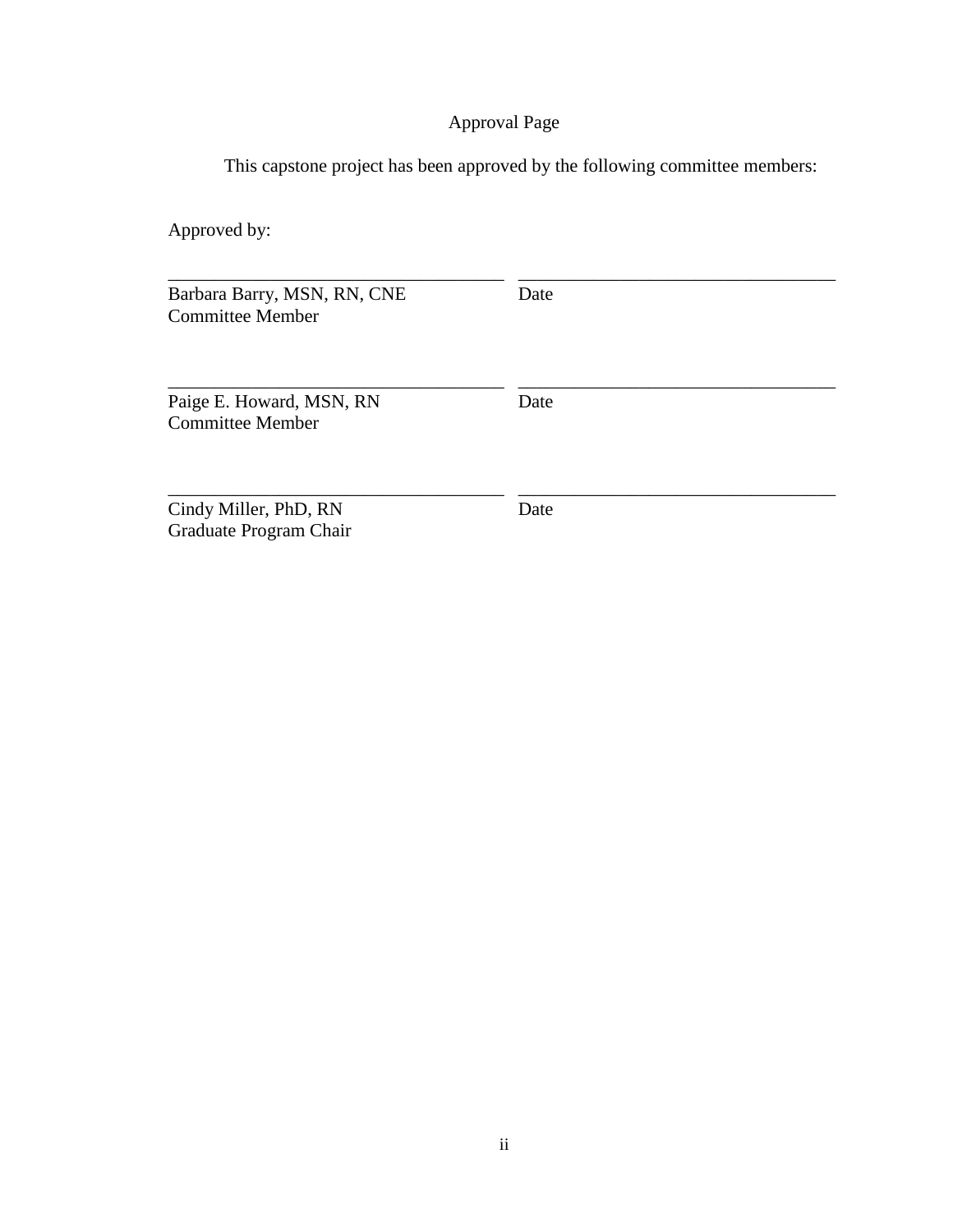#### Abstract

Incivility in nursing education is an unfortunate phenomenon affecting nursing students in all aspects of their educational experience. Students and their instructors are often ill equipped to deal with academic incivility and their lack of ability to handle such behaviors has proven detrimental to the future of the nursing profession. Nursing instructors need tools to help educate nursing students on how to recognize uncivil behaviors within themselves as well as others and ways to combat it. This Capstone Project addressed these aspects of academic incivility and implemented an e-learning module that was developed to educate students on incivility. The data was collected through a pre-test, post-test model with resulting statistical analysis using the McNemar's test. Results showed the nursing students obtained increased self-efficacy in regards to their ability to define, detect, and combat academic incivility after viewing the e-learning module. In conclusion, the successful implementation of the e-learning module provides further incentive for schools of nursing to consider implementing incivility education in their curriculums.

*Keywords:* incivility: prevention, identification, interventions, reducing, recognizing, new graduate nurses, nursing students, education, social learning theory, role modeling

iii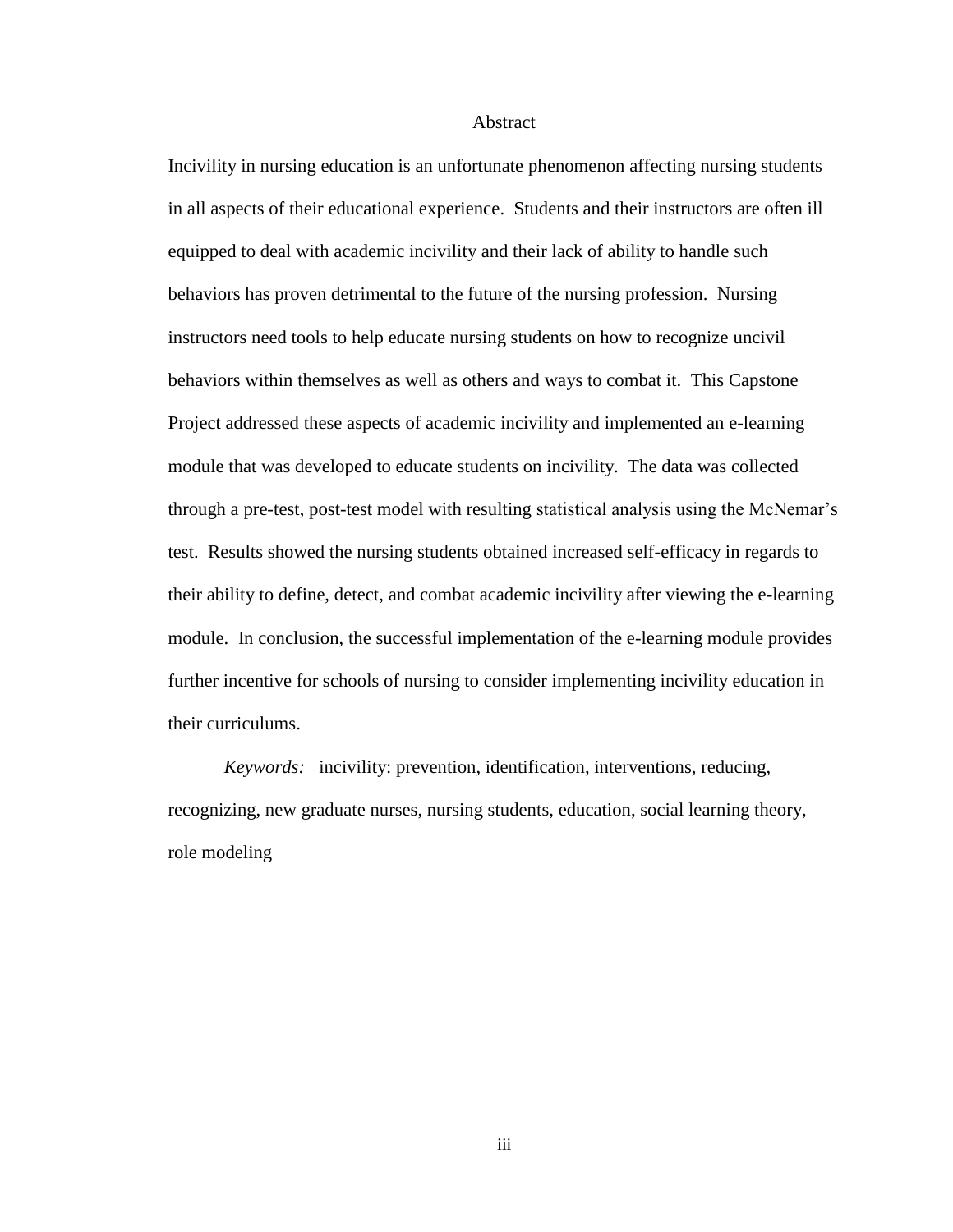© Ruthanne Palumbo 2016

All Rights Reserved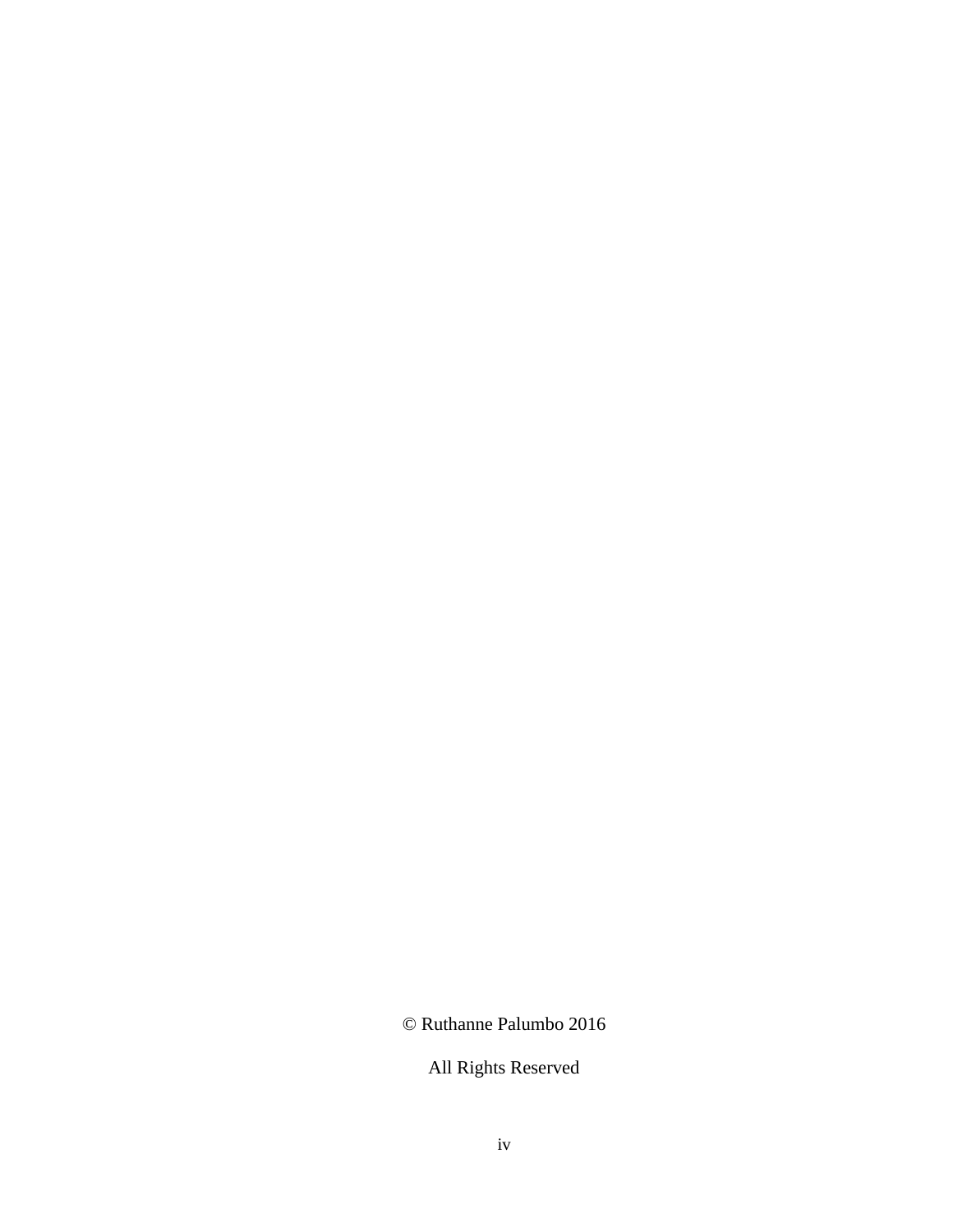## **TABLE OF CONTENTS**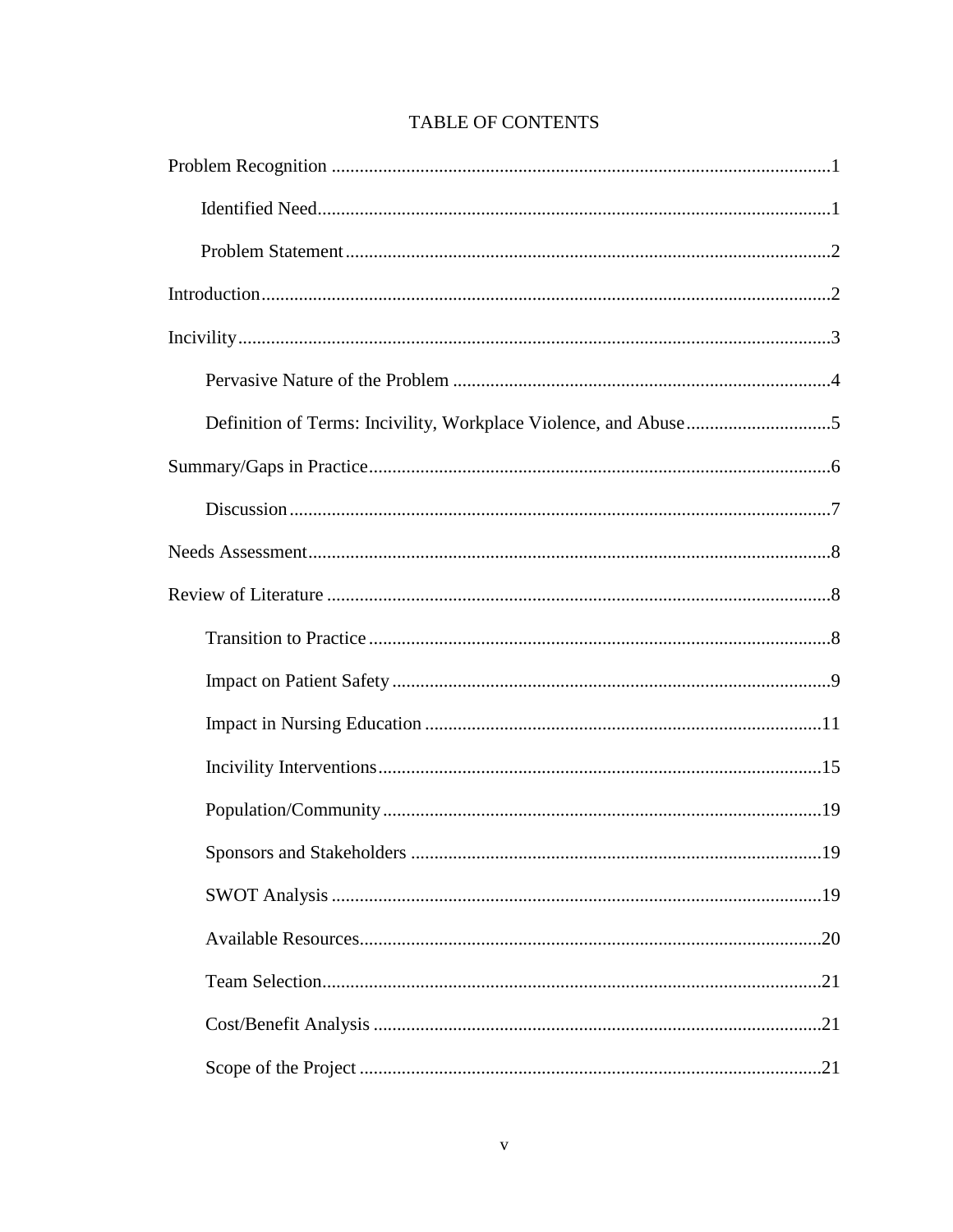| Critical Social Theory and Emancipatory Knowing: Peggy Chinn24 |  |
|----------------------------------------------------------------|--|
|                                                                |  |
|                                                                |  |
|                                                                |  |
|                                                                |  |
|                                                                |  |
|                                                                |  |
|                                                                |  |
|                                                                |  |
|                                                                |  |
|                                                                |  |
|                                                                |  |
|                                                                |  |
|                                                                |  |
|                                                                |  |
|                                                                |  |
|                                                                |  |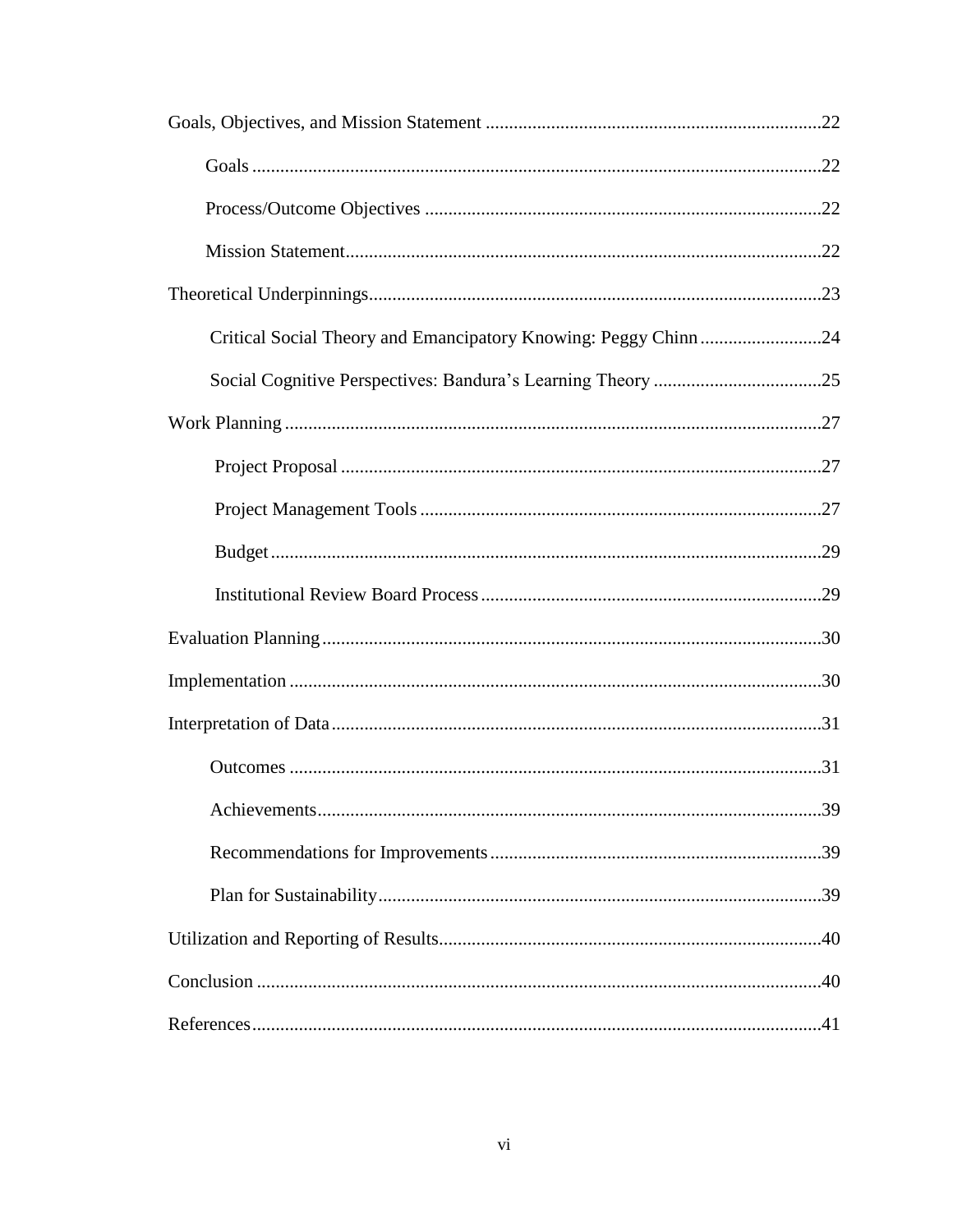## List of Figures

|--|--|--|--|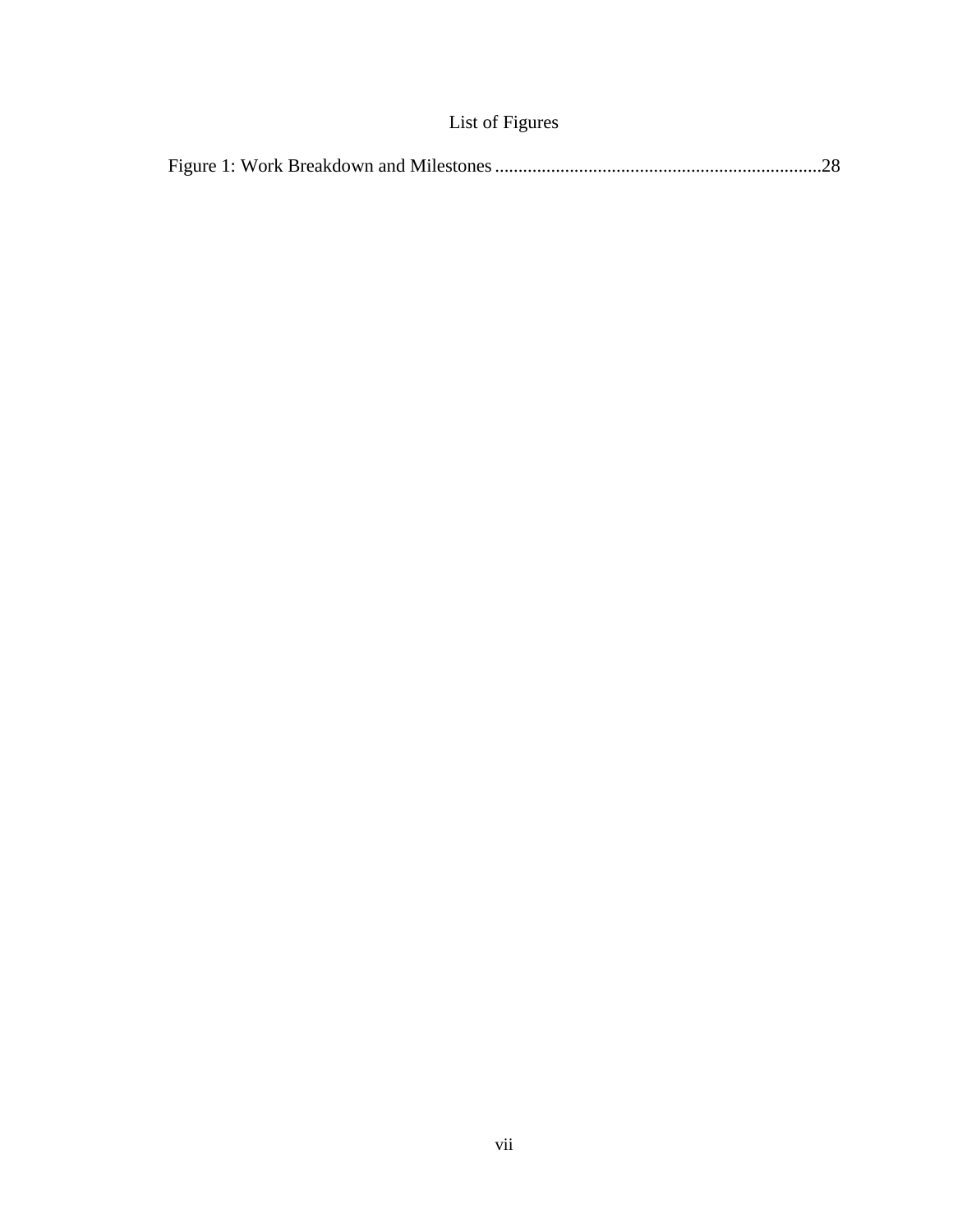## List of Tables

| Table 1: Student Nurse's Perceived Self-Efficacy Pre and Post-Test 35 |  |
|-----------------------------------------------------------------------|--|
|                                                                       |  |
|                                                                       |  |
|                                                                       |  |
| Table 5: Modules 4 (1-4) Questions for Individual Video Scenarios38   |  |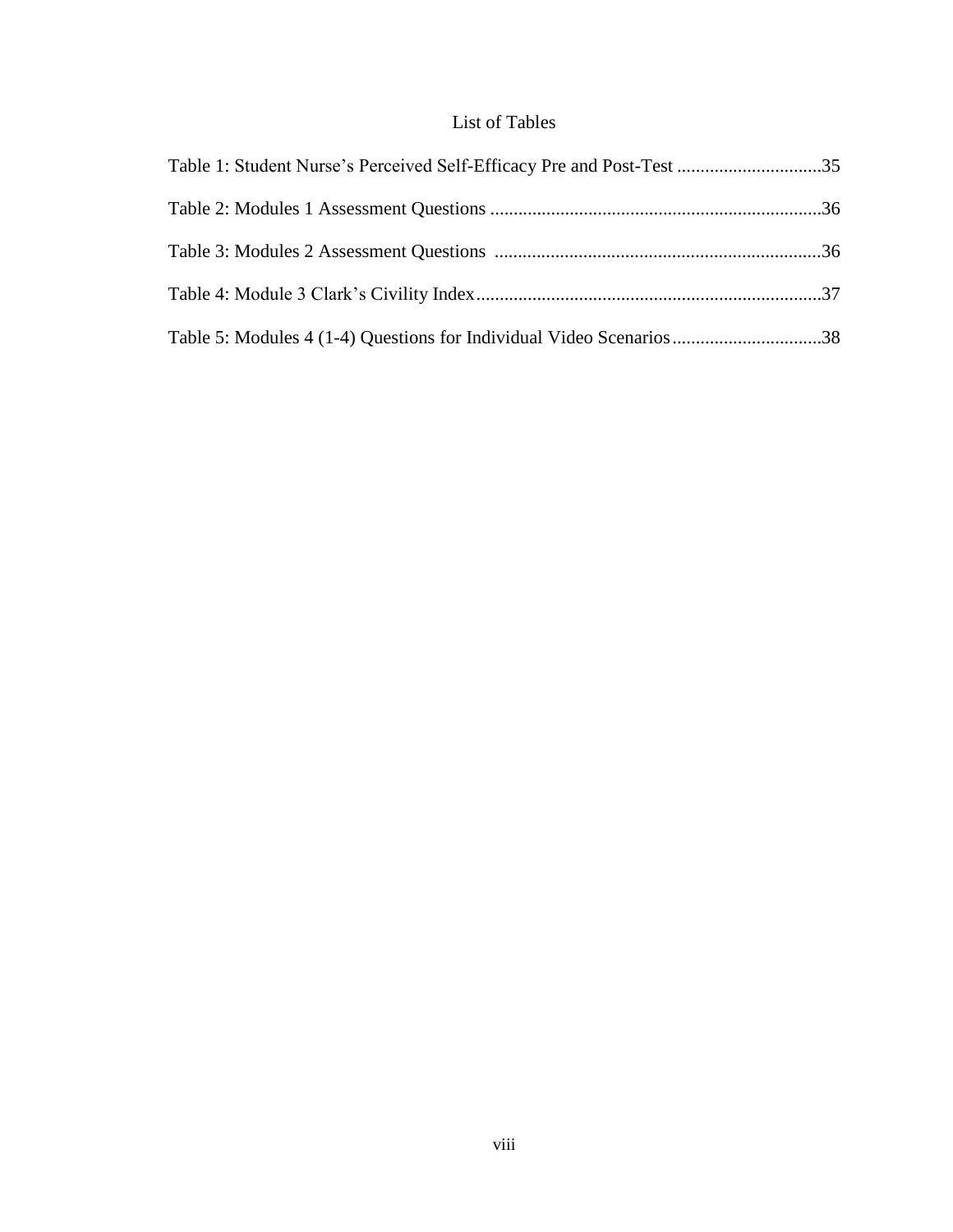#### **Problem Recognition**

#### **Identified Need**

Increasingly, nurse educators and nursing students are challenged to deal with unprofessional behaviors such as academic dishonesty, bullying, and incivility in the classroom and clinical settings. The effects of incivility alone are well documented and are not limited to the halls of nursing school and often continue well into the graduate nurses' work environments. The research regarding incivility is unmistakably associated with high attrition rates, errors, accidents, poor performance, absenteeism, decreased commitment, and low job satisfaction (Ceravolo, Schwartz, Foltz-Ramos, & Castner, 2012; Smith, Andrusyszyn, & Spence-Laschinger, 2010).

Although incivility directed at nurse educators is reported, research suggests nursing students and new graduate nurses transitioning into practice are the most vulnerable and likely to fall prey in environments where uncivil behaviors have become widely accepted and even ritualistic in nature. With evidence of incivility beginning in nursing school, it is deeply concerning that education on its presence and prevention has not been mandated at the academic level (Young, 2011). There appears to be an unlimited amount of data available regarding its occurrences, nurse experiences, contributing factors, and root causes. Unfortunately, the limitations in the literature are in its eradication.

Using current evidenced-based nursing and other professional practice guidelines this Capstone project will determine what the most effective way for nurses in leadership roles (e.g. nurse educators, nurse mentors) to educate themselves and each other on how

1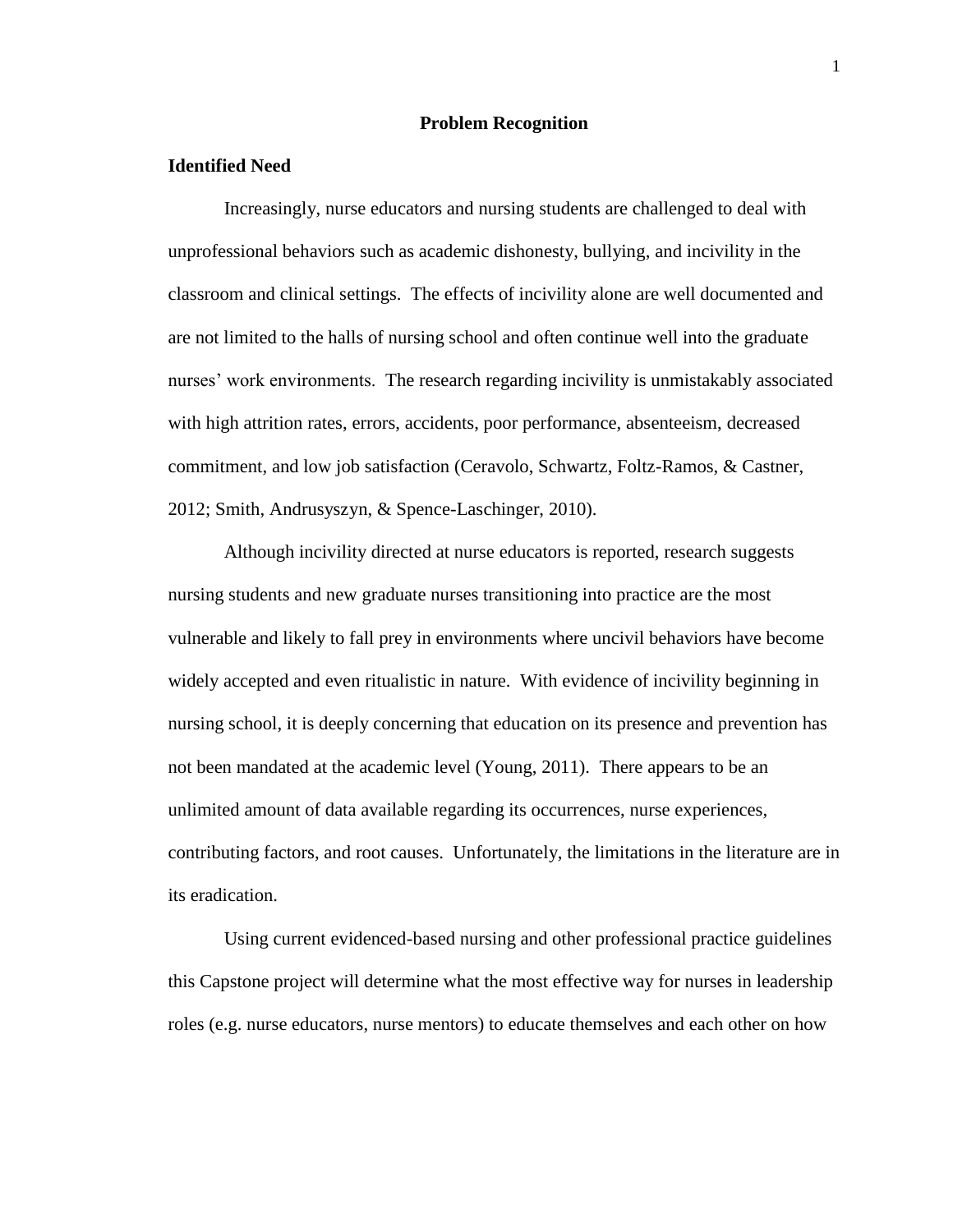to uphold professional standards and breed an environment of civility for the new generation of nurses.

#### **Problem Statement**

Can the implementation of an incivility intervention competencies (IIC) module increase self-efficacy in the demonstration of civil behaviors among nursing students?

#### **Introduction**

Disruptive behaviors are known to be counterproductive and even harmful in healthcare environments. These behaviors are often directly and indirectly related to poor employee performance, medical errors, and subsequent patient harm (Burgess  $\&$ Patton Curry, 2014; Longo, 2010). Nursing literature cites many instances in which disruptive behaviors and poor communication skills have created hostile work environments negatively impacting patient safety and quality care (Aiken, Clarke, Sloane, Sochalski, & Silber, 2002). In 2008, The Joint Commission (TJC) released a sentinel event (SE) alert identifying failed communication as the "root cause" in one-third of all reported adverse patient events or near misses (Burgess & Patton Curry, 2014; Institute of Medicine, 2011; TJC, 2008).

Nurse educators being at the forefront of a nurse's career should be expected to role model civility toward each other, toward the students, and the interdisciplinary team. Research of the literature indicates nursing students and new graduate nurses transitioning into practice are the most vulnerable, and with evidence of incivility beginning in nursing school it is deeply concerning that education on its presence and prevention has not been mandated at the academic level. This Capstone project explored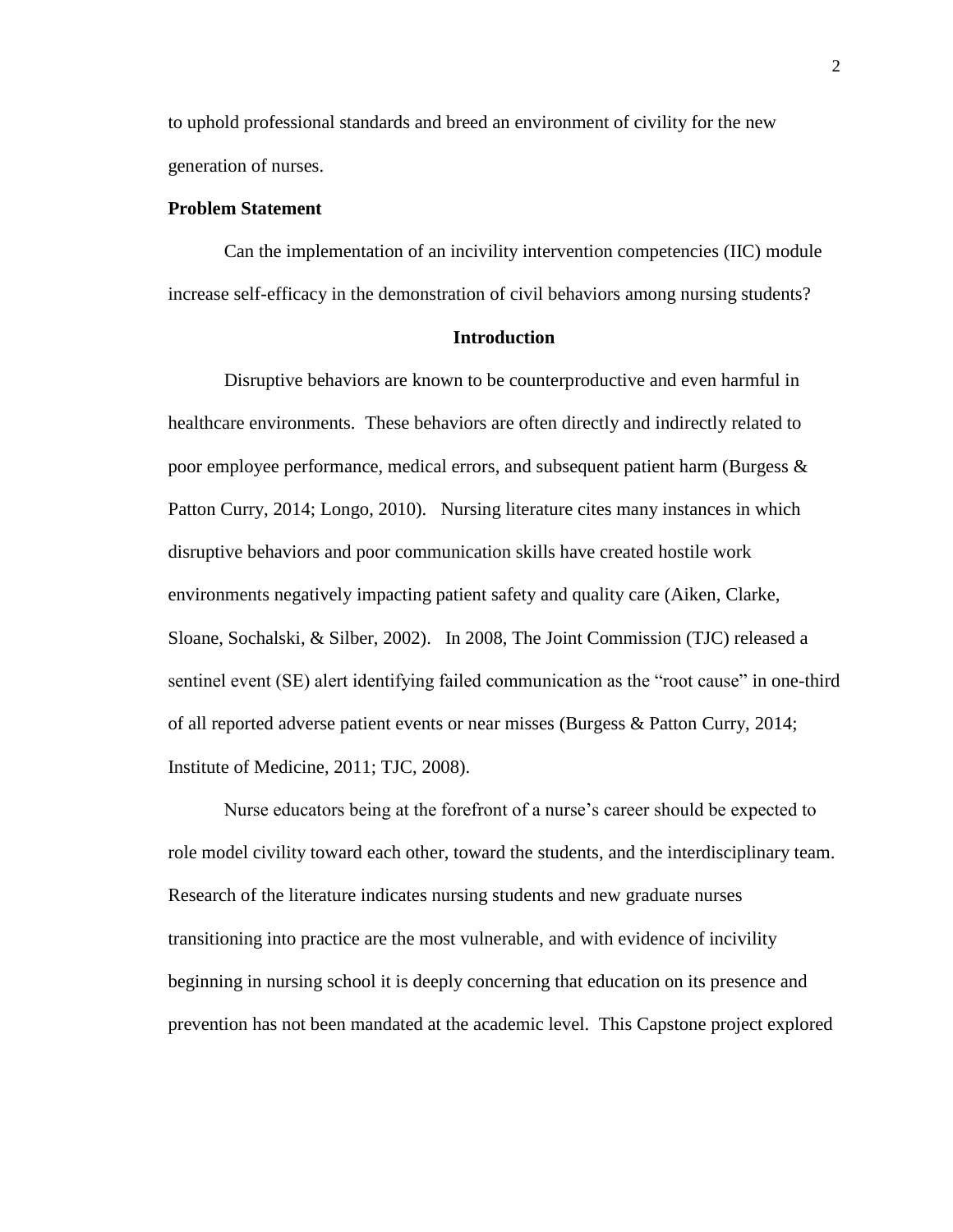incivility, its causes, how to recognize and define it, ways to combat and potentially prevent it, and the need for interventions.

#### **Incivility**

The incidence and prevalence of incivility has become widespread in our nation's many health care settings. Incivility in nursing is well documented and unmistakably associated with high rates of workplace attrition, poor performance, absenteeism, employee accidents, decreased commitment, and low job satisfaction rates; as well as medical errors (Ceravolo et al. 2012; Smith et al., 2010). According to Coursey, Rodriguez, Dieckmann and Austin (2013), 93% of the nurses surveyed reported witnessing uncivil behaviors and 85% reported personally being the victim themselves. Likewise, student and new graduate nurses in earlier studies indicated they have personally witnessed and experienced incivility perpetrated by their instructors, nurses in the clinical setting, preceptors, and even their peers. (Clark & Springer, 2010; Guidroz, Burnfield-Geimer, Clark, Schwetschenau, & Jex, 2010; Smith et al., 2010).

As a profession, nursing is characterized by its compassionate and caring nature toward patients. Perhaps this is what makes reports of incivility towards other nurses, nursing students, or new graduate nurses so disturbing. With this practice one must wonder if health professionals are indirectly inflicting patient harm or directly hindering the patient safety movement by "eating our young" and future nurses. Unfortunately, the amount of research addressing incivility directed toward student nurses in practice settings is alarmingly scarce. However, there are several studies examined in the literature review such as Luparell's 2008 report calling for an end to incivility in nursing education and Altmiller's 2012 study on student perceptions of incivility in nursing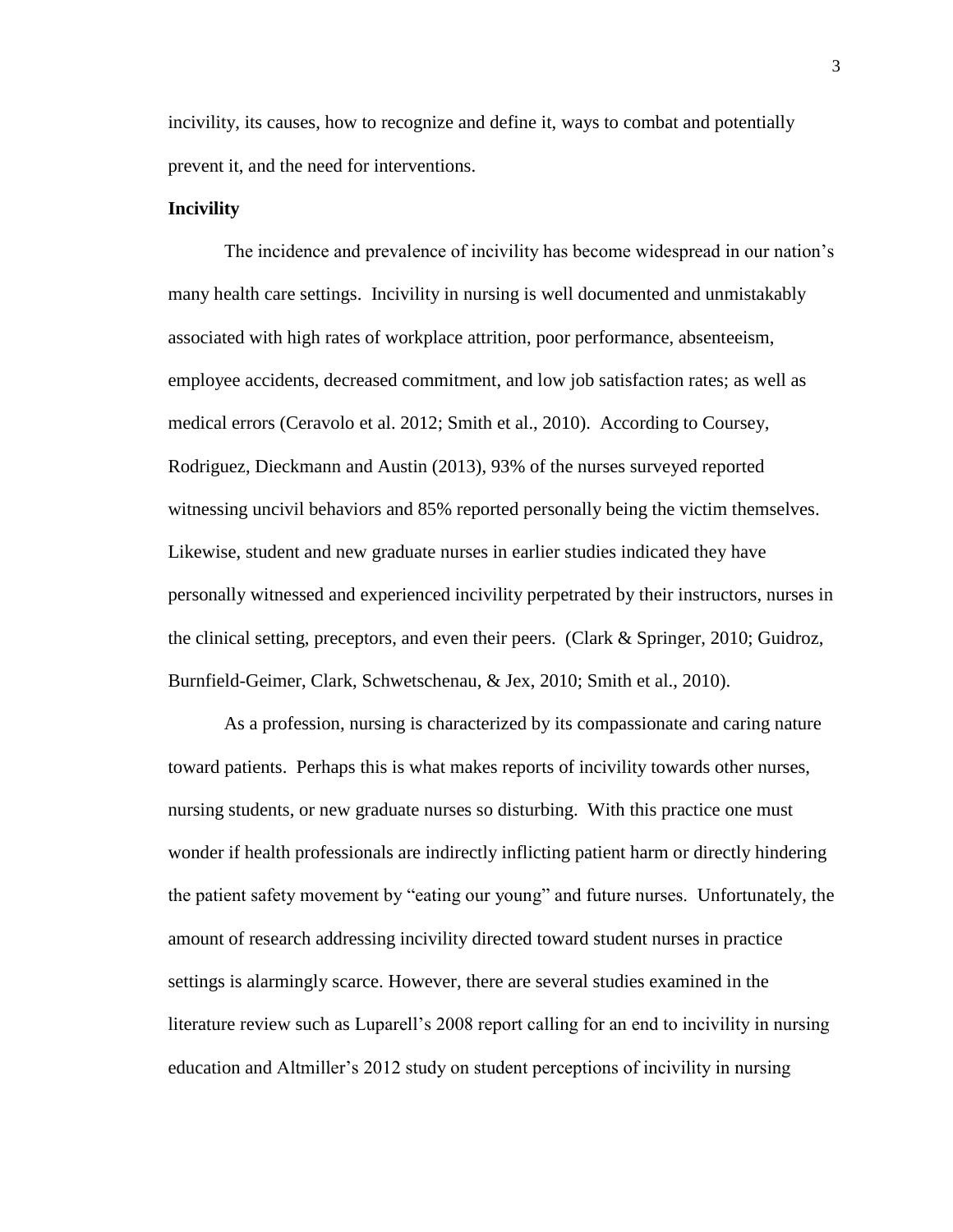school. Equally disappointing is the silence from legislative or regulatory fronts concerning uncivil behaviors inflicted on novice nurses transitioning into practice. Although the Occupational Safety and Health Act (OSHA) of 1970 was enacted to address workplace abuse and violence, its influence has been limited to issuing recommendations and encouraging voluntary participation practice guideline implementation (Mason, Leavitt, & Chaffee, 2014).

It is imperative for educators to understand the impact of a hostile workplace on the students' ability to learn and actually provide safe and effective care. Thereby, the ultimate aim of the Capstone project is to prompt nurse educators to introduce incivility intervention competencies (IIC) in their programs of study. The Capstone project culminated with a sample of an IIC curriculum module based on the Institute of Medicine (IOM, 2001; 2011); as well as the Interprofessional Education Collaborative (2011) report. Evidence-based programs that educate faculty and prepare student nurses to combat incivility were examined as well.

#### **Pervasive Nature of the Problem**

When considering the pervasive nature of workplace abuse, bullying incivility, and violence, it is distressing to discover individuals in all sectors of the nursing profession are vulnerable. Unfortunately, some individuals will become perpetrators, while others become their victims. Studies indicated nurse educators or preceptors, if left unrestrained, will later adopt the same practice of incivility they may have witnessed or even experienced (Croft & Cash, 2012). Equally disconcerting are reports by nurse educators of increasing student incivility, such as aggressive, intimidating, blaming, and shunning behaviors (Clark & Springer, 2010; Robertson, 2012). The cycle continues as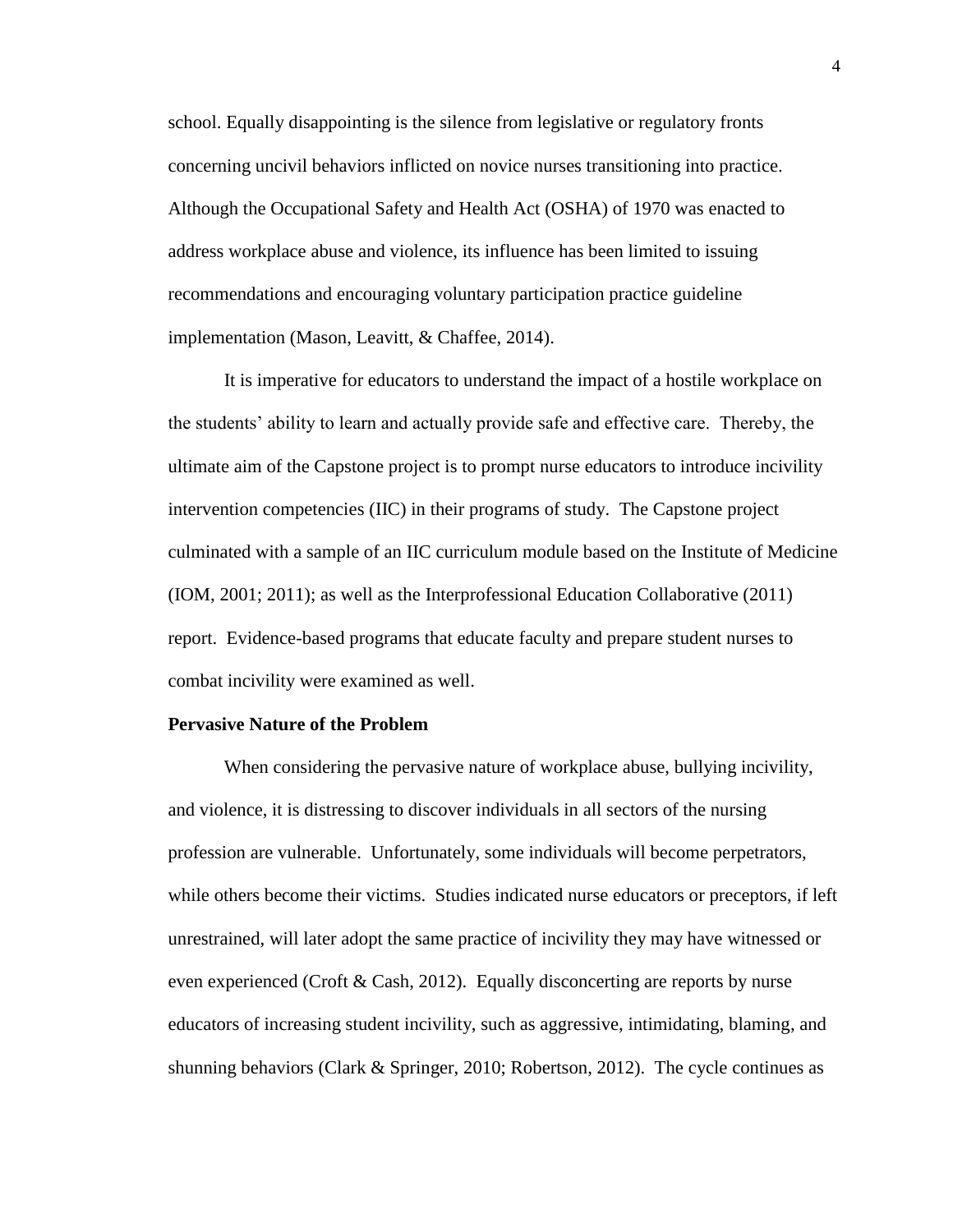clinical nurses, preceptors, and nurse educators report uncivil acts committed by supervisors, physicians, patients, and fellow nurses (Guidroz et al., 2010; Smith et al., 2010). However, as previously mentioned the nursing literature indicated nursing students and new graduate nurses transitioning into practice are the most susceptible and likely to become victims of incivility (D'ambra & Andrews, 2014; Magnavita  $\&$ Heponiemi, 2011).

#### **Definition of Terms: Incivility, Workplace Violence, and Abuse**

The term incivility in the literature is often used concurrently with several other related terms, and therefore will be further defined along with those terms in this section. The National Institute for Occupational Safety and Health (NIOSH) 2004 originally defined incivility as workplace violence and abuse and has been redefined to include disruptive behaviors not limited to violent acts. They are summative concepts used by researchers to depict a level of hostility or incivility related to communicated threats, disruptive conduct, or even explosive behaviors while individuals are on duty. NIOSH's (2004) further expanded the definition to include latent or abusive behaviors associated with bullying, social isolation, humiliation, and slander.

Incivility has been identified as the most comprehensive descriptor for the disruptive behaviors directly or indirectly related to medical errors and subsequent patient harm (Spence-Laschinger, 2014). However, it wasn't until the release of SE Alert #40 by TJC in 2008, the term incivility was used to encompass both lateral and horizontal violence or any other negative behavior levied on providers in health care (Burgess  $\&$ Patton Curry, 2014; TJC, 2008).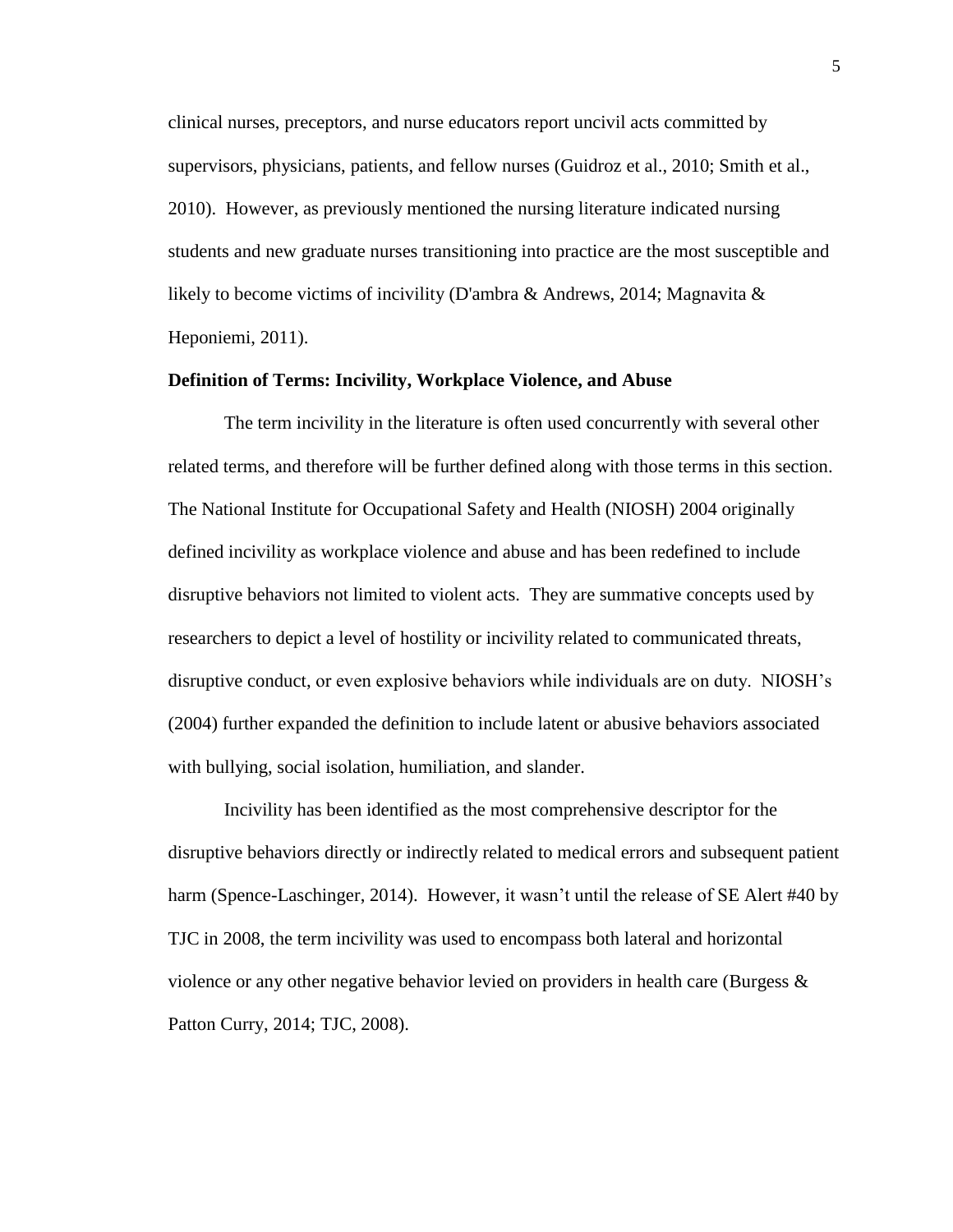Incivility is a commonly used social term even defined in Webster's Dictionary (2014) as "the quality or condition of being uncivil; discourteous behavior or treatment, an uncivil act, without good manners, unmannerly, rude impolite, and discourteous" (Merriam-Webster Online Dictionary, 2014). Specifically included are behaviors such as actual physical threats, flagrant defiance, impatient, condescending tones, verbal eruptions, or the passivity associated with blatantly ignoring requests. According to TJC (2008), disruptive behaviors were characterized as often subliminal, overt, or covert actions that undermine patient safety. Since incivility encompasses a cadre of negative and intimidating responses or actions, it may occur more subtly than other forms of lateral and horizontal violence or abuse. The concealed nature of incivility makes it virtually undetectable in complex health care settings, thereby making it a great threat to patient safety. Additionally, not only seen as a threat to safe and effective patient centered care, disruptive and intimidating behaviors have been deemed major contributors to work strain, poor staff morale, and high staff turnover rates. Therefore from this point forward in the article the term incivility will be used as an allencompassing term.

In educational settings academic incivility is defined as any speech or behavior that negatively affects the wellbeing of students or faculty members, weakens professional relationships, and hinders the teaching-learning process (Clark & Davis-Kenaley, 2011; Marchiondo, Marchiondo, & Lasiter, 2009).

#### **Summary/Gaps in Practice**

Over the past 20 years there has been numerous reports regarding the incidence and prevalence of incivility in nursing and more specifically nursing education and new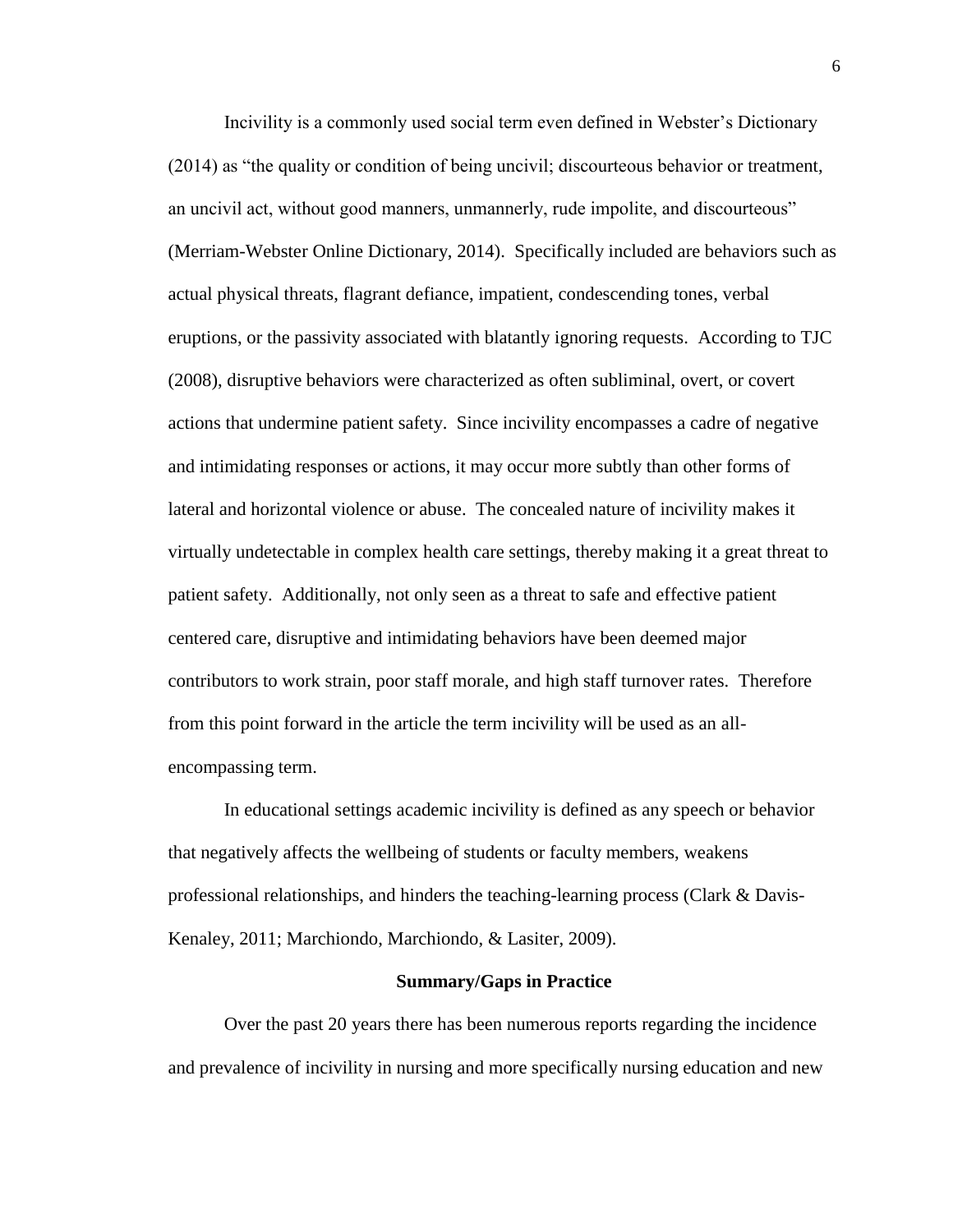graduate nurses (D'ambra,& Andrews, 2014; Magnavita & Heponiemi, 2011). Lacking are realistic and readily available solutions and interventions. Equally absent from the literature are research studies regarding incivility interventions and best practice guidelines. It is unrealistic to think everyone can or will get along, it is however, realistic to think everyone should be expected to act with civility toward colleagues/co-workers and those they serve to educate. Educators and nurse leaders need to provide nursing students with incivility interventions to combat this widespread phenomenon.

#### **Discussion**

A compelling report issued by the National League of Nursing (NLN, 2005) calling for transformational educational practices should serve as the impetus for schools of nursing to embrace incivility interventions. Implementing recommendations issued by the NLN, IOM as well as other nursing experts could serve to circumvent the negative impact of hostile work environments (NLN, 2005; IOM, 2011). Educators should be motivated by the groundbreaking reports from the IOM (2001; 2011) calling for healthy work environments conducive to interprofessional communication and collaboration. This acknowledged the need to better prepare students and graduates before graduating them into complicated and potentially hostile practice settings (Agency for Healthcare Research and Quality, 2013; Institute of Medicine (IOM), 2001) and expectantly calling for the incorporation of an IIC module into their nursing curricula.

With new graduate nurses leaving their first jobs at disproportionate numbers and others leaving the profession all together (Fowler, 2011) the time to act is now. By implementing interventions, like the suggested IIC module, nurse educators should hold their students, themselves, and their clinical agencies nurses to the American Nurses'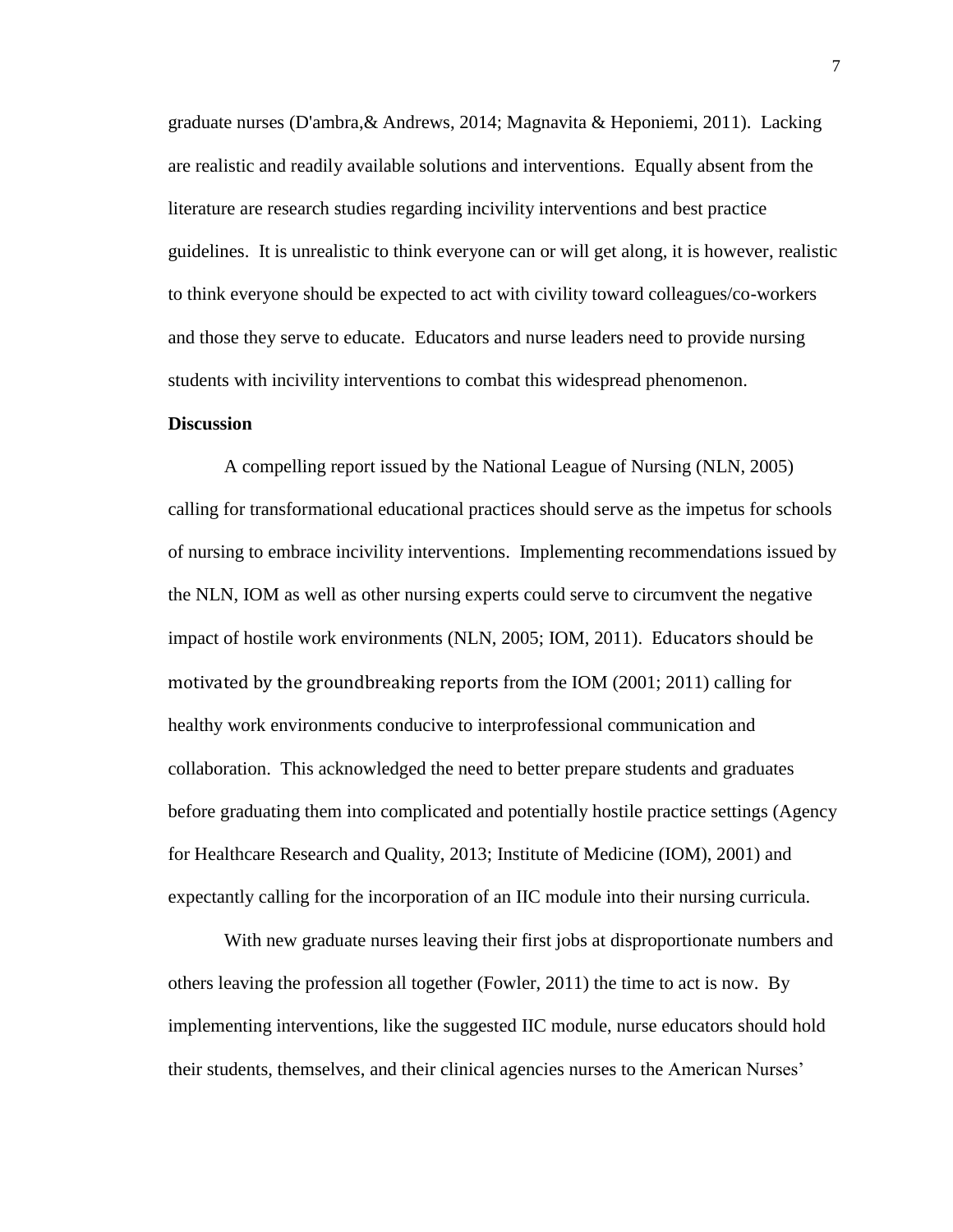Association's (ANA) Code of Ethics and stop allowing this unethical behavior to continue. The safety of the patients, the wellbeing of new nurses, and the integrity of the profession are all at stake.

#### **Needs Assessment**

#### **Review of Literature**

The scarcity of interventions addressing the impact of incivility and the salient nature of abusive behaviors on the student and novice nurse's wellbeing and their ability to provide safe and effective care is disheartening. A literature search using MEDLINE-EBSCOhost and CINAHL databases yielded research studies linking the effect of incivility on patient safety, impact on nursing education, and student and novice nurses transitioning into practice. Sadly, no research studies were found regarding the implementation of interventions to combat incivility in the academic setting for nursing students. There were however, several articles offering suggested incivility interventions for nurses in a variety of academic and acute care settings.

#### **Transition to Practice**

Only one study retrieved examined the transition into practice issues for new graduate nurses in hostile work environments. In the integrated literature review, D'ambra & Andrews (2014) reviewed 16 relevant articles, analyzing a total of 13,577 new graduate nurses. The aim of the review was to evaluate the influence of incivility on the new graduate nurse transitioning into practice. Reports of incivility from the new graduates included; feeling undervalued, emotional neglect, lack of supervision, blocking of learning opportunities, and fear of repercussion to speaking out. It was disturbing to see that in the 16 studies reviewed there appeared to be a ubiquitous practice of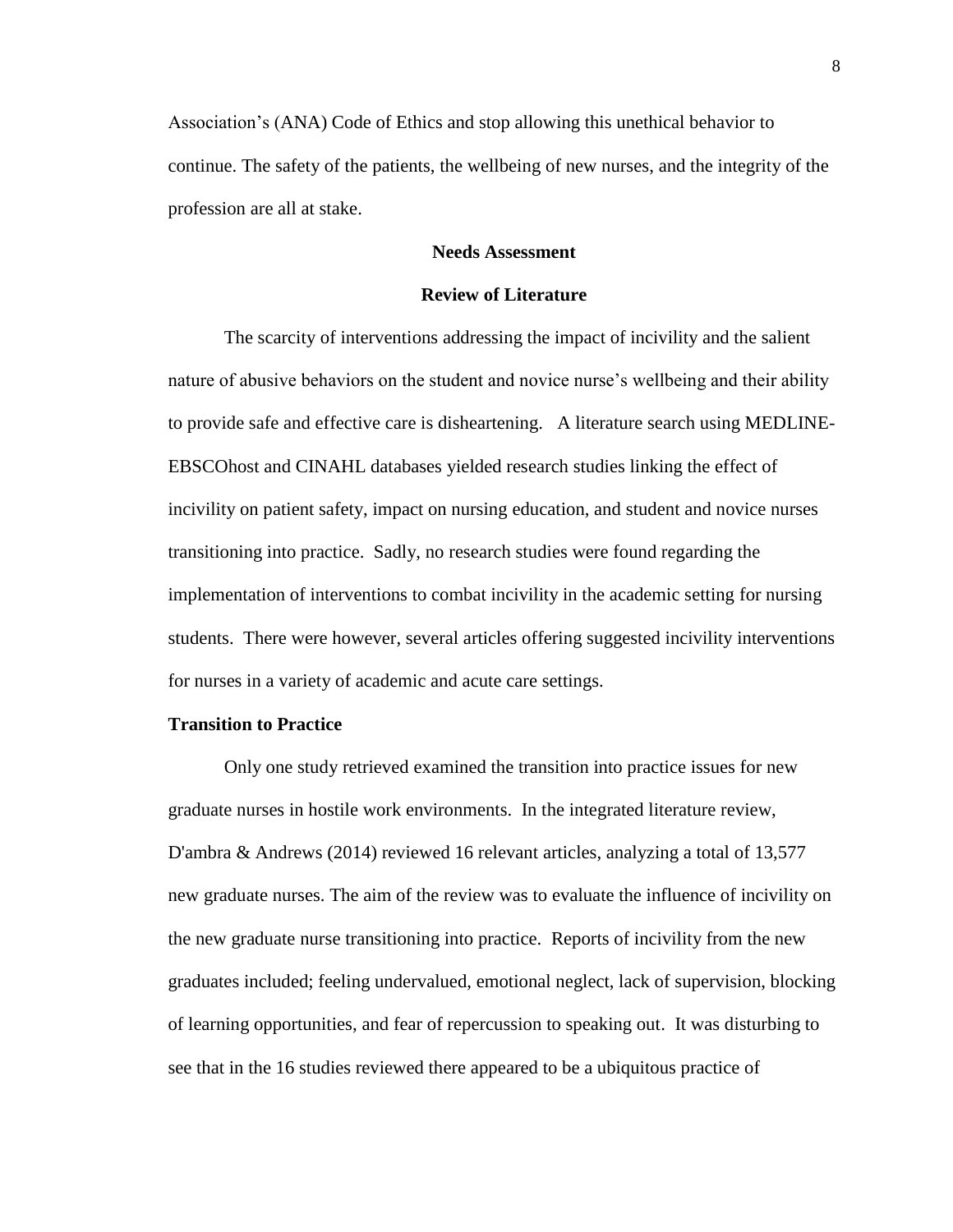assimilating new nurses into uncivil practices. Once again demonstrating a tolerance for the perpetual cycle of bullying, violence, and abuse to continue. This article is significant because the researchers concluded that incivility contributed to the novice nurses' low job satisfaction and high turnover rates. Limitations to the study included a lack of research that directly assessed interventions intended to reduce incivility (D'ambra & Andrews, 2014).

#### **Impact on Patient Safety**

Over the years it appears health care professionals have mastered the art of "eating their young". By creating hostile environments or failing to protect student and novice nurses entering the profession from acts of incivility while they learn the trade, the health care industry has endorsed the continuation of such disruptive behaviors. Historically seen as a rite of passage or an opportunity to increase the hardiness of student or novice providers, the age-old tradition of intimating new professionals have been correlated with grave consequence. Although it undermines patient safety, many health care locales have become so indoctrinated with the portrayal of incivility that has become the norm (D'ambra, & Andrews, 2014; Magnavita & Heponiemi, 2011).

Magnavita and Hemponiemi (2011) conducted a retrospective survey in three university schools of nursing. Three hundred and forty six nursing students and an additional 275 hospital nurses filled out a questionnaire to compare the characteristics and effects of violence to assess the phenomenon and take preventive action. Forty-three percent of hospital nurses and 34% of nursing students reported being the victim of verbal or physical abuse. Participants said the abuse originated from other students, teachers, doctors, supervisors, and patients or the patient's relatives. Nurses reported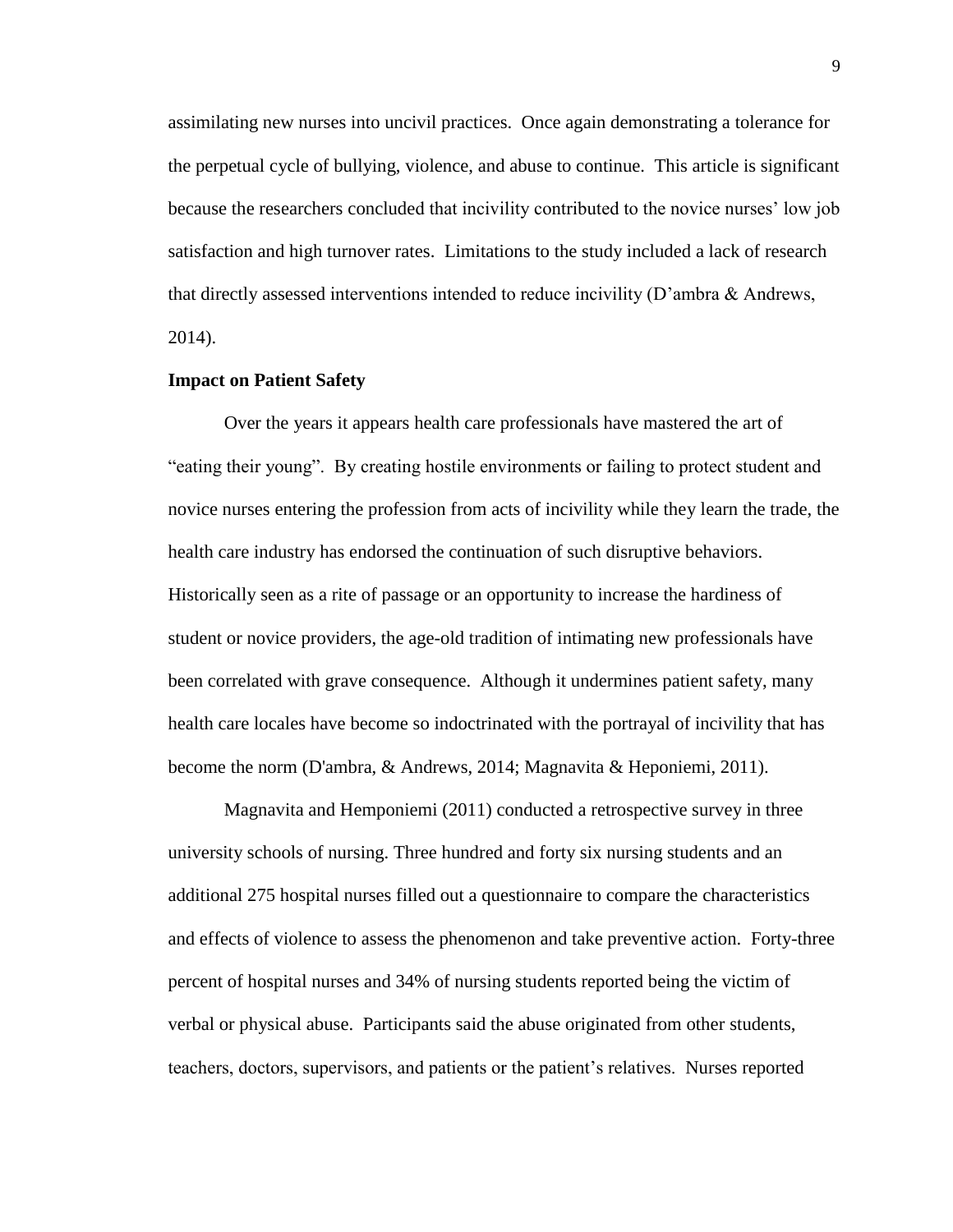they were mostly assaulted or harassed by their patients and/or their patients' relatives, whereas student nurses reported the abuse came mostly from colleagues, staff, and others including their teachers. Unfortunately no specific interventions were offered only that preventative action is urgently needed to control these types of interactions and that both hospital nurses and nursing students would benefit from multileveled programs aimed at violence prevention (Magnavita & Hemponiemi, 2011).

A classic study frequently referenced for its findings regarding nursing staffing and skill-mix published in 2002 by Aiken, Clarke, Sloane, Sochalski and Sibler provided an indirect link between horizontal bullying, retention and job satisfaction. Researchers used a multisite cross-sectional survey, 10,319 nurses working on medical-surgical units in 303 hospitals across in the United States, Canada, England, and Scotland. In the study, researchers examined nurse staffing, organizational support, and the subsequent effects these areas have on issues like job dissatisfaction, nurse burnout, and the quality of patient care. The article presents one weakness, additional research examining the impact of incivility in hostile work environments on the novice nurses' ability to provide safe and effective quality care is inadequate (Aiken et al., 2002).

Identified as the root cause of adverse patient outcomes, the culprit for escalating health care costs and catalyst for poor patient experiences, incivility's impacts on quality care, and patient safety is now receiving national attention (Burgess & Patton Curry, 2014; Lachman, 2009; 2014; TJC, 2008). A retrospective survey study with over 2,095 hospital providers ( $n = 1,565$  nurses and  $n = 354$  pharmacists) conducted by the Institute of Safe Medication Practices (ISMP) in 2004, found a correlation between patient safety and intimidation that results in poor communication or collaboration. This early study by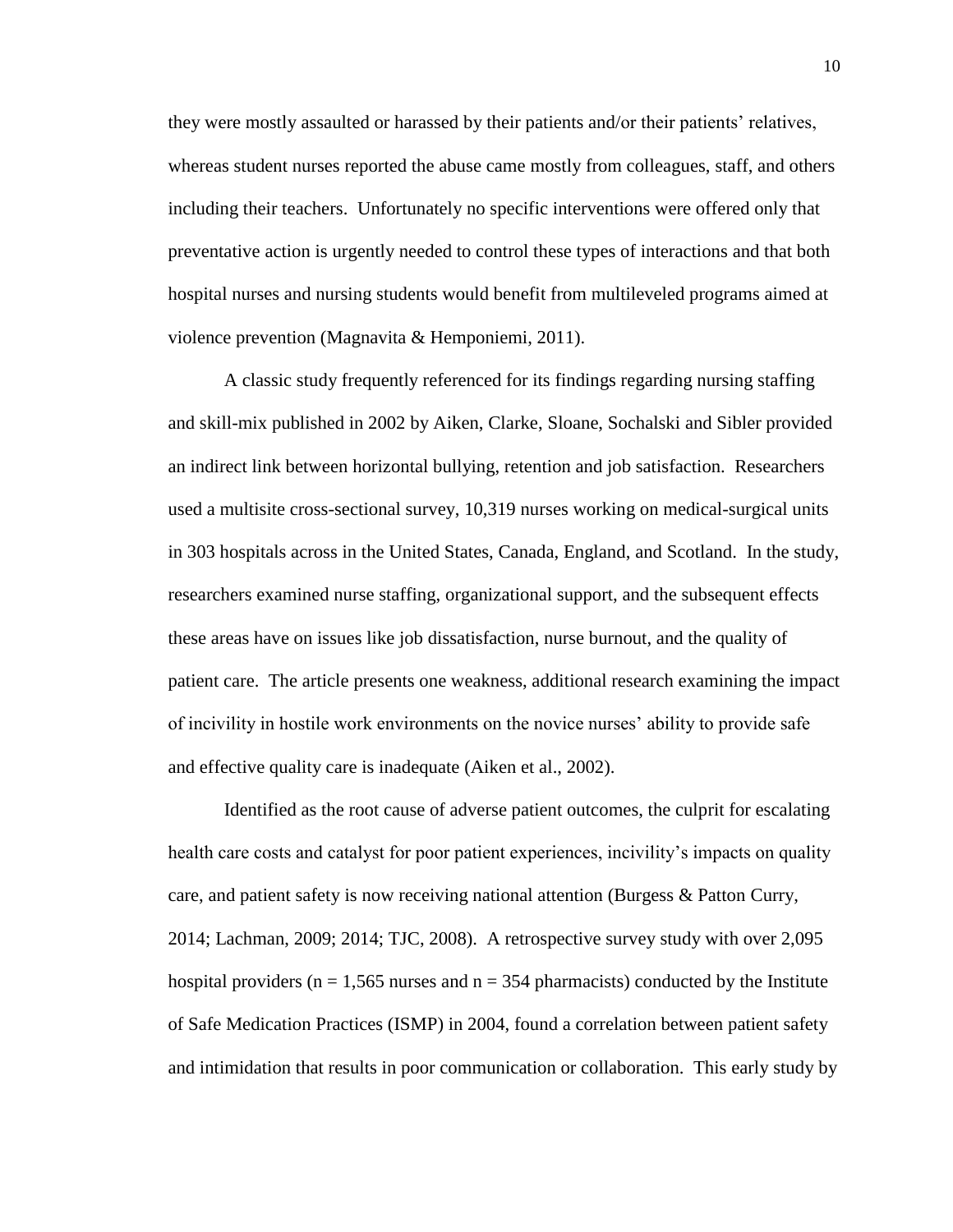the ISMP highlighted the negative impact that intimidation can have on patient safety. From the study, nearly 150 individuals (7%) reported their involvement in a medication error in the previous 12 months as a direct result from the effects of intimidation.

Whereas a staggering 45% reported their superimposed fearfulness of retaliation resulted in their failure to seek medication order clarifications, which was the primary cause of the medical error. This bears asking the question, how many students have failed to seek clarifications due to feelings of intimidation and incivility displayed by staff nurses' and nurse educators.

#### **Impact in Nursing Education**

Amplified clearly in the literature is the fact that incivility isn't going to just go away. The findings regarding the prevalence and impact of incivility on student and new graduate nurses is particularly striking. In two front-line studies, students and new graduate nurses confirmed the impact of incivility is more devastating than imagined. Fowler (2011), when serving as the director of students in the school of nursing at the University of South Carolina, conducted surveys and found 90% of both student and new graduate nurses witnessed uncivil behaviors; while 83% identified themselves as victims of such abuse. Multiple groups of 30 nursing students and 900 nurses were surveyed. The students reported although abrasive communications or disruptive interactions were concerning, they weren't the most influential. It was the more covert behaviors such as eye rolling, name-calling, threats, innuendos, and other negative gestures that seem to have the most detrimental effect (Fowler, 2011).

Luparell (2011) and Smith et al. (2010) found similar student nurses reports of uncivil behaviors including feeling unwelcome or ignored, being belittled or humiliated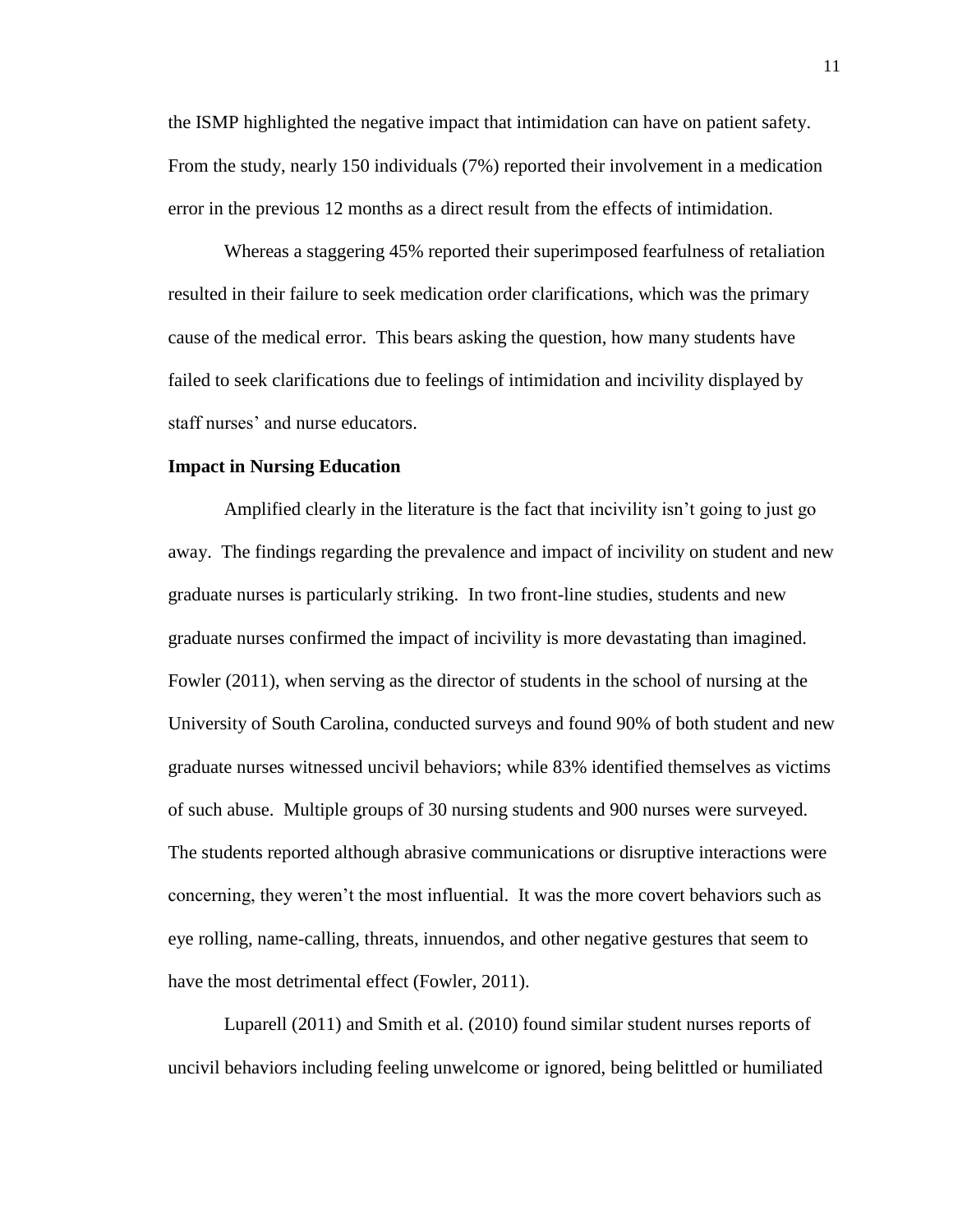by faculty and staff nurses, feeling undervalued, and having opportunities blocked by staff nurses. Luparell's review of literature conveyed nursing student and faculty perceptions of incivility and the effects it had on them emotionally and physically. Both groups claimed disengagement, decreased productivity, diminished trust in leadership, lost sleep, and lost confidence (Luparell, 2011). Even more alarming was survey results indicating 60% of new graduate nurses reported leaving their first jobs due to uncivil behaviors directed at them; while another 20% reported leaving the profession altogether (Fowler, 2011; Smith et al., 2010).

Smith et al. (2010) fueled by reports of high attrition conducted a predictive nonexperimental design study to examine the impact of structural empowerment, psychological empowerment, and workplace incivility on effective commitment of new graduate nurses. The researchers used the following assembled scales and questionnaires to compile their data for analysis; The Workplace Incivility Scale developed by Cortina, Magley, Williams & Langhout (2001); The Psychological Empowerment Questionnaire developed by Spreitzer (1995); and The Affective Commitment Scale developed by Meyer, Allen, and Smith (1993). In an attempt to understand the factors that influence new graduates' sense of organizational commitment, 117 new graduates participated in the study, and results showed that high rates of incivility contributed to low commitment to the organization. It further indicated that specific strategies to combat incivility, such as increased psychological empowerment, were needed to increase commitment and increase retention of new graduate nurses.

Altmiller (2012) conducted an exploratory study that garnered nine themes identified as student perceptions of experiences of incivility specifically in the academic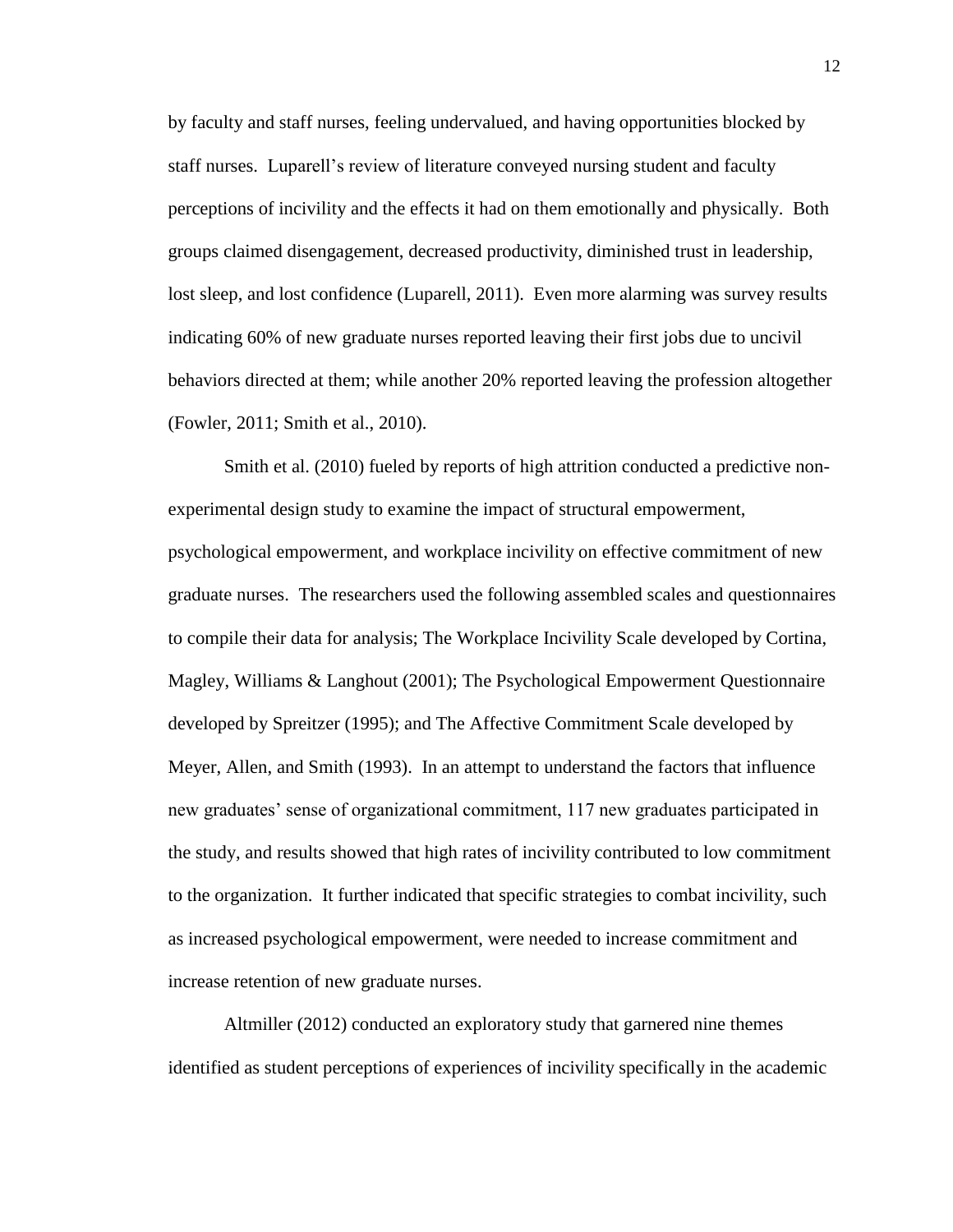setting. The sample included 24 undergraduate junior and senior nursing students from four separate universities in the United States. The study compared unprofessional behaviors, poor communication techniques, power gradient, inequality, and loss of control over ones' world, stressful clinical environment, authority failure, difficult peer behaviors, and student views of faculty perceptions. The participants were divided into four focus groups and were asked questions developed by the researchers from their literature review. The sessions were audiotaped and a content analysis was conducted on the data to examine for recurrent themes.

The study then compared their results of student perceptions of incivility to previously published information regarding faculty perceptions of the same. The research revealed that both students and faculty perceived and experienced incivility similarly and expressed concerns of increasing incidence, however, students further revealed faculty behaviors that fueled and reportedly even justified uncivil acts by students (Altmiller, 2012).

Reportedly, both students and faculty saw unprofessional behaviors in the clinical environment such as staff denying assistance, failure to provide direction, or verbalizing intolerance as uncivil behaviors. Another behavior viewed by both students and the faculty as uncivil was poor communication techniques. However separately, students reported they felt disrespected by faculty when they perceived "being put down" by faculty in the clinical setting. Another separate report of incivility by the students was an unequal power gradient, specifically claiming they feared failure based on clinical evaluation, which was seen as a more subjective process than the objective classroom evaluations. Students further reported a loss of control over ones world, stressful clinical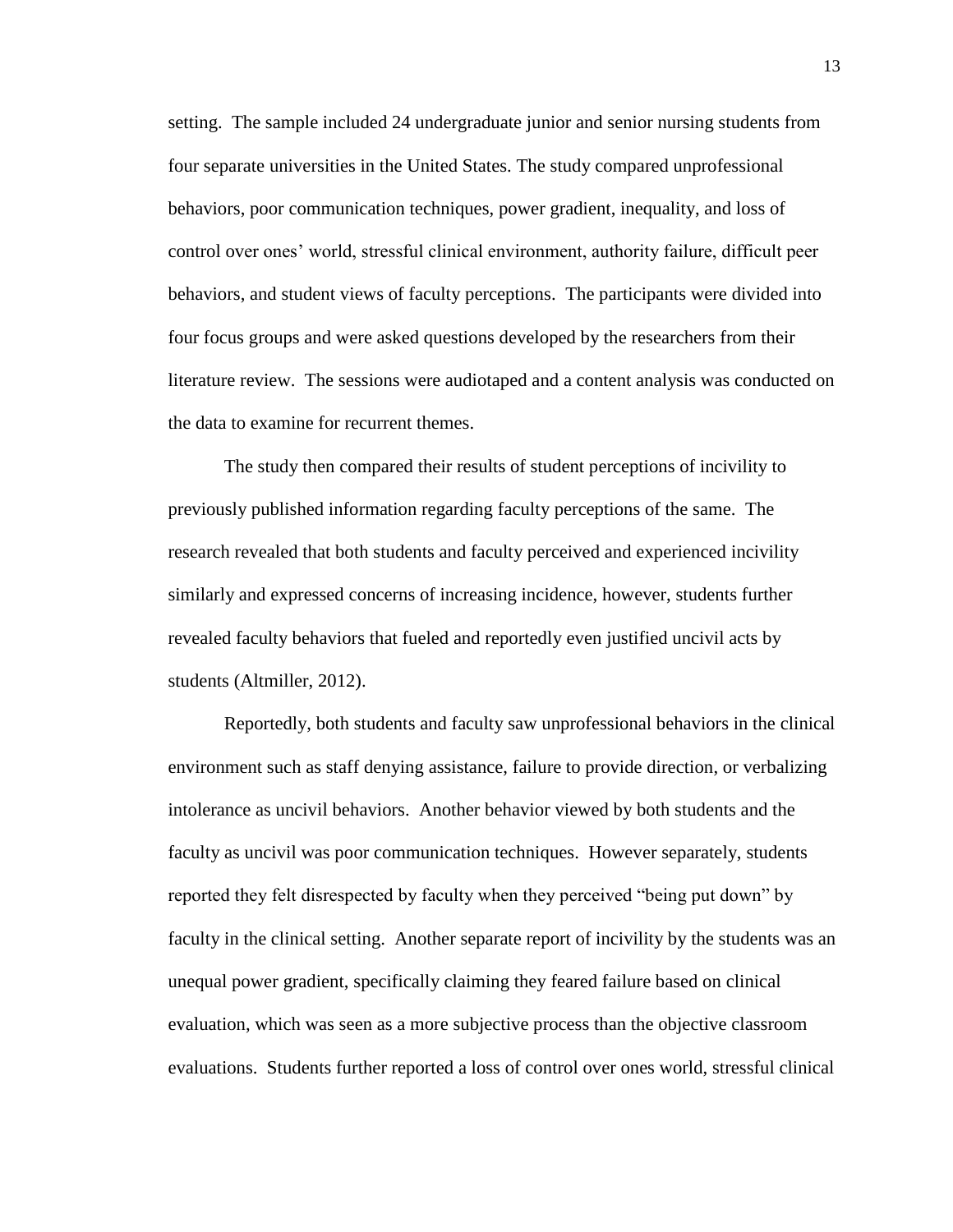environments, and inequality as the main issues with incivility they faced in nursing school. (Altmiller, 2012).

Some of the newest research on incivility in nursing education addresses the possibility of generational differences fueling the uncivil behaviors in academia. Research suggested that individuals who believe that their values differ from others within their workgroup are more likely to have a poor attitude; are less helpful, less involved, and less accepting of others; they are more dissatisfied with their colleagues; are more likely to leave their jobs; and may experience burnout (Wolff, Ratner, Robinson, Oliffe, & Hall, 2010). Historically, the nursing workforce has been fairly homogenous, it has however, become more diverse in recent years, especially in terms of nurses ages, education, ethnicity/race, and work values (Wolff et al., 2010). Despite the changing landscape of the attributes of the nursing workforce, there is a lack of research that has critically examined the consequences of the increasing diversification.

Leiter, Price, & Laschinger (2010), conducted an analysis of variance using a questionnaire compiled of the following scales; The CREW Civility Scale developed by Meterko, Osatuke, Mohr, Warren, & Dyrenforth, (2007); The Maslach Burnout Inventory-General Scale developed by Shaufeli, Letier, Mashlach, & Jackson (1996); The Workplace Incivility Scale developed by Cortina, Magley, Williams & Day Langhout (2001) and a modified version of the Turnover Intentions developed by Kelloway, Gottlieb, & Barham (1999), to determine the generational differences in distress, attitudes and incivility among nurses. The sample was taken from two district hospitals in Canada and consisted of Generation X nurses (n=338) and Baby Boomer nurses (n=139). The objective was to test whether Generation X nurses reported more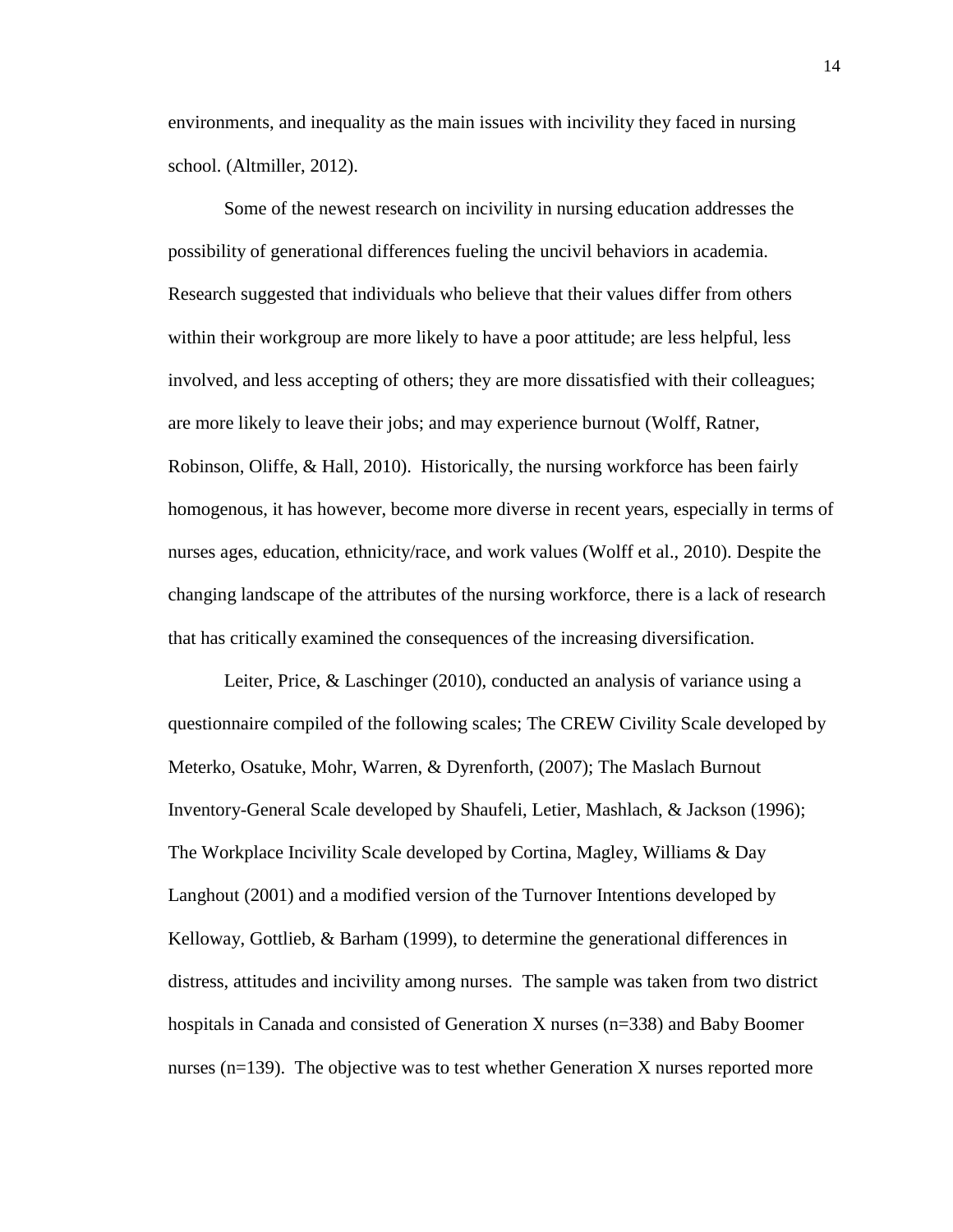negative social environments at work than did Baby Boomer nurses. They found negative quality of social encounters at work contributes to a nurse's experience' of distress and suggest conflicts of values with the dominant culture of their workplaces. For example turnover rates are more strongly correlated to supervisor incivility than to coworker incivility. Generation X nurses' experienced higher rates of incivility in the workplace then did their counterparts and reported higher levels of distress. They concluded that proactive initiatives such as anti-bullying policies and promotion of positive work environments to enhance the quality of collegiality could contribute to retention strategies and that building collegiality across generations can be especially useful (Leiter et al., 2010).

Considering the aforementioned detrimental outcomes of incivility, it is imperative that nurse educators take action. Academic nursing institutions should seriously consider implementing a policy to educate their faculty and students on incivility as well as offer conflict resolution and assertiveness trainings. This is the impetus behind the Capstone project and the need for the development of an incivility intervention competencies (IIC) module.

#### **Incivility Interventions**

The research reviewed has clearly identified incivility as a vast and deleterious issue in nursing and more specifically nursing education. Unfortunately the focus in the literature to this point seems to be on its existence and the consequences of incivility in healthcare. Glaringly absent from the research however, is ready-made interventions that nurse educators can implement to combat incivility within academic institutions. Nurse leaders not only need to develop interventions but provide the critically needed research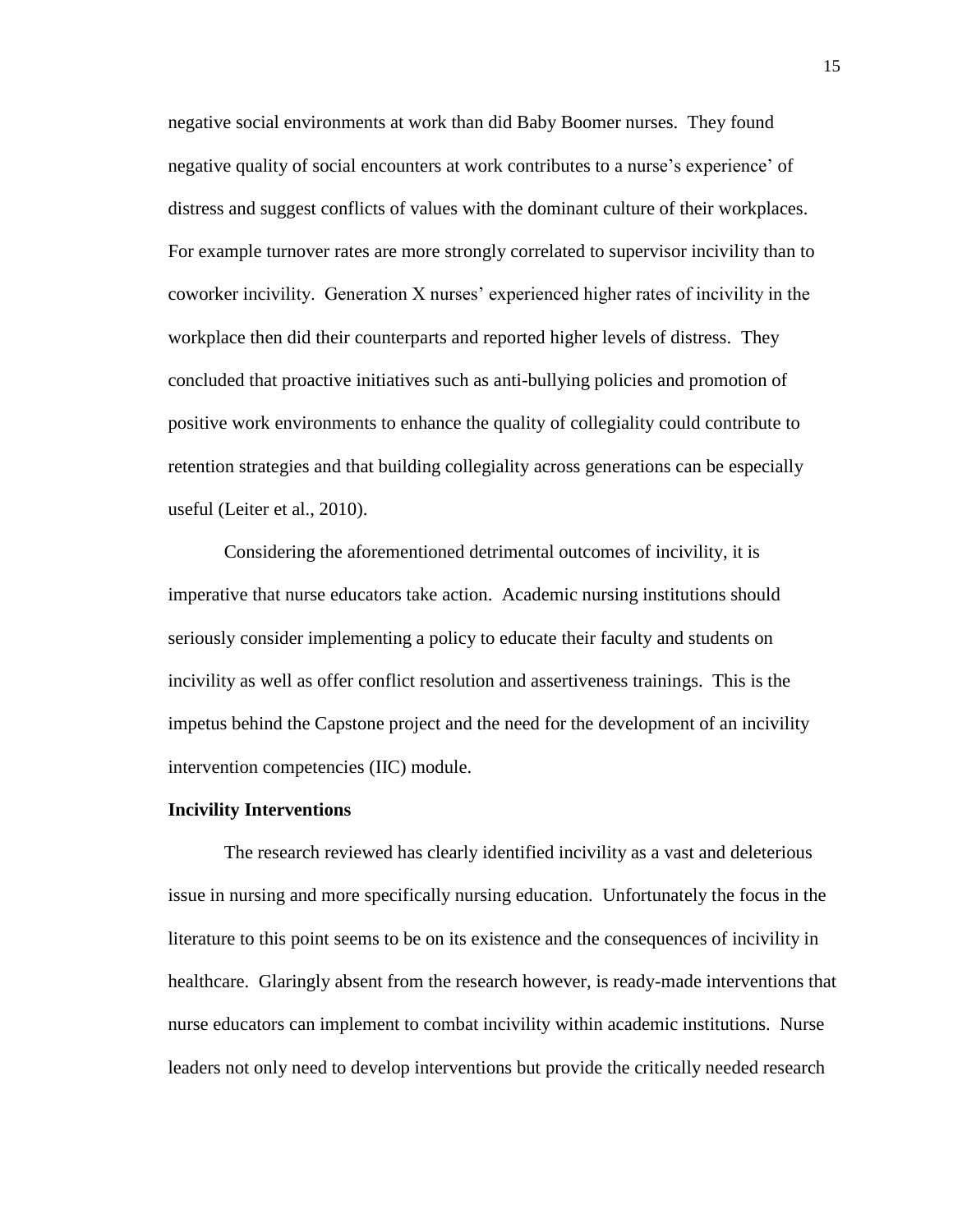regarding their implementation, use, and outcomes. Without this nurses are left in limbo regarding best practices on combating incivility.

What is suggested by researchers, albeit vaguely and frequently in the conclusion section of their research papers, is the need for proper recognition, communication strategies, mentoring and modeling behaviors by the faculty, and a zero tolerance policy with proper and consistent follow-up (Clark & Springer, 2010; Marchiondo et al. 2009; Guidroz et al., 2010; Khadjehturian, 2012).

Recognition, as suggested, is a key component of combating incivility; one must have the ability to recognize the uncivil behaviors within the people they come in contact with as well as recognize these behaviors within themselves (Khadjehturian, 2012). This can be particularly difficult when most of the questions adapted for incivility scales such as the Workplace Incivility Scale developed by Cortina et al. (2001) and the Nursing Incivility Scale (NIS) developed by Guidroz et al. (2010) are focused on whether or not the person questioned has been the victim, or if the person being questioned has witnessed others as a victim but they are not questioned on whether they have been the perpetrators of incivility themselves. It appears that when polled, many, if not most respondents can identify with being a victim of incivility, what appears to be a barrier to its irradiation is the perpetrators recognition of their actions as being uncivil.

Marchiondo et al. (2009) claims for both faculty and students the cause of incivility is typically not clear-cut. They further explain that incivility may be unintentional, the result of the perpetrators inability to know the consequences of their actions, while claiming other acts of incivility can be a conscious desire to cause harm to their target or targets (Marchiondo et al., 2009). Again, while a person can at times be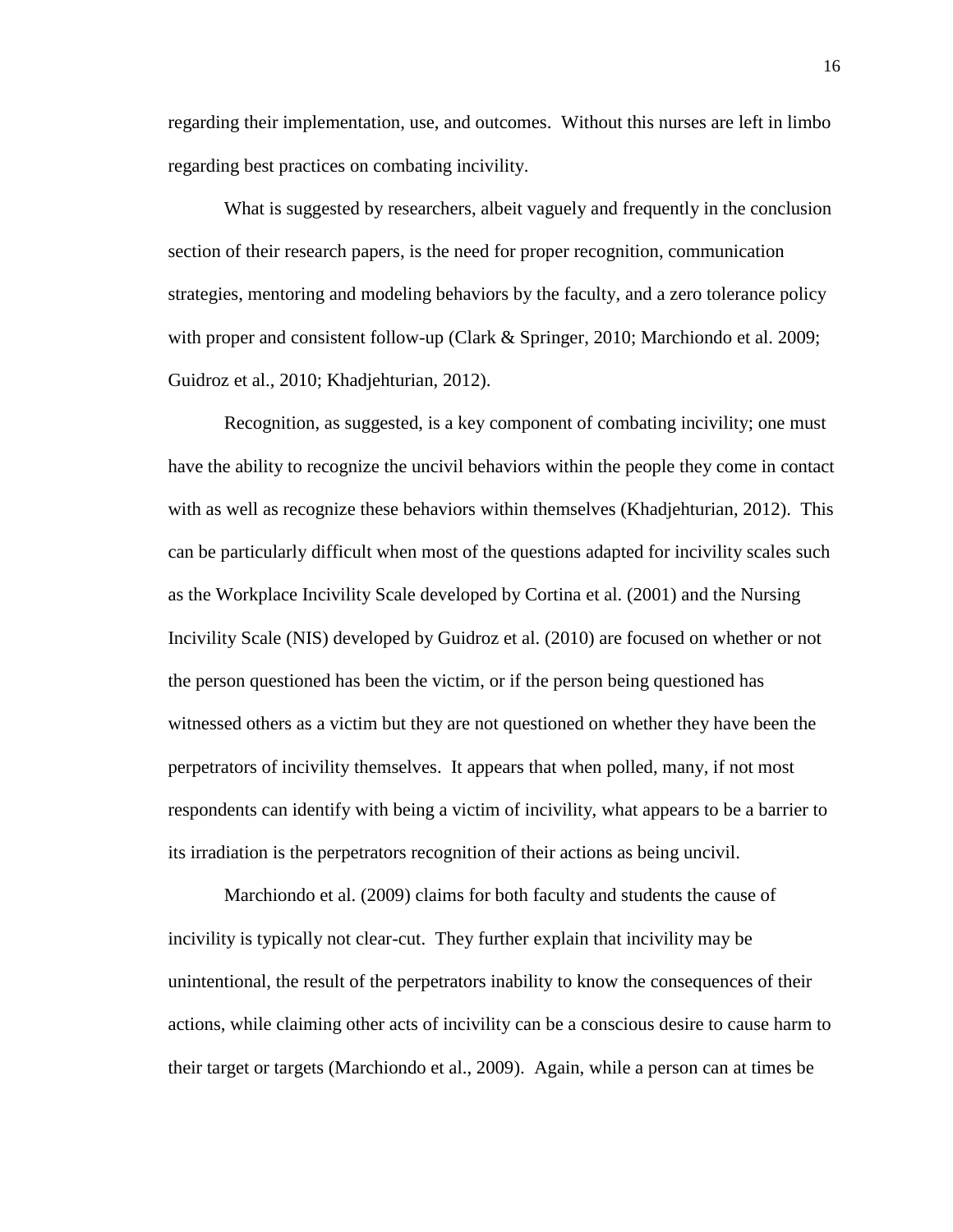both a victim and a perpetrator of incivility, it is equally necessary for a person to identify when they, themselves are being uncivil. The IIC module will clearly define incivility and what student and faculty expectations are.

A second recommendation in the research is for communication strategies to be developed based on the results from implementing a workplace incivility survey versus actual proposed communication techniques. What was suggested was active listening, asking for clarification, relaying uncivil behavior to managers and supervisors, encouraging freedom of expression, and being a mediator when appropriate (Khajehturian, 2012). Although poor communication can be the very cause of conflict Trossman (2011) reports that nurses in general avoid conflict and often create work-arounds so they do not have to engage in conflict and difficult conversations. The American Nurses Association (ANA) offers a conflict engagement course aimed at conflict engagement and resolution (ANA, 2011). However, it appears to be an on-site training session versus a free and available tool for use. Further research outside of nursing is needed to find effective communication techniques and strategies for the development of an incivility intervention module.

Mentoring and role modeling is an imperative part of nursing education and another proposed intervention for combating incivility, making it all the more disheartening to read reports on faculty to student incivility. There is a clear lack of focus on the role of faculty incivility in the literature, attributing this to embarrassment, reluctance to reflect on their behavior, or out-right denial on their part (Clark & Springer, 2007; Marchiondo et al. 2009). Nevertheless, its existence is reported and must be dealt with. Faculty incivility toward students is described as exerting their position,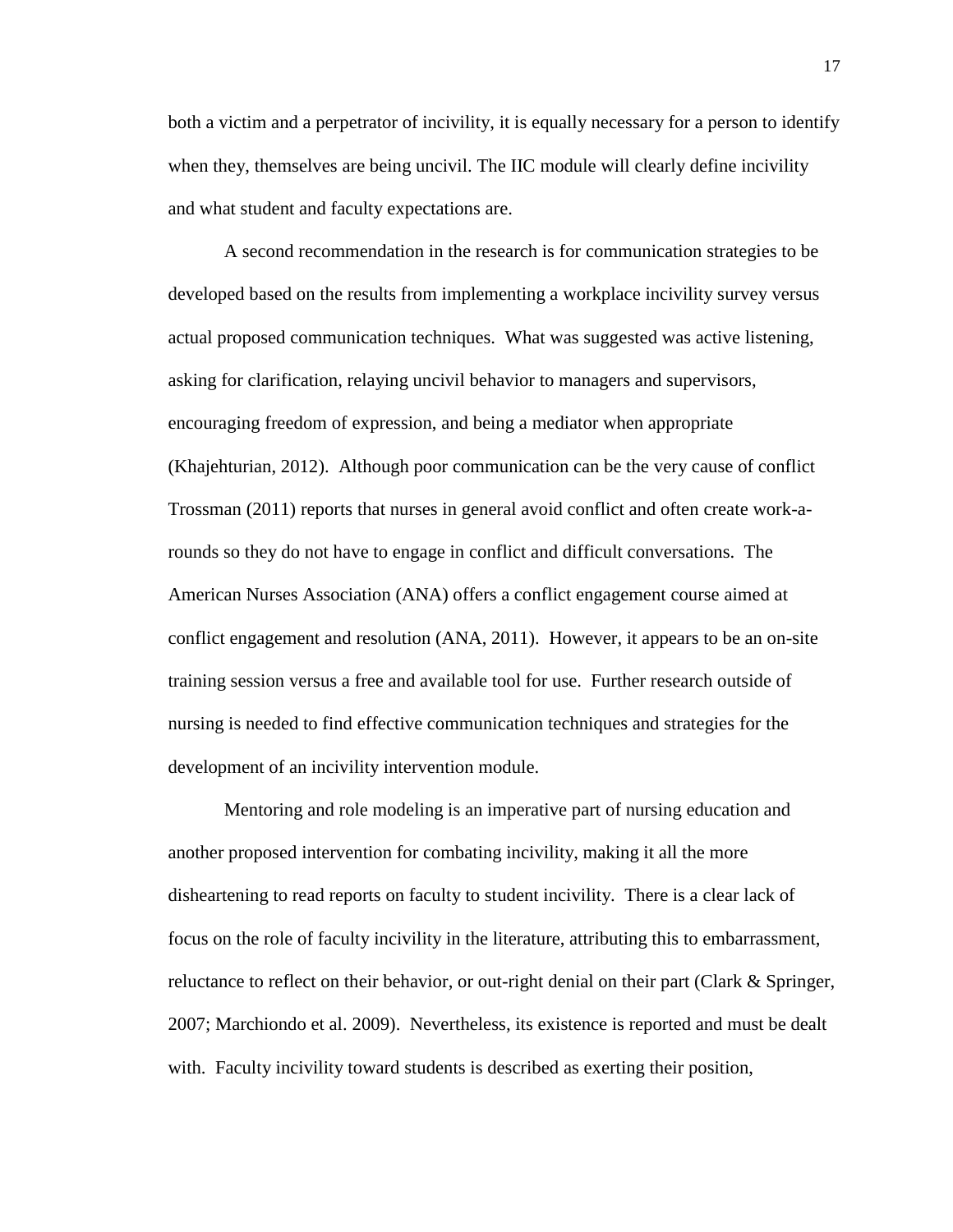superiority, arrogance, threatening to dismiss or fail a student, making unannounced changes to a calendar, are all examples of uncivil behaviors (Clark & Springer, 2010). Additional classroom specific behaviors such as being tardy, unprepared for class, and talking too fast are also reported by students as uncivil behaviors exhibited by faculty (Luparell, 2008). Research suggested role-modeling behaviors such as creating cultures of mutual respect and emotional safety, freedom of expression, and role modeling crucial behaviors and engagement techniques (Clark & Springer, 2010). Marchiondo et al. (2009), advised that incivility ignored is incivility condoned and nurse educators should be not be condoning uncivil behavior from others as well as themselves.

With efforts to correct incivility within education institutions, one must not forget to foster relationships among faculty as well. Shanta and Eliason (2013) remarked that students are aware of the tone and the way in which faculty members communicate with one another, and about one another in the student's presence. Therefore promoting collegiality is essential in order to role model civility (Shanta & Eliason, 2013). Caza and Cortina (2007) reported that unresolved incivility in nursing education could interfere with learning and safe clinical performance. Clark and Springer (2007) further attest that incivility on college campuses jeopardizes the welfare of all members of the academy.

With the 2008 release of The Joint Commission's (TJC) sentinel event (SE) alert many institutions have already adopted a zero-tolerance policy for incivility; it appears from the literature however, that it is being underutilized. With increasing reports of incivility it seems that it is either underreported to supervision or isn't effectively being managed. Either way, institutions should consider screening for incivility, promptly and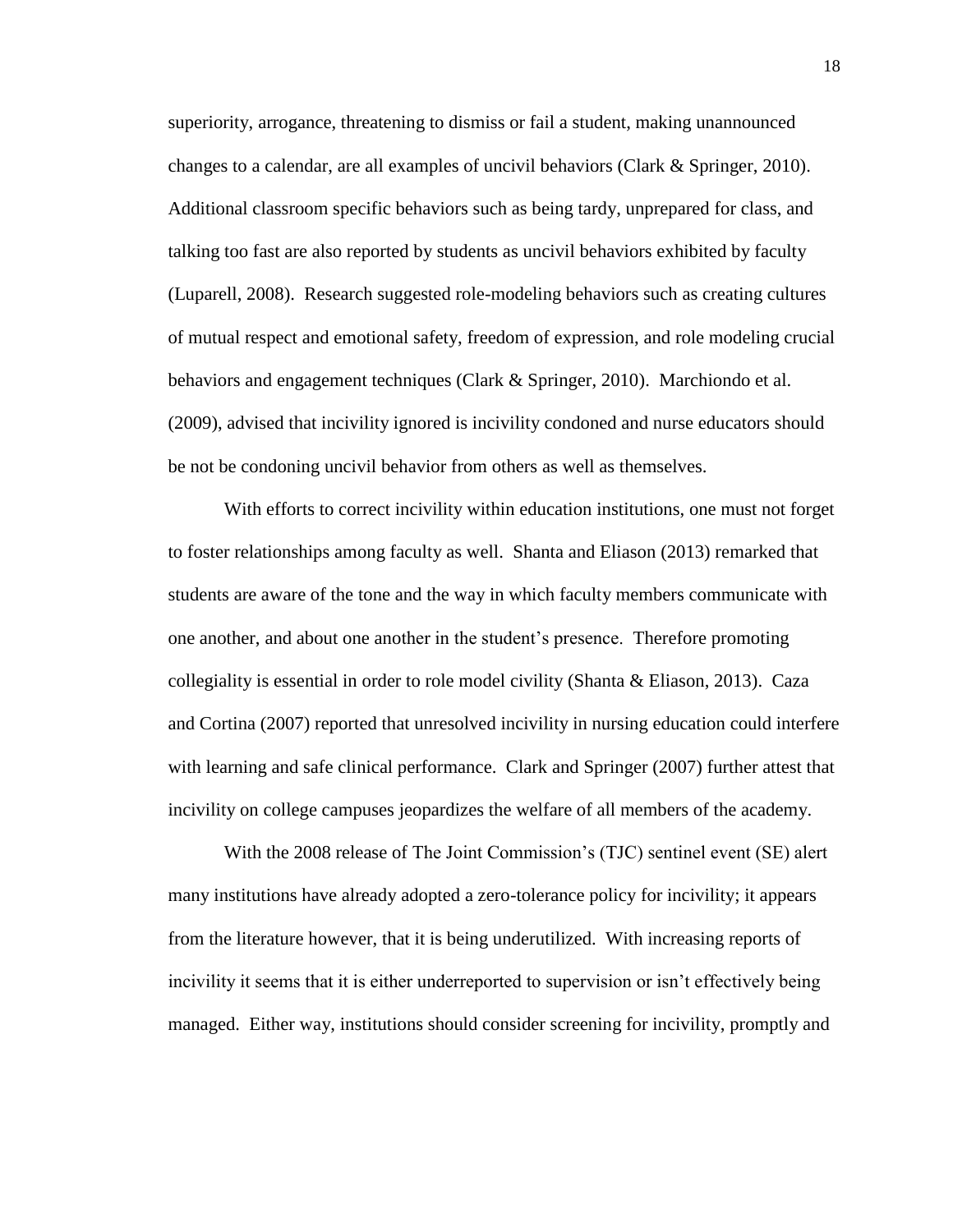fairly address any reports of its presence, and implement interventions to combat its effects.

Lastly, student incivility toward faculty can potentially be addressed with all of the aforementioned techniques. Student incivility toward faculty has been defined as tardiness, disruptive, inattentive, challenging faculty, dominating class, side conversations, and cell phone use (Clark & Springer, 2007; Luparell, 2008; Luparell, 2011; Shanta & Eliason, 2013). Faculty also reported being yelled at in the classroom and clinical settings, being pushed, threatened, having belongings vandalized, stalked, and have received death threats (Luparell, 2008). With the development of the IIC module, video scenarios can be created to showcase uncivil encounters and perpetrate suggestions for student nurses to combat incivility.

#### **Population/Community**

The identified population is currently enrolled, newly admitted, and second level associate degree nursing students at a community college in southeastern North Carolina.

#### **Sponsors and Stakeholders**

Currently enrolled nursing students and faculty. Long term: Areas the student may eventually be employed.

Nursing profession.

#### **SWOT Analysis**

Strengths

- Access to target population.
- Willingness/eagerness of colleagues to help and be involved.
- Enthusiasm of target population regarding the project.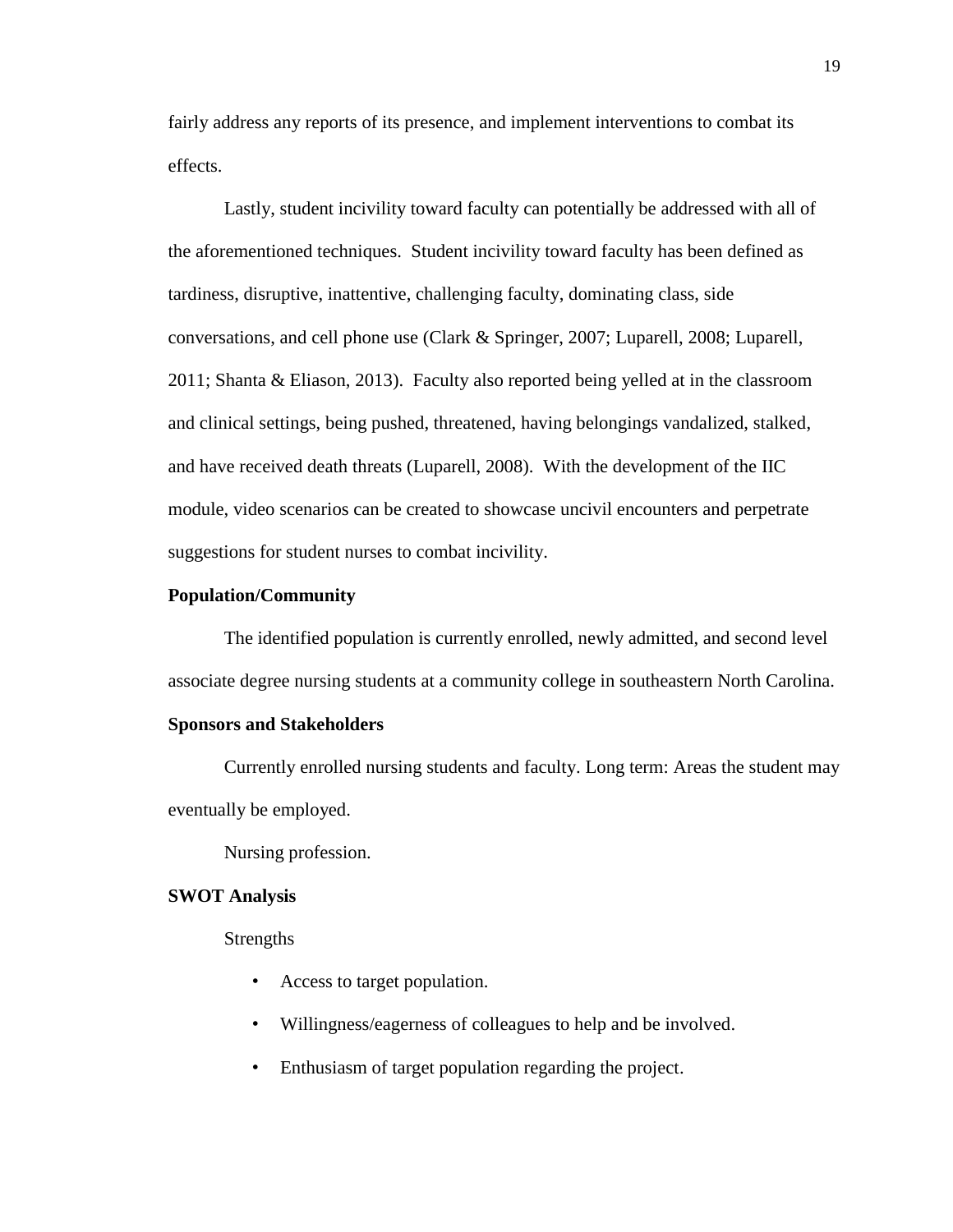• Potential to end or lessen incivility in nursing school.

#### **Weaknesses**

- Potential to create conflict due to sensitivity of subject.
- Potential lack of nursing student trust of faculty provided information.
- Current conflict resolution material (encompasses incivility) embedded into ADN curriculum within the leadership and management content, e-Learning module may compete with time allotted for this material.

### **Opportunities**

- Potential to end or lesson incivility during interactions outside of nursing school.
- To provide students with interventions to combat future incivility within their practice.

#### **Threats**

- Finding and mastering the appropriate e-learning software.
- Cost of e-Learning software.

#### **Available Resources**

- Site to implement: community college in southeastern North Carolina.
- Access to target population.
- Research conducted regarding elements to be included in the incivility competency intervention, verbal permission to use/access the community college's technology resources.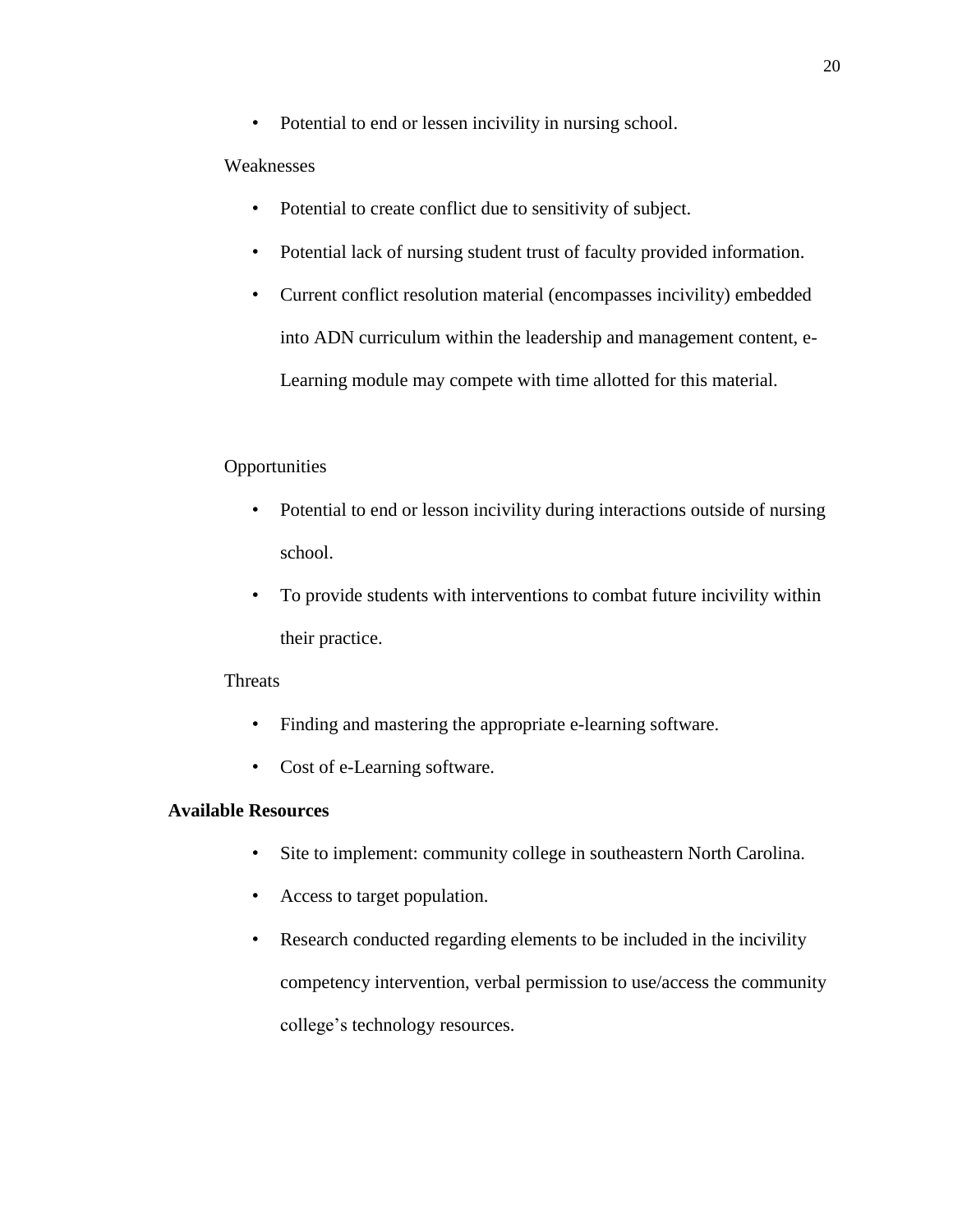• Availability of equipment and personnel to assist in the development of audio/visual intervention at the implementation site.

#### **Team Selection**

- Classroom and Clinical ADN Nursing Instructor for  $2<sup>nd</sup>$  level students.
- Classroom and Clinical ADN Nursing Instructor for  $1<sup>st</sup>$  &  $2<sup>nd</sup>$  level students and 2<sup>nd</sup> level Coordinator.

#### **Cost/Benefit Analysis**

Due to the educational nature of the project a cost benefit would be difficult to attach to outcomes. There is a possibility that future studies could be done to see if there is a correlation between the implementation of an incivility intervention and retention. Retention of students can be directly related to profits in tuition for colleges.

There will be no cost to the college as far as lost time and/or wages, all Capstone project work, meetings, supplies, software etc. will be accrued and completed outside of the implementation site.

#### **Scope of the Project**

- This Capstone project will not add to research previously conducted regarding the presence of incivility in nursing education.
- This Capstone project will contribute to gaps in practice regarding available evidence-based practice suggestions for incivility interventions.
- This Capstone project will develop and implement an incivility competency module and present it to newly admitted first and second level associate degree nursing students.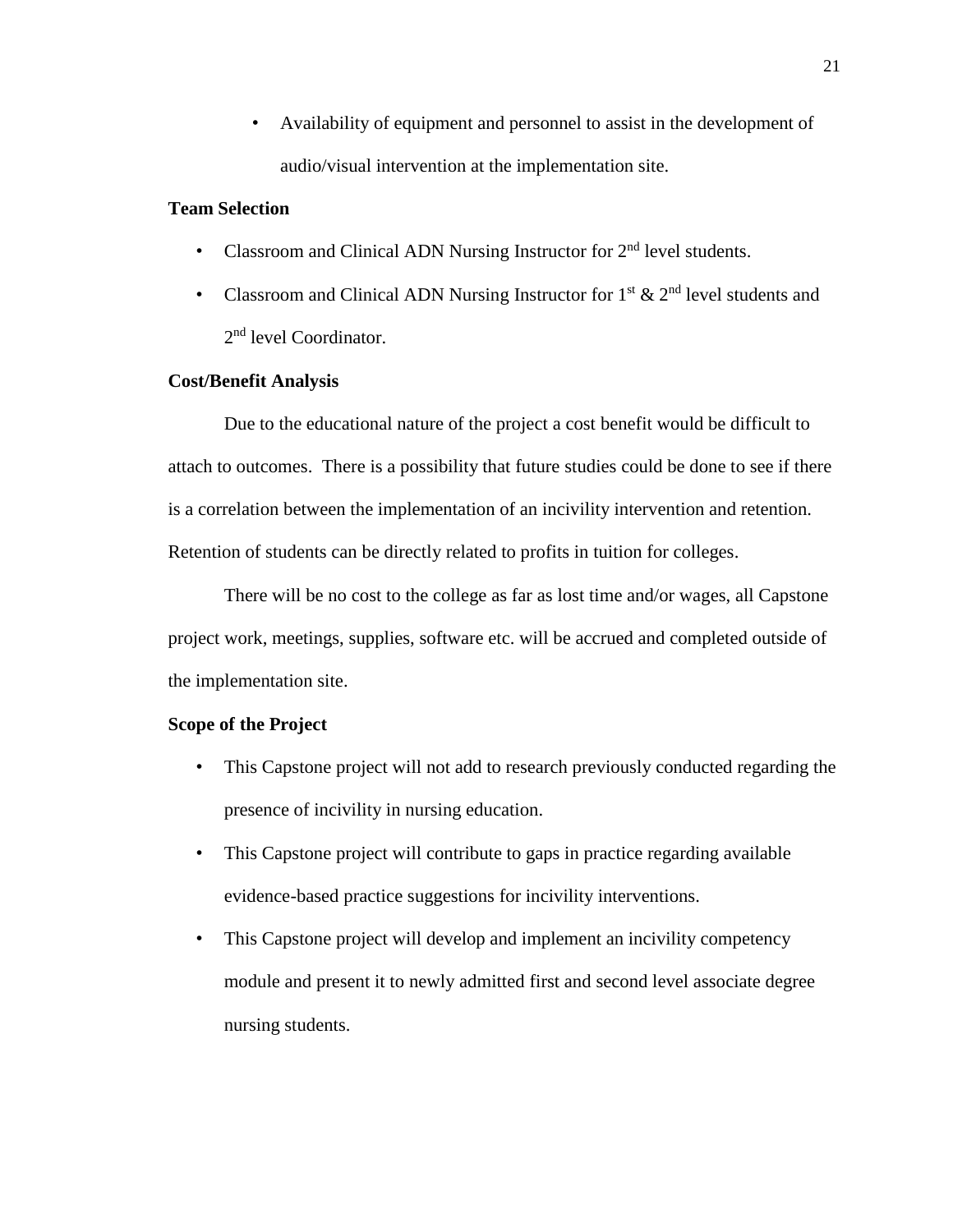#### **Goals, Objectives, and Mission Statement**

#### **Goals**

- 1. To improve civility in nursing education.
- 2. To educate nursing students on incivility; how to recognize it from others as well as themselves and provide them with tools to define, detect, and combat it.
- 3. To develop an educational module to combat incivility in nursing education: develop and implement incivility intervention competencies (IIC).
- 4. To measure student's self-efficacy regarding their ability to define, detect and combat incivility.

#### **Process/Outcome Objectives**

- 1. Provide nursing students with a clear definition of academic incivility upon entrance of nursing program.
- 2. Provide nursing students with clear expectations of civil behavior and expectations (policy manual, syllabi) upon entrance to nursing school.
- 3. Develop and implement an incivility intervention competency (IIC) e-learning module to be presented to nursing students upon entrance to nursing school, using audio and visual technology to define incivility and provide evidence based best practice interventions to combat it.
- 4. Increase nursing student's self-efficacy regarding their ability to define, detect and combat incivility.

#### **Mission Statement**

This Capstone project will measure the student nurse's self-efficacy regarding incivility through the development and implement of an intervention (e-learning module)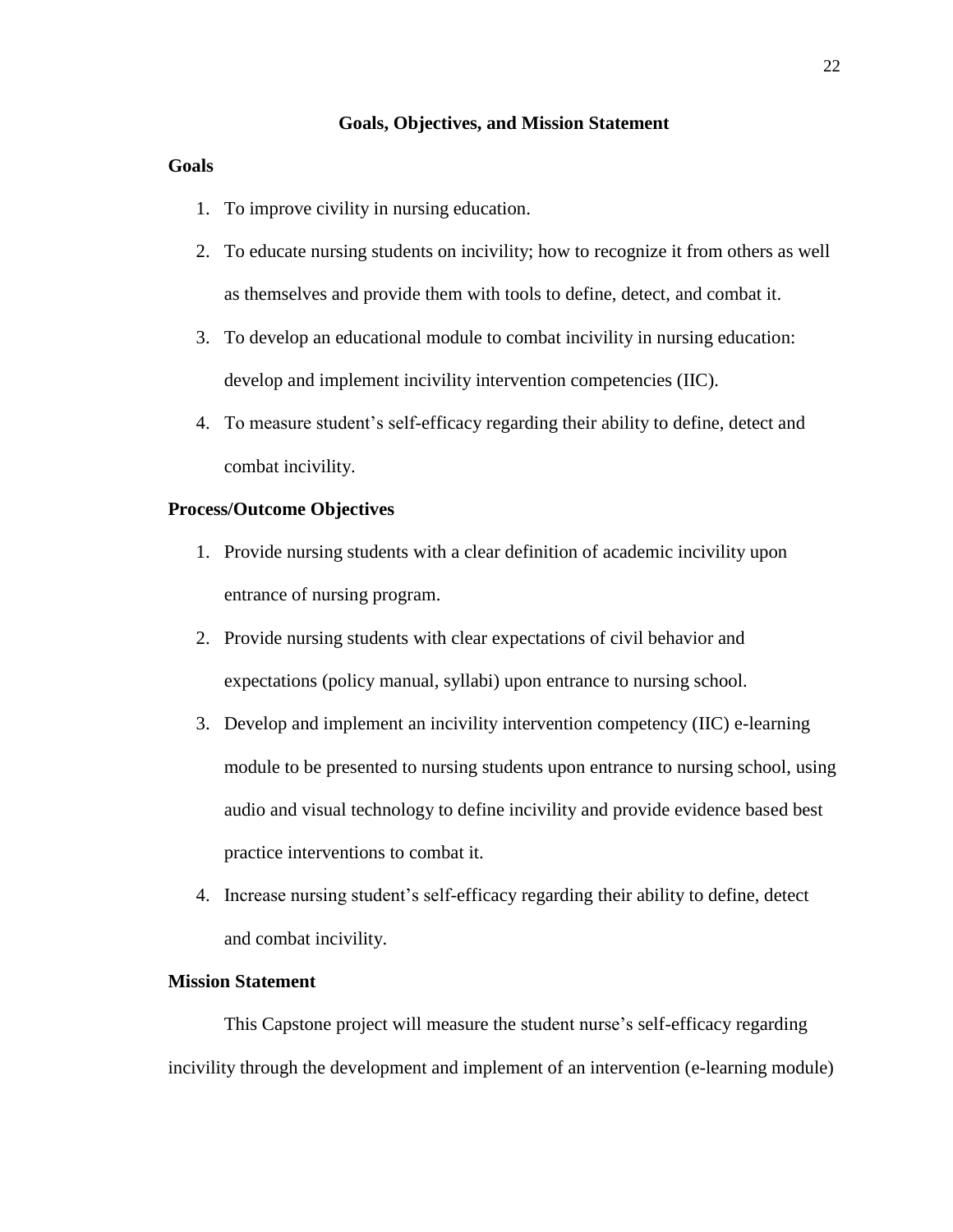using best practice guidelines aimed at educating newly admitted and second level associate degree nursing students on the definition and detection of incivility; the deleterious effects it has on the profession of nursing, on patient care and on the individuals themselves as well as provide them with ways to combat it.

#### **Theoretical Underpinnings**

Incivility, and the behaviors associated with it, are complex issues and not easily explained. Identifying why a nurse or nursing student would conscientious or subconsciously participate in the behaviors can be a difficult task. Nursing is an incredibly complex profession and continues to grow in its definition as both an art and a science; therefore one must look in many areas of educational theory to find potential answers.

Change is inevitable and as nurse educators, gatekeepers of the profession if you will, decisions must be made to define what core values we hold on to as the profession naturally evolves over time. With more and more people entering into the profession merely as a career opportunity rather than what has historically been referred to as a calling, should educators drop the art of nursing and focus solely on the science or can the profession hold on to both. Holding true to the current definition that nursing is both an art and a science, it then becomes necessary to define what desirable nursing characteristics are and have the ability to identify whether someone possesses these qualities or not, and in turn be able to provide the educational opportunities needed for them to successfully obtain and exhibit these behaviors.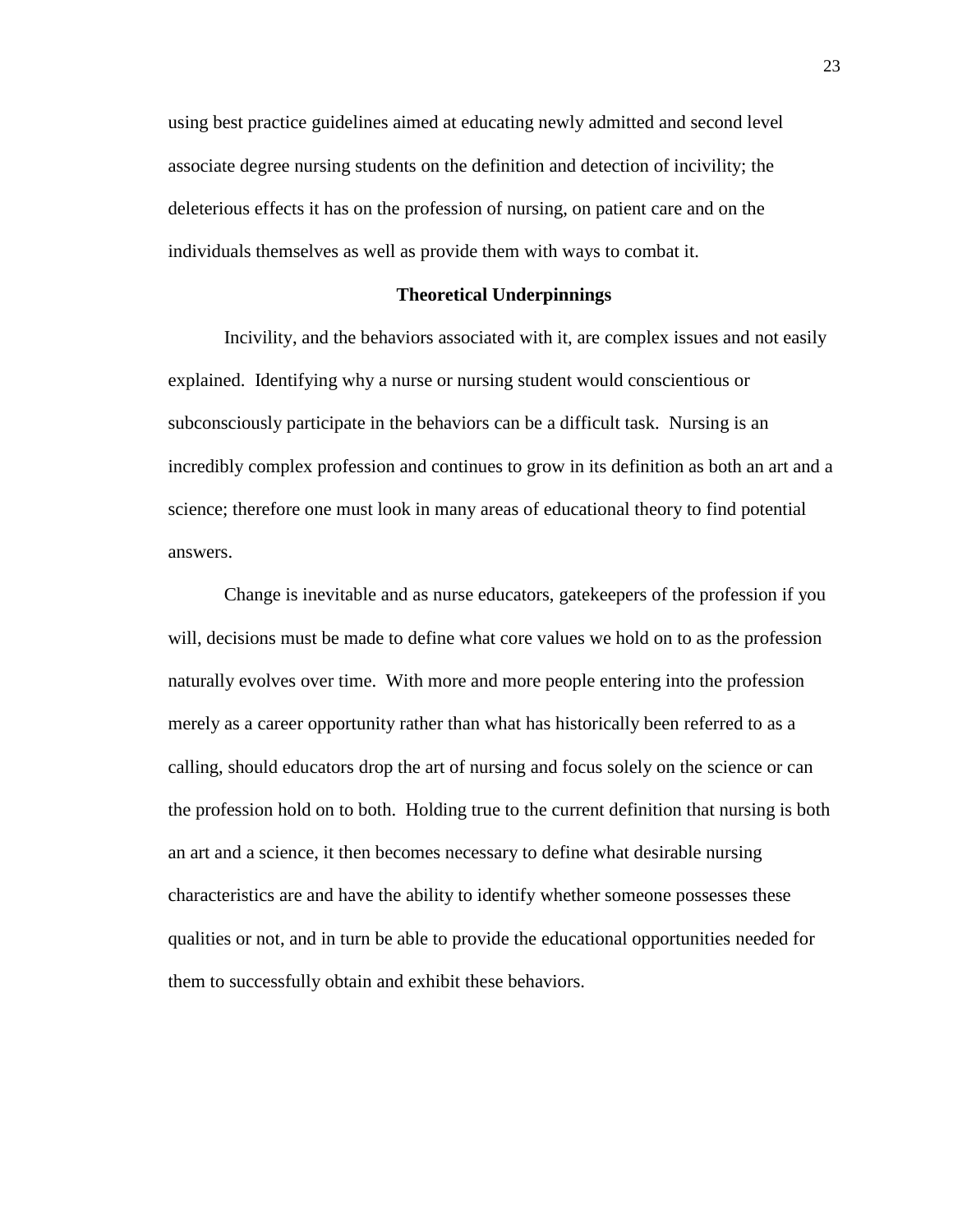#### **Critical Social Theory and Emancipatory Knowing: Peggy Chinn**

Critical social theory attempts to uncover and liberate individuals from conscience and unconscious constraints that create an unequal balance of power or participation in social interactions (Butts & Rich, 2015; Chinn, 1999; Wilson-Thomas, 1995). It further claims that people are responsible for unjustly creating social problems. Using historical societal structures that are typically based on power relationships, and cultural and political statuses environments of inequality and injustice are created.

Based on this theory schools of nursing may be guilty of fostering environments of incivility through a hierarchal mentality, and the desire to maintain social order, using the adages and assumptions like "that's the way things are" or seeing things as "a rite of passage." Critical social theory aims to transform this reality and liberate individuals from these constraints in order for them to participate in effective and equal social interactions (Wilson-Thomas, 1995). Fraher, Belskey, Carpenter, and Gaul (2008) an advocate for educational reform claimed that traditional education was based on conformity and cultural action for domination where students accept their educators' values without question (Fraher et al., 2008). Critical theory allows people (nurses) the ability to challenge the traditional norms and form their own reality.

This transformation can take place through emancipatory knowing. Defined by Chinn (1999) as "the human capacity to be aware of and critically reflect on the social, cultural, and political status quo." It holds to the belief that what people do and say ultimately affects others, claiming when human behaviors or actions harm or disadvantage others or limit human potential in any way, those actions are inherently wrong and need to be changed (Butts  $\&$  Rich, 2015, Chinn, 1999). Its goal is to establish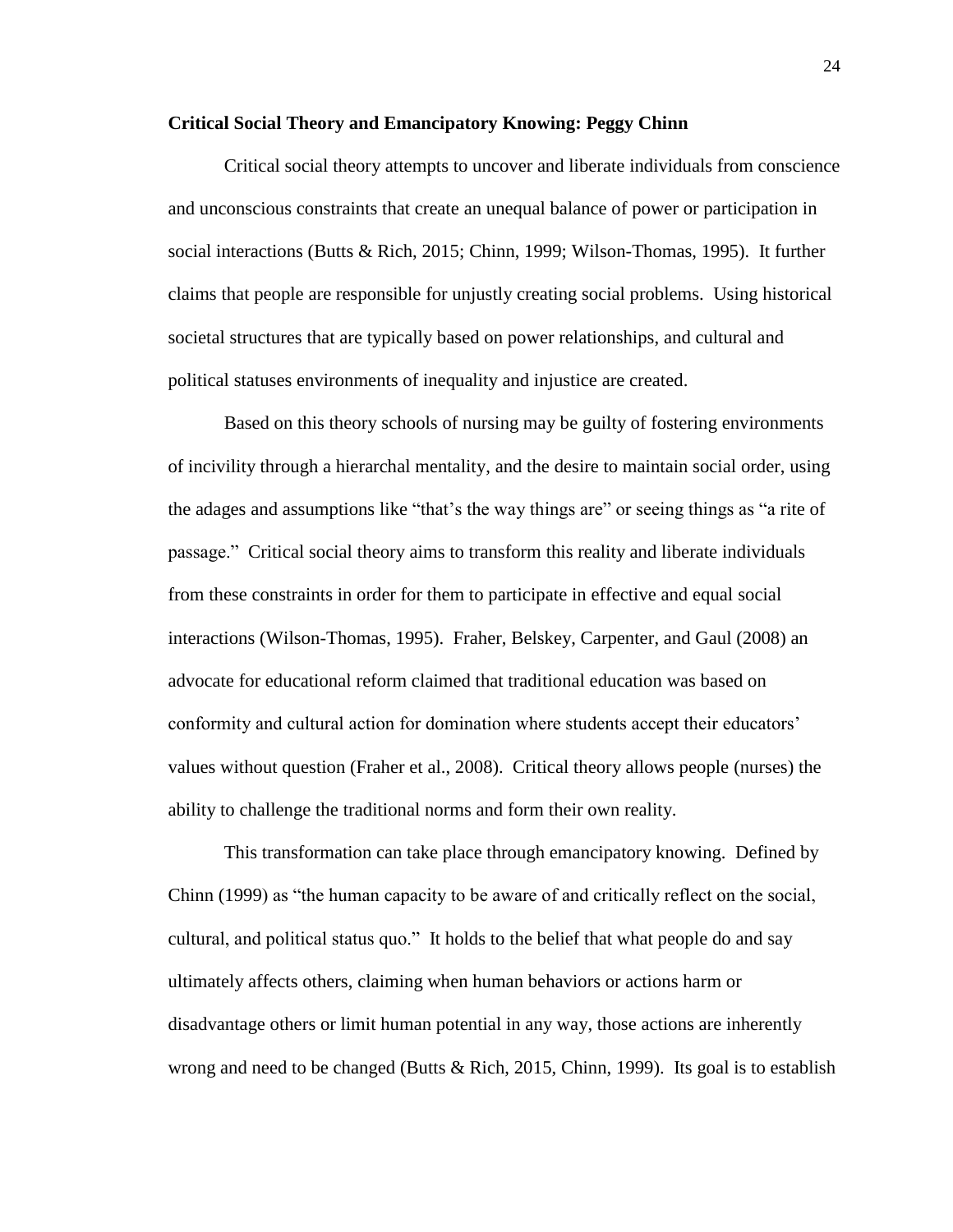an explicit value in the social community by remaining constantly vigilant in identifying barriers to a person's wellbeing.

 Incivility creates inequality among the nursing students within the academic setting and has significant potential to cause harm to student nurses. Associated with high rates of workplace attrition, poor performance, absenteeism, accidents, decreased commitment, and low satisfaction rates; as well as medical errors (Ceravolo et al., 2012; Smith et al., 2010) students must be given the tools needed to help them combat incivility. In this classic study Wilson-Thomas (1995) claims that through the use of critical theory and emancipatory knowing students can become ethical, moral, responsible, and accountable individuals in society.

#### **Social Cognitive Perspectives: Bandura's Learning Theory**

Bandura's Social Learning Theory (1997-2001) hypothesized that human behavior can be learned through interactions with others "modeling". His original theory focused solely on the observation that people do not need to have direct experience to learn and that much of what people learn is based on observing others through role modeling and mentorship. It is now referred to as social cognitive theory and includes sociocultural factors with an emphasis on the important role self-efficacy, as a concept, has on the learner (Butts & Rich, 2012).

In a study by Goldenberg, Iwasiw, and MacMaster (1997) researchers conducted a descriptive study utilizing a pre-test/post-test design to investigate self-efficacy levels of senior level nursing students paired with a preceptor. A voluntary non-probability convenience sample of 74 students and preceptors was used, and the participants were tracked over a 12-week period of time. Seventy-four completed the self-efficacy pre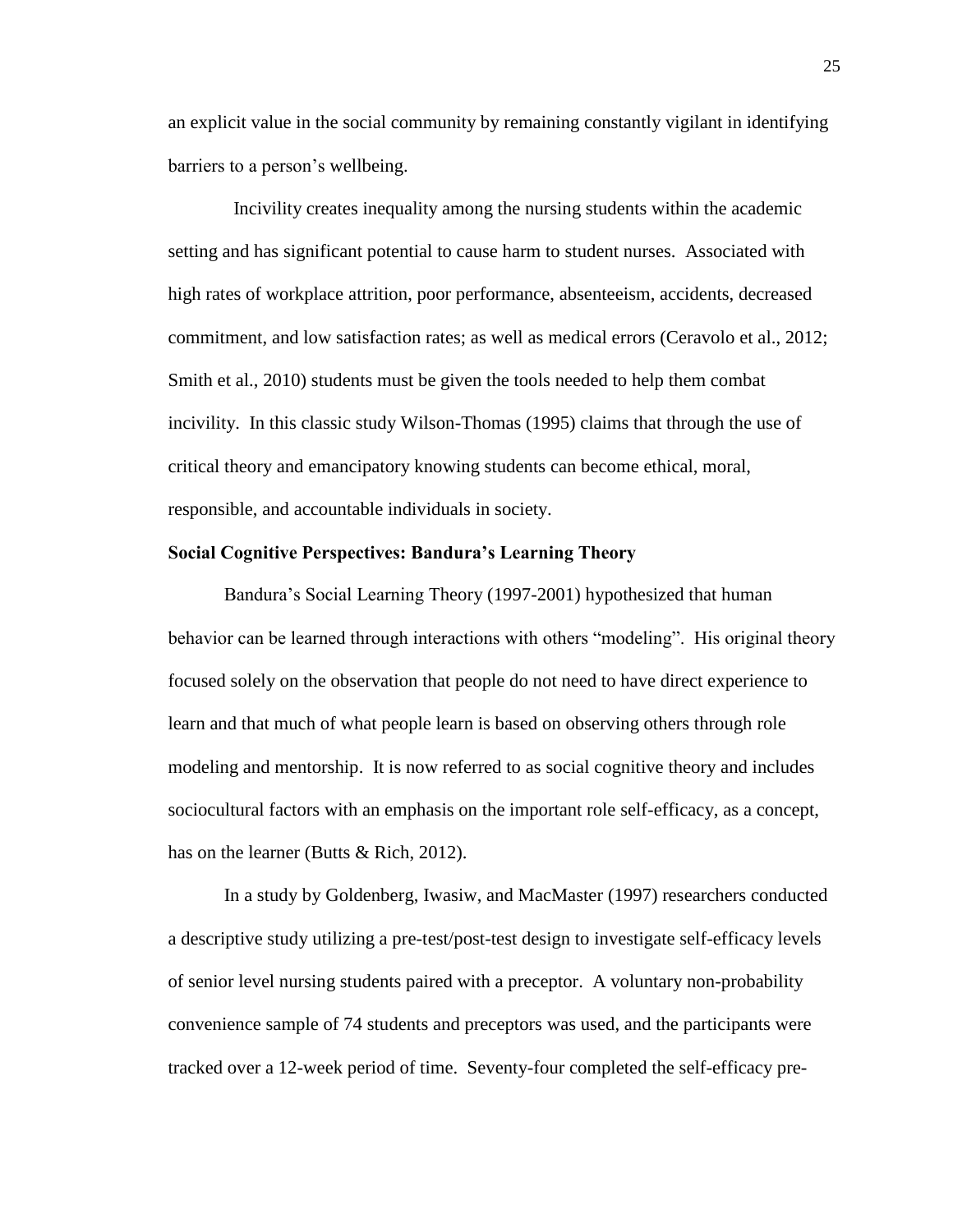questionnaire and 47 completed the post questionnaire, which was derived from the social learning theory by Bandura. Parametric tests were used to answer research questions and results were determined using t-tests. Results showed a significant increase in the student's self-efficacy when paired with a preceptor and recommendations were made to continue the practice. No statistical difference was shown in the preceptor's self-efficacy scores.

Bandura's theory was used as the conceptual framework for this Capstone project. Bandura's concept of self-efficacy offers a link between self-perceptions and individual actions, and focuses on the learner's perceived assessments of their abilities related to performance of specific behaviors (Goldenberg et al., 1997). This study further noted the use of Bandura's four concepts/phases (previously mentioned) as the student's likely observed their preceptors early on (Bandura's attention phase) and gradually took on more responsibility and were probably encouraged by their preceptors (Bandura's retention and reproduction phases). Performance accomplishment was suggested as Bandura's fourth concept (motivational phase) as being the greatest influence on their increased self-efficacy (Goldenberg et al., 1997).

This study is relevant to quality improvement efforts regarding incivility interventions, as it provides a theoretical framework for mentorship by nursing educators. With the implementation of interventions and an IIC module nurse educators can role model desired civil behaviors and nursing students can in turn adopt these behaviors through mere mentorship.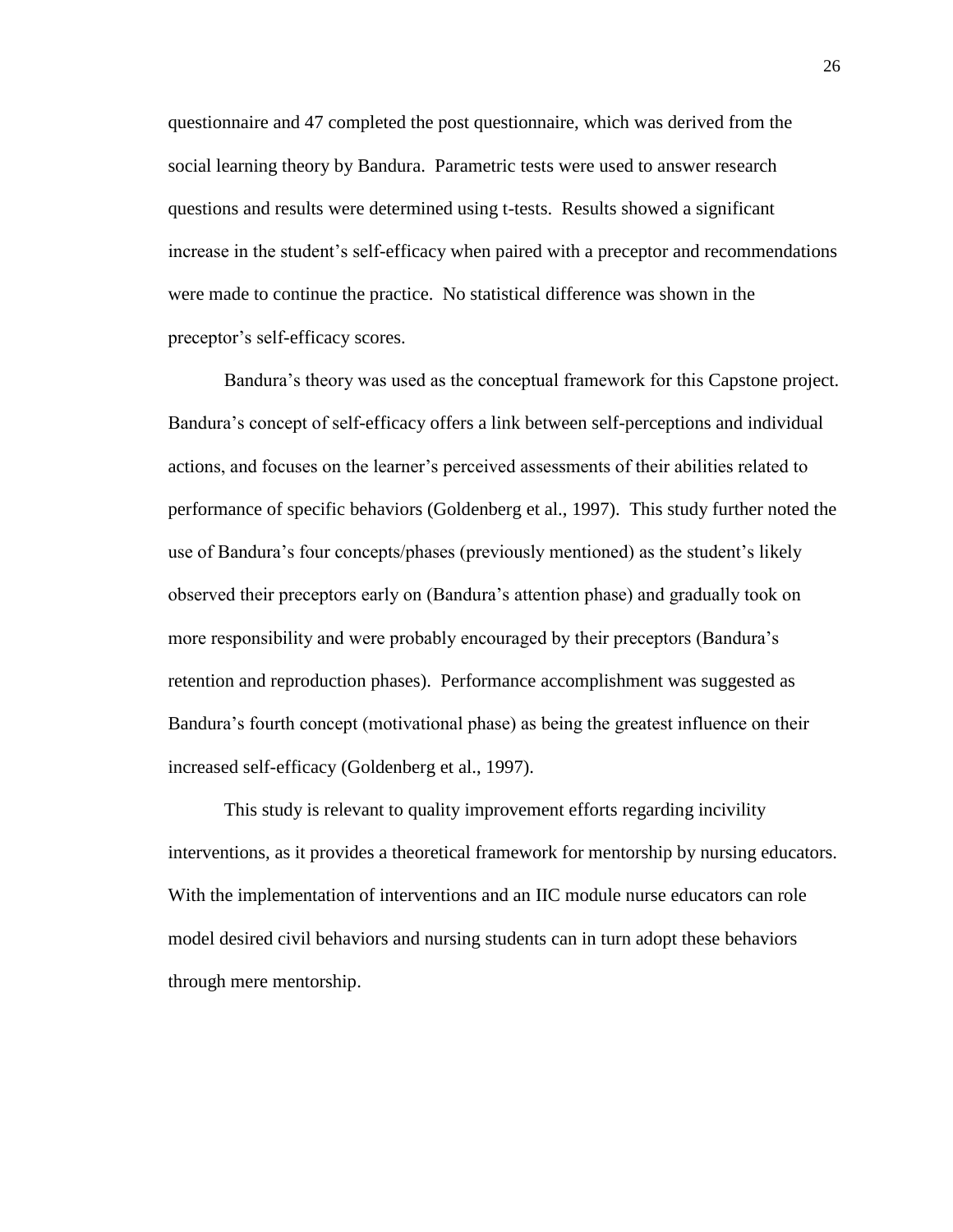#### **Work Planning**

#### **Project Proposal**

A formal, written project proposal was submitted to the Capstone chair in May of 2015. A meeting was held on June 2, 2015 to present the final project proposal to the Capstone team, using personal Microsoft PowerPoint and Word programs, and printed materials, the project chair attended via telephone conference. All members agreed upon current project direction and the Capstone was officially approved. The implementation site's program director was presented the approved Capstone project proposal in a separate meeting the same day and gave formal verbal and written approval to implement the Capstone project on their site.

#### **Project Management Tools**

Two qualified individuals with extensive experience in nursing education have been chosen to be part of the Capstone team. Both individuals work with the target population of associate degree nursing (ADN) students and are employed at the site of implementation. Both team members have contributed significantly to the needs assessment portion of the project. Team members suggested a survey to be conducted and given to the graduating class of nursing students to determine if students thought an incivility intervention was needed in their educational training (97% of student's polled agreed an intervention was needed). Capstone team members also suggested the use of a tool in order to determine a student's awareness when they are contributing to incivility.

Personally licensed Microsoft PowerPoint, Word, and *i*Spring software was utilized to develop the e-Learning module. Although the Capstone team was consulted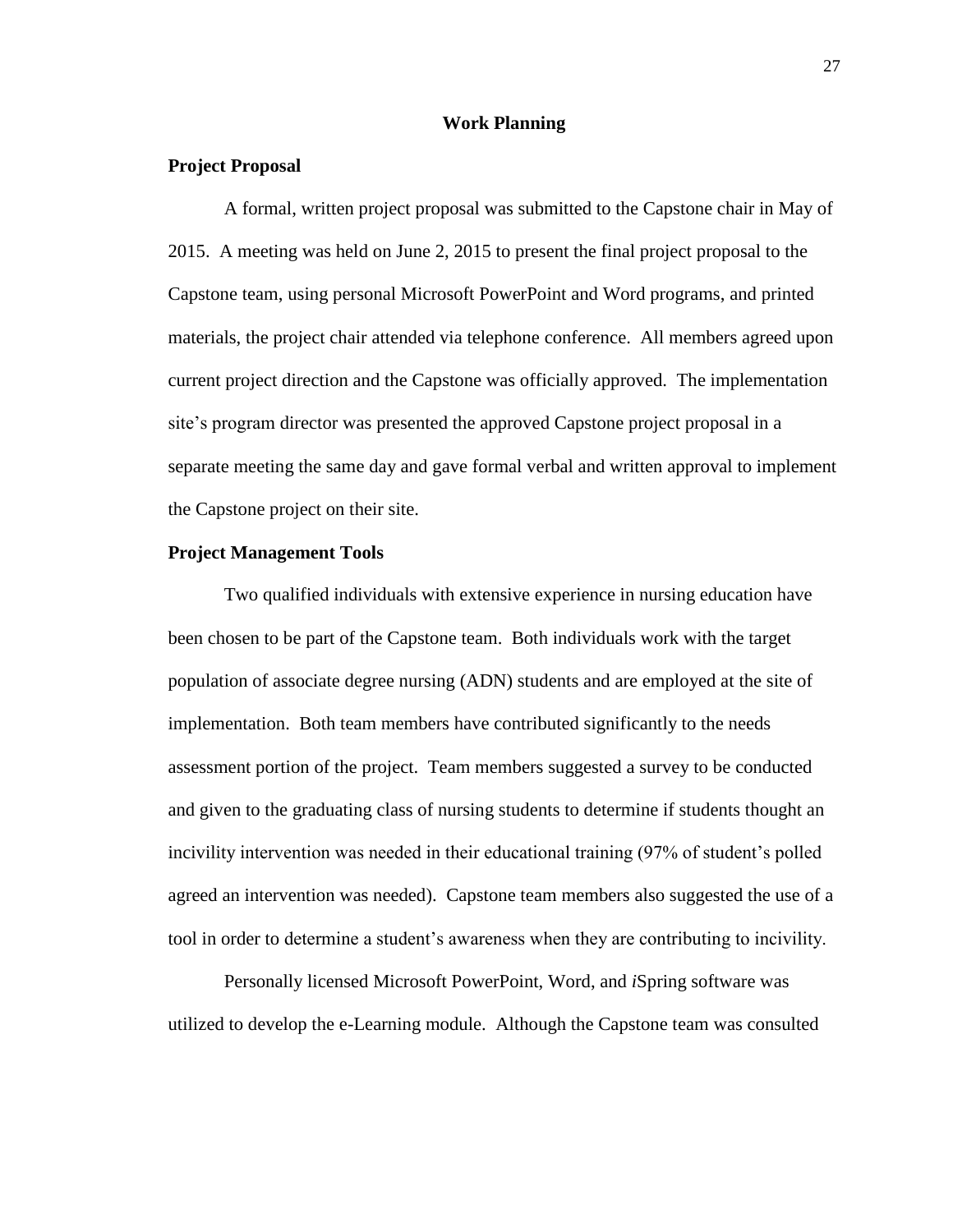and included on the content of the e-leaning module, solely the project leader compiled the module itself.



*Figure 1.* Work Breakdown and Milestones

It is imperative to find the correct platform in which to provide the nursing students with the incivility interventions. Several ideas were considered by the team, a face to face educational lecture with student participation in scenarios, developing and having the students participate in a case study regarding incivility and having them come up with potential interventions. It was ultimately agreed that the students needed to be provided the evidenced based interventions versus coming up with them on their own which may lead to disagreements or confusion. It was deemed more appropriate to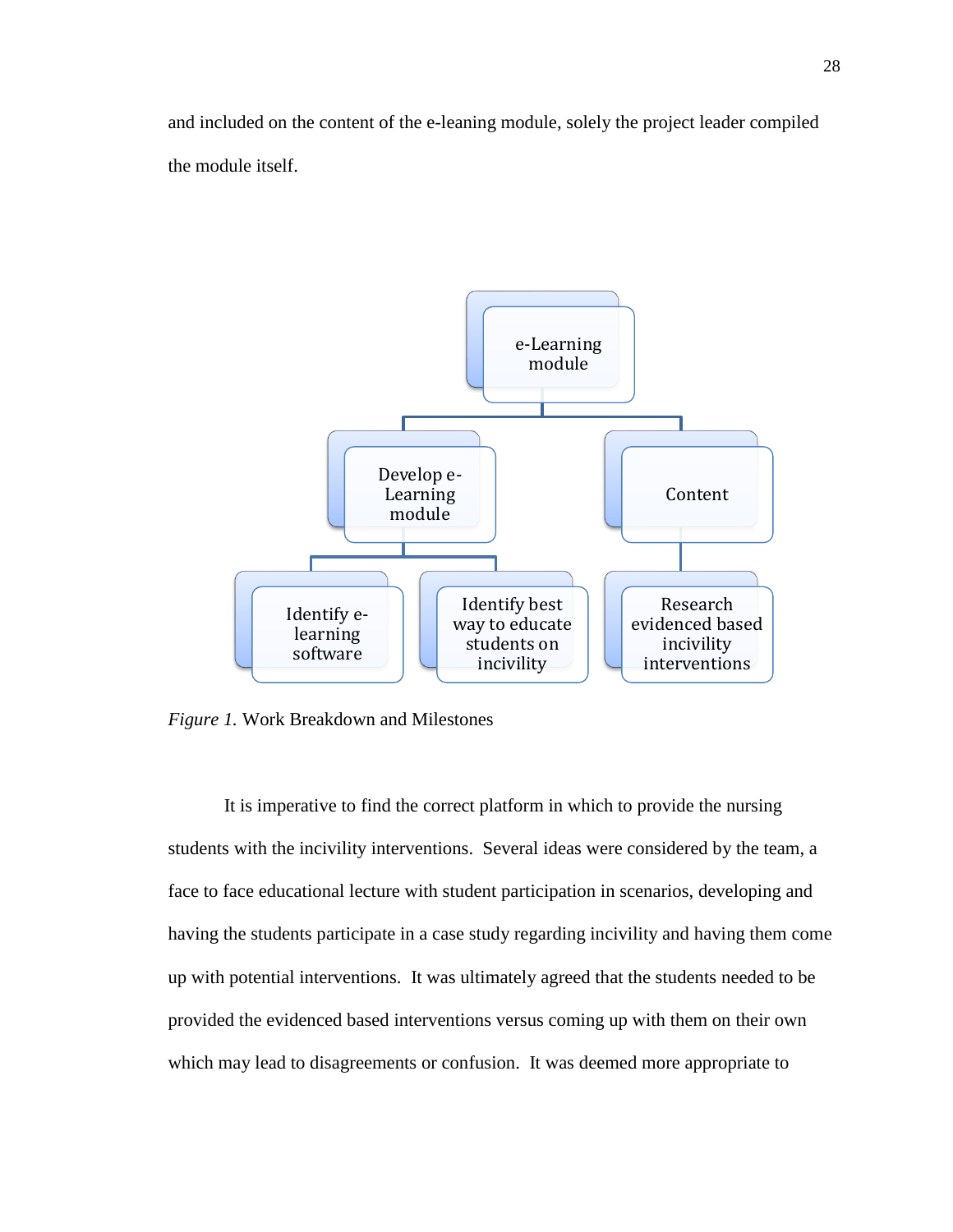develop a freestanding and consistent e-Learning module that can be utilized every year providing the students with accurate information.

Once an e-Learning module was agreed upon finding the software that had the capabilities to incorporate video, audio and visual aids as well as a pre and posttest was the next step. The Capstone team then identified the best interventions to incorporate into the e-Learning module. Development of the e-Learning module was the final step prior to implementation of the finalized e-Learning module in October of 2015.

#### **Budget**

The entirety of the preparatory work for Capstone project was conducted outside the implementation site; therefore no cost was ensued by the institution itself. Capstone team members agreed to work on the Capstone project outside of their normal work hours and all work is voluntary, no compensation is given for participation. The only accrued cost is the purchase of the e-Learning software *i*Spring was \$100.00 and was paid by the DNP student.

#### **Institutional Review Board Process**

The implementation site did not have an Internal Review Board (IRB) and therefore a consent form is not required. Consent to implement the project at the implementation site was obtained from the program's director and was provided to the University's school of nursing per DNP-program requirement. An IRB application was submitted to DNP student's University per procedure and requirement and a letter of acceptance was received on October 15, 2015.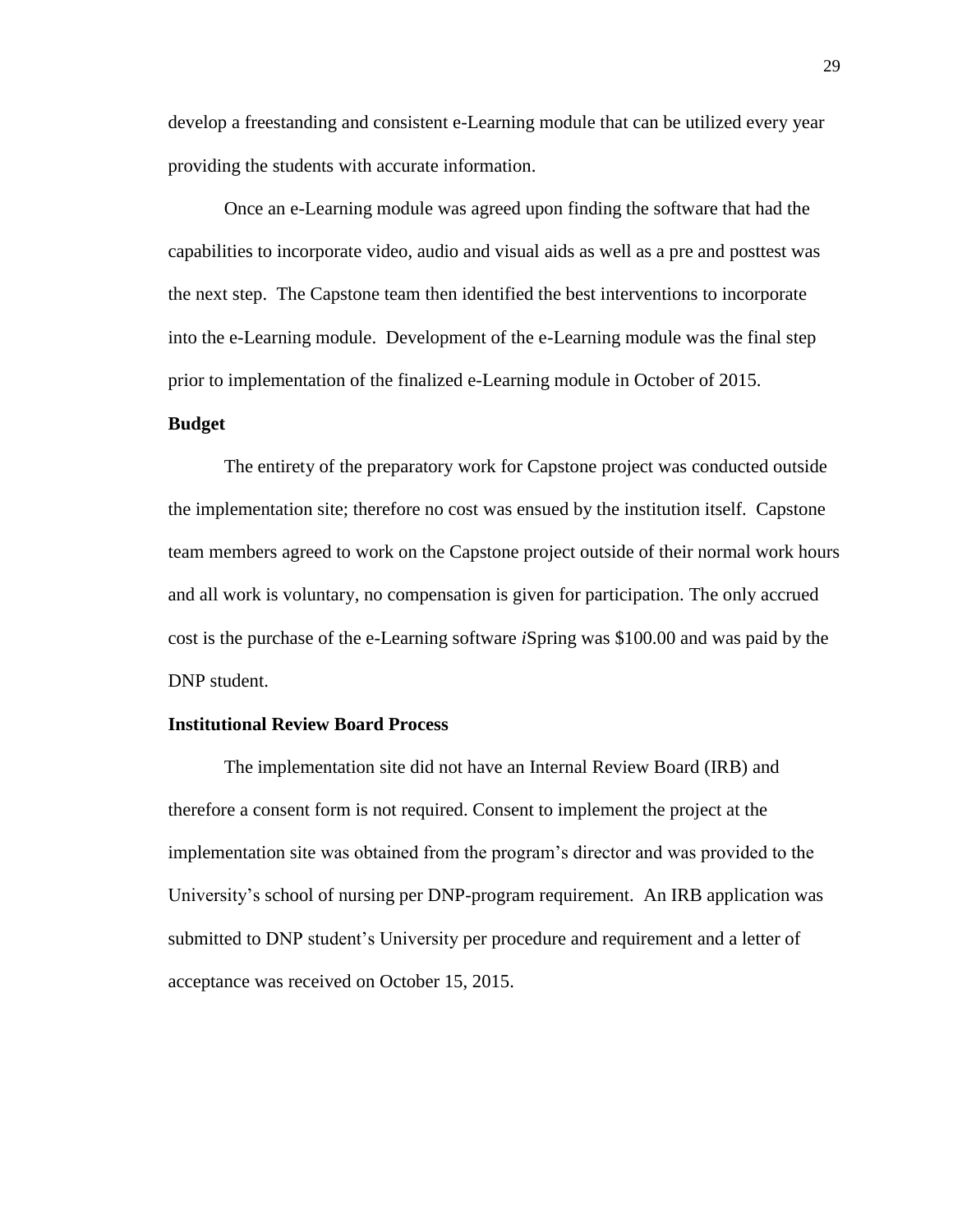#### **Evaluation Planning**

Evaluation of the project consisted of qualitative data collected during the implementation phase of the Capstone project. Using Bandura's platform of increased self-efficacy a pre-test/post-test was embedded into the e-Learning module. Collecting data regarding whether the student found the information useful (increased self-efficacy) and also if the student feels they will use the interventions within the academic settings including, but not limited to clinical rotation sites.

This data was added to the previously collected survey results gathered during the needs assessment portion of the Capstone project. Expectantly, the responses validated the continued use of the e-Learning module. Showing long-term quality improvement through the anticipated increase in student civility and the ability/self-efficacy to thwart incivility directed at them. Optimistically the e-Learning module will become a part of the curriculum for future nursing students as well as being implemented into other schools of nursing.

#### **Implementation**

The project implementation began on October  $28<sup>th</sup>$ , 2015 and ended on November 17<sup>th</sup>, 2015. The e-learning module was uploaded onto the community colleges' Blackboard (a virtual learning environment and online course management system) account. The module was made available to all 154 first and second level students. The students' were sent an initial e-mail on October  $27<sup>th</sup>$ , 2015 making them aware of the elearning opportunity and desired participation. Second and third reminder e-mails were sent to the students on November  $4<sup>th</sup>$  and  $11<sup>th</sup>$ , 2015 to encourage continued participation.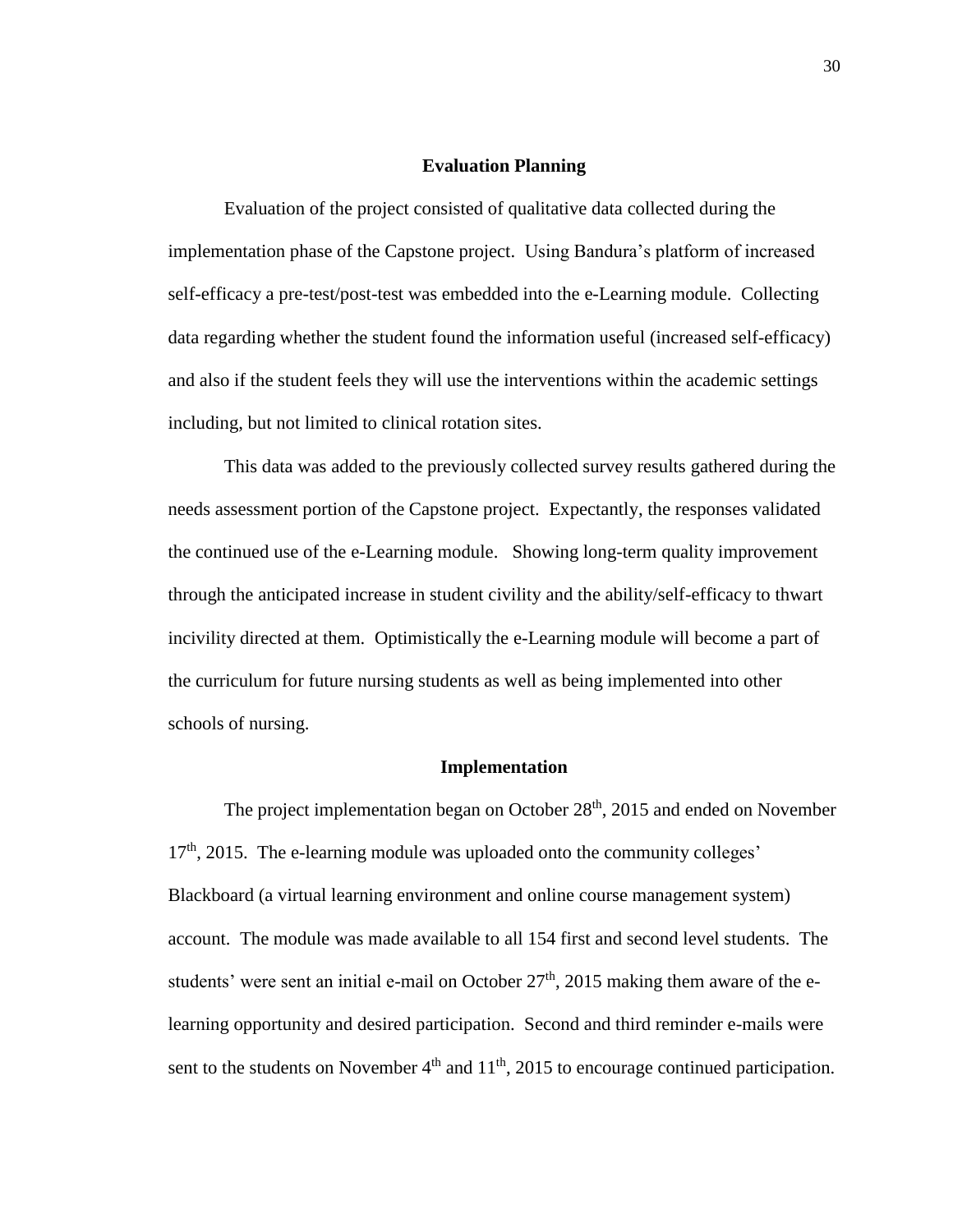On November  $17<sup>th</sup>$ , 2015 the e-learning module was removed from Blackboard, a total of 110 students completed the e-learning module for a 71% response rate.

#### **Interpretation of the Data**

#### **Outcomes**

After the online e-learning module was completed, data was collected in the form of e-mails containing module quiz results set up using a feature in the iSpring software. A total of nine quizzes were embedded into the e-learning module. A pre-test and posttest (see Table 1) were given to acquire the student's level of self-efficacy before and after completing the e-learning module. Module three's quiz was the Clark Civility Index for Students© (see Table 4), used with written permission. The index is an evidencebased survey designed to assist in awareness, generate discussion, and to help gain insight into incivility. The index was used in this e-learning module as anecdotal information to gage the nursing student's self-perception of their potential to engage in uncivil acts. There were also three individual module quizzes (see Tables 2, 3,  $\&$  5), with module four containing four video scenarios with each scenario containing an individual quiz (see Table 5).

For each of the nine quizzes there were 104 e-mails containing results, totaling 936 e-mails. The e-mails were separated into individual folders, each folder containing its own module quiz results. To ensure accuracy of the data the researcher complied the data results using a self-developed template using Microsoft Word to tally the individual results; the results were then shared with a co-team member who provided a second check for correctness.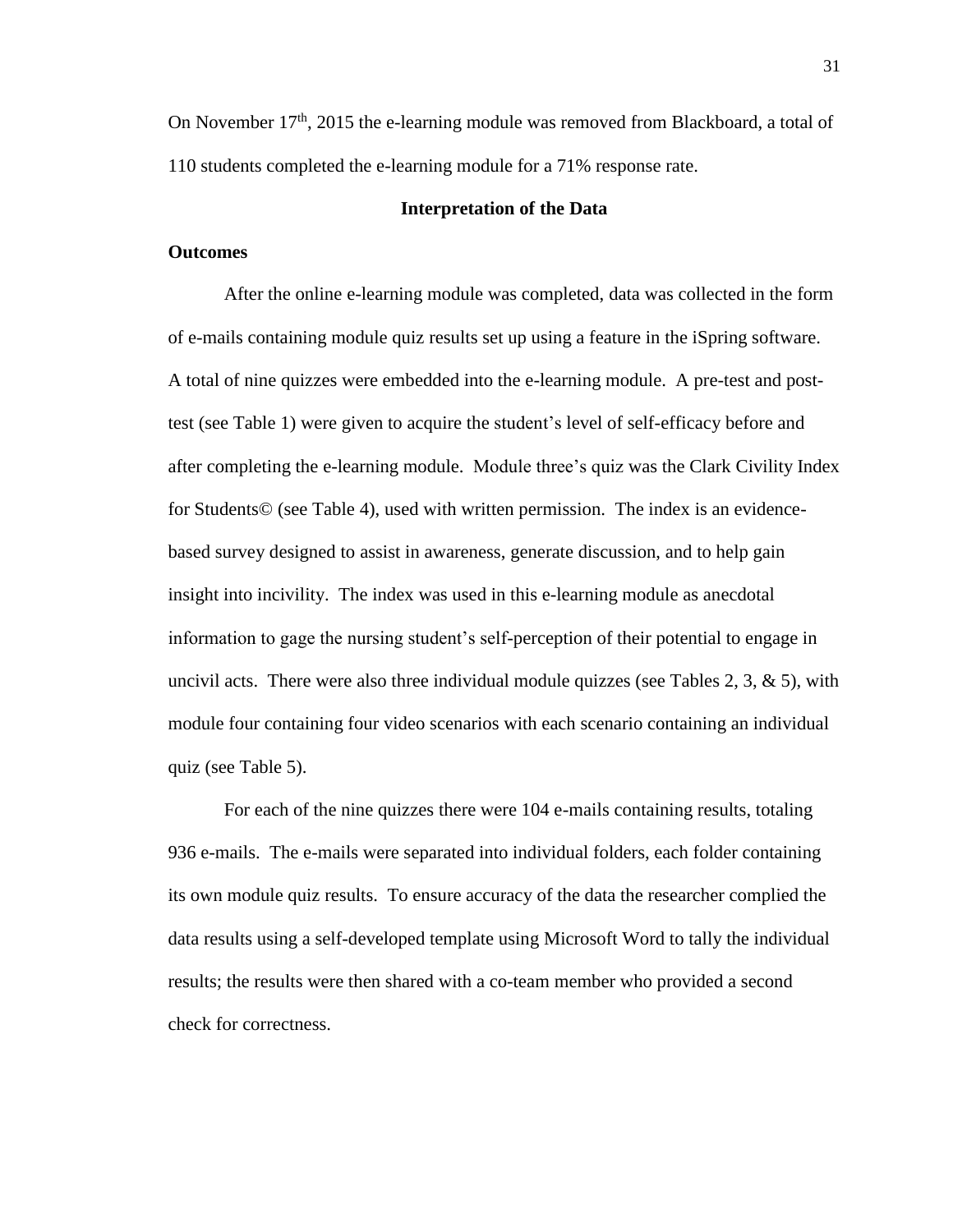The pre-test/post-test results were of greatest interest and a statistical analysis of the results was conducted (see Table 1). The results showed a significant increase in the student's self-efficacy regarding the ability to identify and respond appropriately to incivility after completion of the e-learning module (see Table 1). Since the survey responses were polytomous, a nonparametric test was a good option, therefore the McNemar statistical test was utilized. The McNemar test is a nonparametric test that evaluates whether there is a statistically significant difference in proportions for 2x2 contingency tables (Laerd Statistics, 2013, Mertler & Vannatta, 2013). The McNemar test is often used to analyze pretest-posttest study designs when there are dichotomous responses such as what was used in the e-learning module (Laerd Statistics, 2013, Mertler & Vannatta, 2013).

The three individual module quizzes were graded on a pass/fail interpretation, if students answered all questions correctly this resulting in a passing grade, anything other than 100% correctness resulted in a failing grade. Results were as follows for modules one and two, 82% of students passed module one's quiz (see Table 2); 95% of students passed module two's quiz (see Table 3). Module four consisted of the four video scenarios with coinciding quizzes, 80% of students passed module four-scenario one's quiz; 72% of students passed module four-scenario two's quiz; 66% of students passed module four-scenario three's quiz; and 96% of students passed module four-scenario four's quiz (see Table 5).

Although statistical analysis was not used for the individual module quizzes, the pass/fail results were very promising with the majority of students passing each module (see Tables 2, 3,  $\&$  5). The high passing rate suggested the students were engaged in the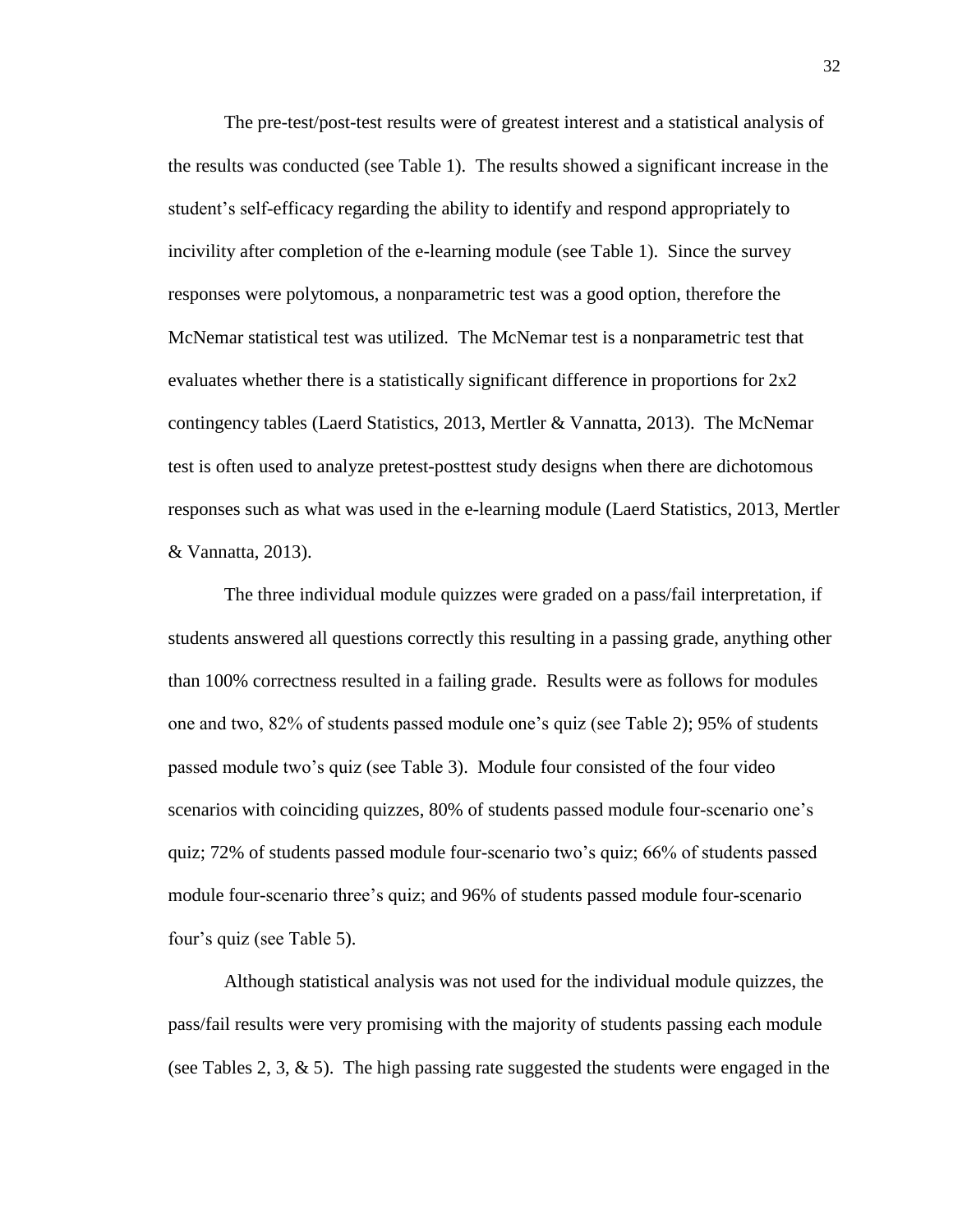content with each module, paying attention, and comprehending the information. Module one and two's questions were based upon comprehension of the material presented, however, module four's questions correlated to the video scenarios and required application of the knowledge. With the majority of students' passing these quizzes, there is further evidence of the e-learning modules' effectiveness in meeting its goals. The results seem to show the students had a more difficult time answering the questions pertaining to the video modules (see Table 5). This may be due to the necessity to apply the knowledge they had previously learned to the video scenarios versus the previous modules where students' read the information and were asked a knowledge-based question pertaining to the material immediately afterwards. It seems the question associated with video scenario three pertaining to confronting someone who displayed uncivil behaviors' proved to be especially difficult for the students (see Table 5). This result correlates to findings within the data from Clark's Civility Scale (questions 11 & 13) that suggested students are less likely to engage in confrontation when others display uncivil behaviors (see Table 4).

The information gleaned from the Clark's Civility Scale rendered interesting results. The scale was used for this project in an attempt to get student's to think about their own involvement in uncivil behaviors, however, the results appeared to show that the students rarely admitted to engaging in uncivil acts (see Table 4). The students answered the majority of the questions with, always and usually when questioned if they engaged in appropriate civil behaviors. When looking closer at the responses however, it seems there are a few patterns of civil and uncivil behaviors emerging. Question 11, for example, shows almost all students answering they avoid taking credit for someone else's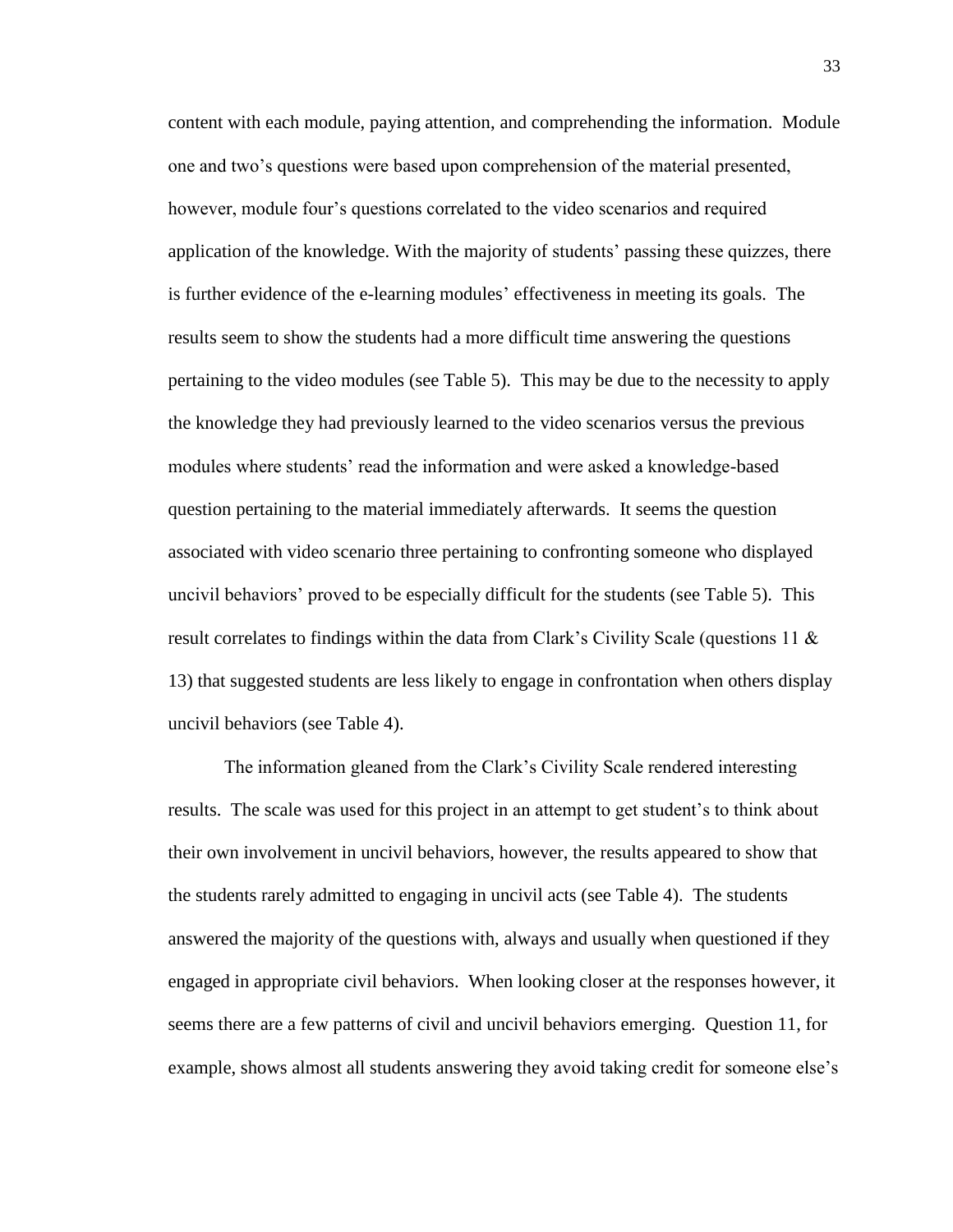work, suggesting this may be seen as taboo amongst nursing students or perhaps being in the academic realm the students are thinking more along the lines of the ramifications of plagiarism and therefore know not to participate in this behavior. Another anomaly is shown on questions four and five; the results suggested that more students admitted to the uncivil acts of making sarcastic remarks and gestures and that they participated in gossip or the spreading of rumors. Questions 11 and 13 dealt with the student's ability to address or confront others who were displaying uncivil behaviors and the results suggested students seemed less willing or capable to do so. Even though the majority of students claimed to display civil behaviors most of the time, the results of the civility scale showed students were still engaging in acts of incivility. These results provided additional evidence that students may benefit from the education provided in the elearning module regarding their ability to define, detect and combat academic incivility.

The statistical analysis of the pre-test/post-test was highly encouraging, showing statistical significance that the students obtained a higher degree of self-efficacy regarding their ability to define, detect, and combat incivility. With the detrimental effects the students can endure at the hands of incivility, it is with great satisfaction the elearning module has shown to be an effective way to help the student's deal with this latent phenomenon. (Tables 1-5)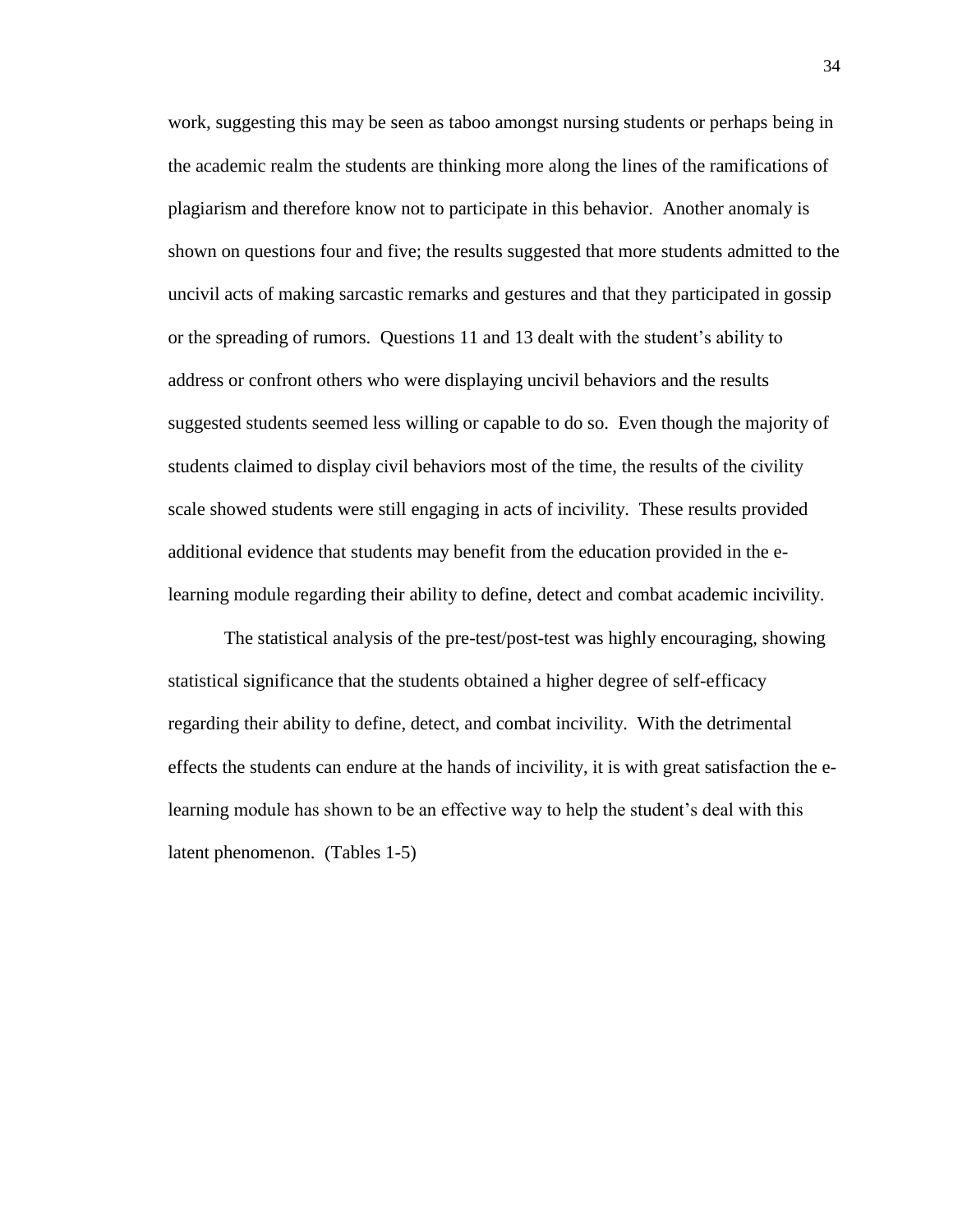#### Table 1

| Questions                                                                                                                          |                                        |                  | Pre-Test & Post-Test $N = 110$ |                  |                                       |               |                                       |               |                       |
|------------------------------------------------------------------------------------------------------------------------------------|----------------------------------------|------------------|--------------------------------|------------------|---------------------------------------|---------------|---------------------------------------|---------------|-----------------------|
| What is your<br>familiarity of<br>academic civility?                                                                               | Very Familiar<br>Pre<br>$N=10$         | Post<br>$N=91$   | Familiar<br>Pre<br>$N=56$      | Post<br>$N=19$   | Somewhat<br>Familiar<br>Pre<br>$N=9$  | Post<br>$N=0$ | Not Familiar<br>Pre<br>$N = 35$       | Post<br>$N=0$ | P-Value<br>$p = 0.05$ |
| How confident<br>are you that you<br>can identify<br>multiple forms of<br>academic<br>incivility?                                  | Very Confident<br>Pre<br>$N=11$        | Post<br>$N=87$   | Confident<br>Pre<br>$N=52$     | Post<br>$N=23$   | Somewhat<br>Confident<br>Pre<br>$N=6$ | Post<br>$N=0$ | Not Confident<br>Pre<br>$N=41$        | Post<br>$N=0$ | $p = 0.05$            |
| When faced with<br>academic<br>incivility how<br>confident are you<br>that you can<br>respond<br>appropriately and<br>effectively? | Very Confident<br>Pre<br>$N=13$        | Post<br>$N=60$   | Confident<br>Pre<br>$N=58$     | Post<br>$N=50$   | Somewhat<br>Confident<br>Pre<br>$N=2$ | Post<br>$N=0$ | Not Confident<br>Pre<br>$N=37$        | Post<br>$N=0$ | $p = 0.05$            |
| I believe<br>academic<br>incivility is a<br>serious problem<br>in nursing?                                                         | <b>Strongly Agree</b><br>Pre<br>$N=13$ | Post<br>$N=66$   | Agree<br>Pre<br>$N=66$         | Post<br>$N=44$   | Disagree<br>Pre<br>$N=6$              | Post<br>$N=0$ | Strongly<br>Disagree<br>Pre<br>$N=25$ | Post<br>$N=0$ | $p = 0.05$            |
| I believe I can<br>make a difference<br>in stopping<br>academic<br>incivility?                                                     | <b>Strongly Agree</b><br>Pre<br>$N=19$ | Post<br>$N = 69$ | Agree<br>Pre<br>$N=80$         | Post<br>$N = 41$ | Disagree<br>Pre<br>$N=5$              | Post<br>$N=0$ | Strongly<br>Disagree<br>Pre<br>$N=6$  | Post<br>$N=0$ | $p=<0.05$             |

*Note*. Question #1. Success = familiar and very familiar; Failure = not familiar and somewhat familiar Question #2 and #3. Success = confident and very confident; Failure = not confident and somewhat confident. Question #4 and #5. Success = agree and strongly agree; Failure=disagree and strongly disagree Overall Conclusion. There is enough evidence to conclude that the proportion of successful responses for the pretest is different from the proportion for the posttest for questions 1-5 after watching the e-learning module. Therefore, we can conclude that the e-learning module had a significant effect on the responses on all five questions of the survey.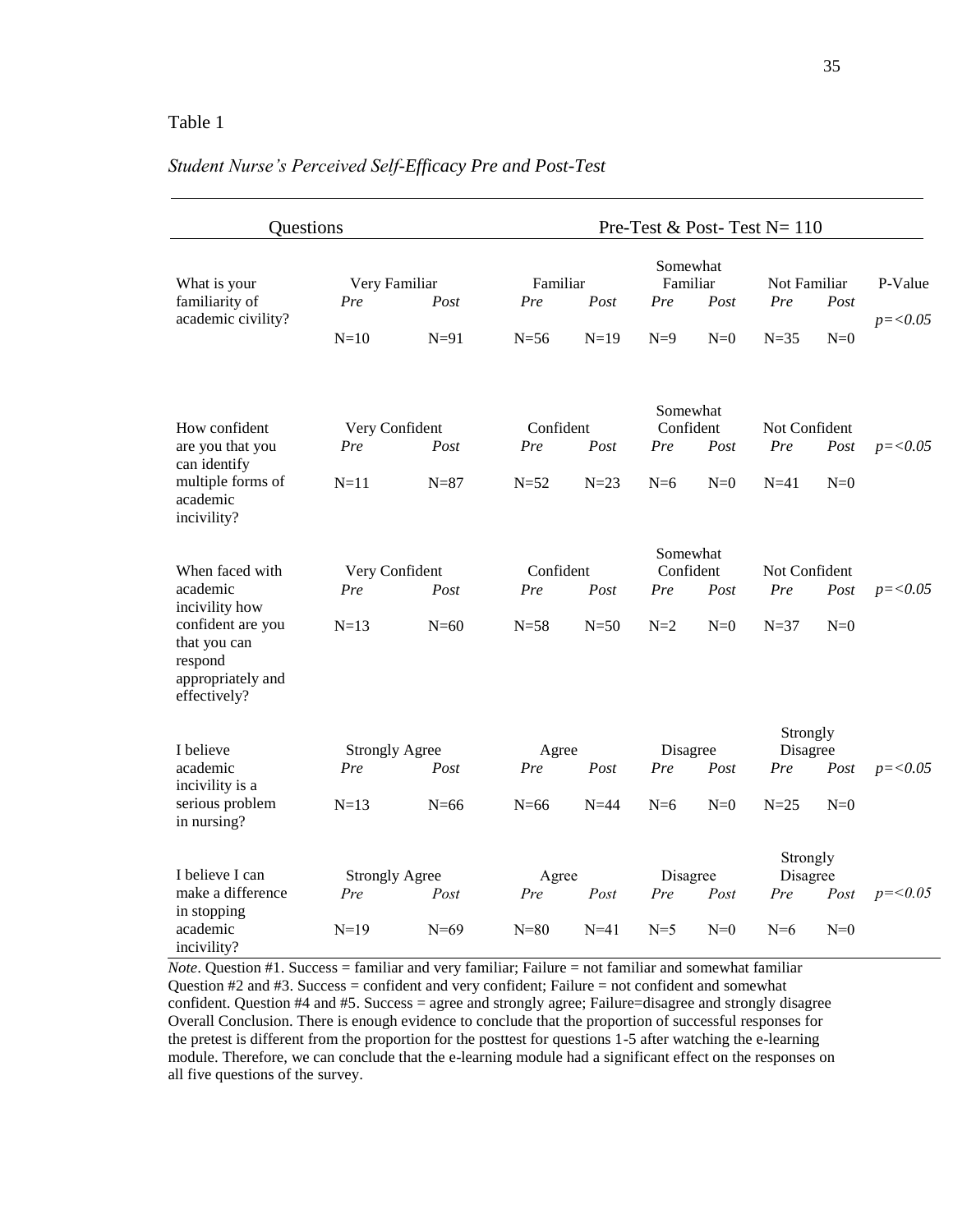#### Table 2

## *Modules 1 Assessment Questions*

|    | <b>Module Questions</b>                                                                                                                                | Pass/Fail $N = 110$ |        |  |
|----|--------------------------------------------------------------------------------------------------------------------------------------------------------|---------------------|--------|--|
|    | 1. Do student nurses have the ethical responsibility to uphold<br>professional standards like the ANA's Code of Ethics?<br>Yes/No                      | <b>Pass</b>         | Fail   |  |
|    | 2. Nurses who are victims or witnesses incivility will likely<br>become accepting of uncivil behaviors or become perpetrator<br>themselves. True/False | $N=91$              | $N=19$ |  |
| 3. | What percentages of new graduate nurses are leaving their<br>first jobs due to incivility?<br>A. 20%<br>B. 30%<br>C. 50%<br>D. 60%                     |                     |        |  |

*Note*. Table 2 represents students who passed or failed the individual module quizzes. Module 1 Quiz: 82% passed.

#### Table 3

*Modules 2 Assessment Questions* 

| <b>Modules Questions</b>                                                                                                                             | Pass/Fail $N=110$ |       |
|------------------------------------------------------------------------------------------------------------------------------------------------------|-------------------|-------|
| As a student it is not my responsibility to report witnessed<br>acts of incivility? Yes/No                                                           | Pass              | Fail  |
| Actions not taken can be considered acts of incivility?<br>True/False                                                                                |                   |       |
| People aren't affected by incivility unless it occurs face-to-<br>face. True/False                                                                   |                   |       |
| Which behaviors are considered uncivil?<br>. Gossiping<br>. Name calling<br>. Refusing to assist a colleague.<br>. Eye Rolling<br>. All of the Above | $N = 104$         | $N=6$ |

*Note*. Table 3 represents students who passed or failed the individual module quizzes. Module 2 Quiz: 95% passed.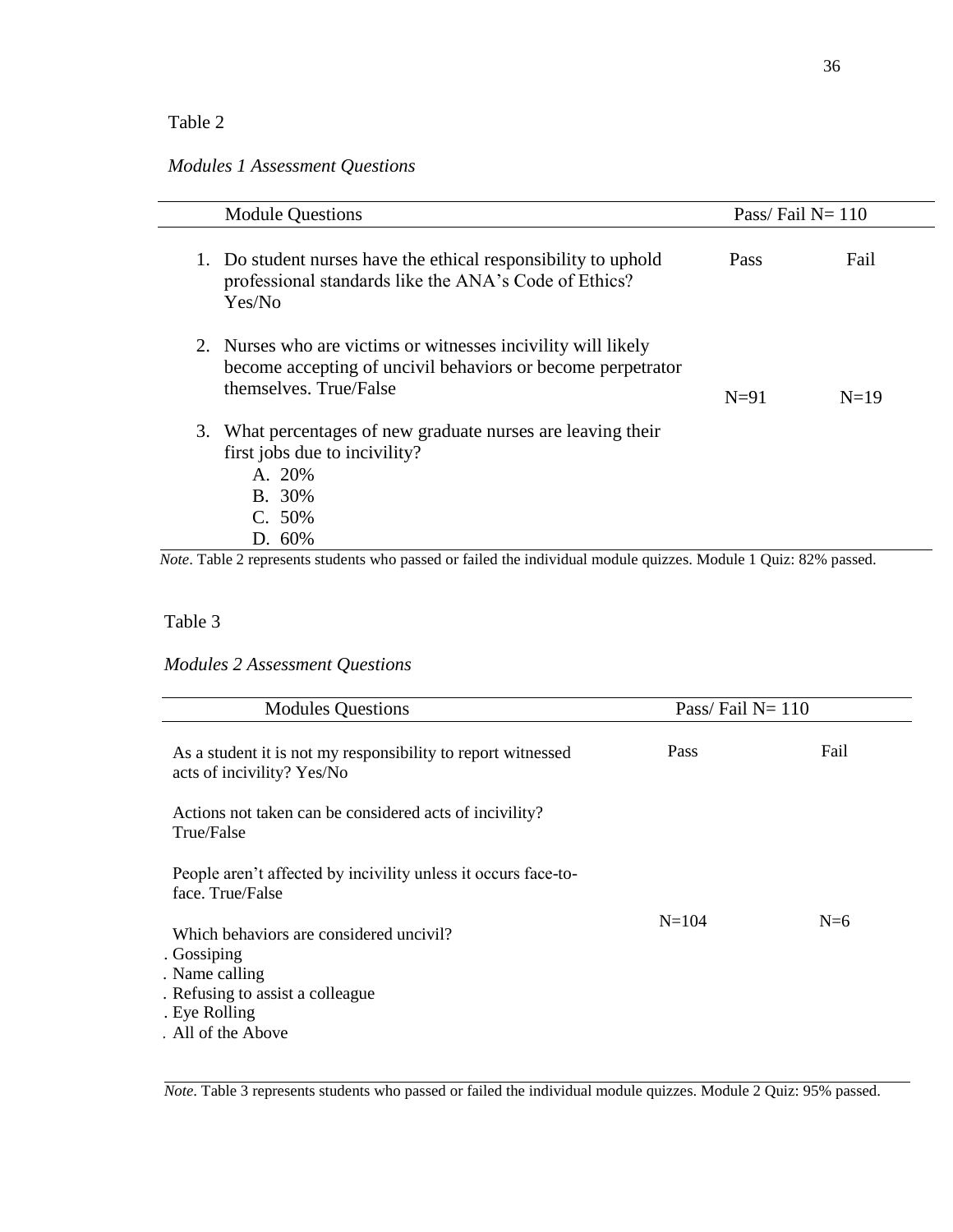## Table 4

## *Module 3 Clark's Civility Index*

|    | Questions                                                                                      | $N = 110$     |                |                  |                  |                  |
|----|------------------------------------------------------------------------------------------------|---------------|----------------|------------------|------------------|------------------|
|    |                                                                                                | <b>ALWAYS</b> | <b>USUALLY</b> | <b>SOMETIMES</b> | <b>RARELY</b>    | <b>NEVER</b>     |
| 1. | Role model civility, professionalism,<br>and respectful discourse                              | 56            | 50             | $\overline{4}$   | $\boldsymbol{0}$ | $\boldsymbol{0}$ |
| 2. | Add value and meaning to the<br>educational experience                                         | 51            | 52             | $\tau$           | $\overline{0}$   | $\overline{0}$   |
| 3. | Communicate respectfully (by e-mail,<br>telephone, face-to-face) and really<br>listen-         | 71            | 33             | 6                | $\mathbf{0}$     | $\mathbf{0}$     |
| 4. | Avoid gossip and spreading rumors                                                              | 60            | 36             | 13               | 1                | $\boldsymbol{0}$ |
| 5. | Avoid making sarcastic remarks or<br>gestures (staged yawning, eye-rolling)                    | 58            | 39             | 13               | $\Omega$         | $\Omega$         |
| 6. | Pay attention and participate in class<br>discussion and activities                            | 66            | 35             | 7                | 2                | $\overline{0}$   |
| 7. | Use respectful language (avoid racial,<br>ethnic, sexual, gender, religiously<br>biased terms) | 87            | 20             | $\boldsymbol{2}$ | 1                | $\boldsymbol{0}$ |
| 8. | Avoid distracting others (misusing<br>media, devices, side conversations)<br>during class      | 65            | 40             | $\overline{4}$   | $\mathbf{1}$     | $\mathbf{0}$     |
| 9. | Avoid taking credit for someone else's<br>work or contributions                                | 100           | 8              | $\mathbf{1}$     | 1                | $\mathbf{0}$     |
|    | 10. Co-create and abide by classroom and<br>clinical norms                                     | 84            | 25             | $\mathbf{1}$     | $\mathbf{0}$     | $\mathbf{0}$     |
|    | 11. Address disruptive student behaviors<br>and promote a safe, civil learning<br>environment  | 56            | 26             | 23               | 5                | $\boldsymbol{0}$ |
|    | 12. Take personal responsibility and stand<br>accountable for my actions                       | 95            | 14             | 1                | $\mathbf{0}$     | $\overline{0}$   |
|    | 13. Speak directly to the person with<br>whom I have an issue                                  | 53            | 41             | 15               | 1                | $\overline{0}$   |
|    | 14. Complete my assignments on time and<br>do my share of the work                             | 93            | 16             | $\mathbf{1}$     | $\overline{0}$   | $\overline{0}$   |
|    | 15. Arrive to class on time and stay for the<br>duration                                       | 87            | 21             | 1                | 1                | $\Omega$         |
|    | 16. Avoid demanding make-up exams,<br>extensions, grade changes, or other<br>special favors    | 79            | 29             | $\overline{2}$   | $\boldsymbol{0}$ | $\overline{0}$   |
|    | 17. Uphold the vision, mission, and values<br>of my organization                               | 92            | 17             | 1                | $\boldsymbol{0}$ | $\overline{0}$   |
|    | 18. Listen to and seek constructive                                                            | 81            | 28             | 1                | $\mathbf{0}$     | $\mathbf{0}$     |
|    | feedback from others<br>19. Demonstrate an openness to other                                   | 76            | 32             | $\overline{c}$   | $\theta$         | $\mathbf{0}$     |
|    | points of view<br>20. Apologize and mean it when the<br>situation calls for it                 | 89            | 20             | 1                | $\boldsymbol{0}$ | $\boldsymbol{0}$ |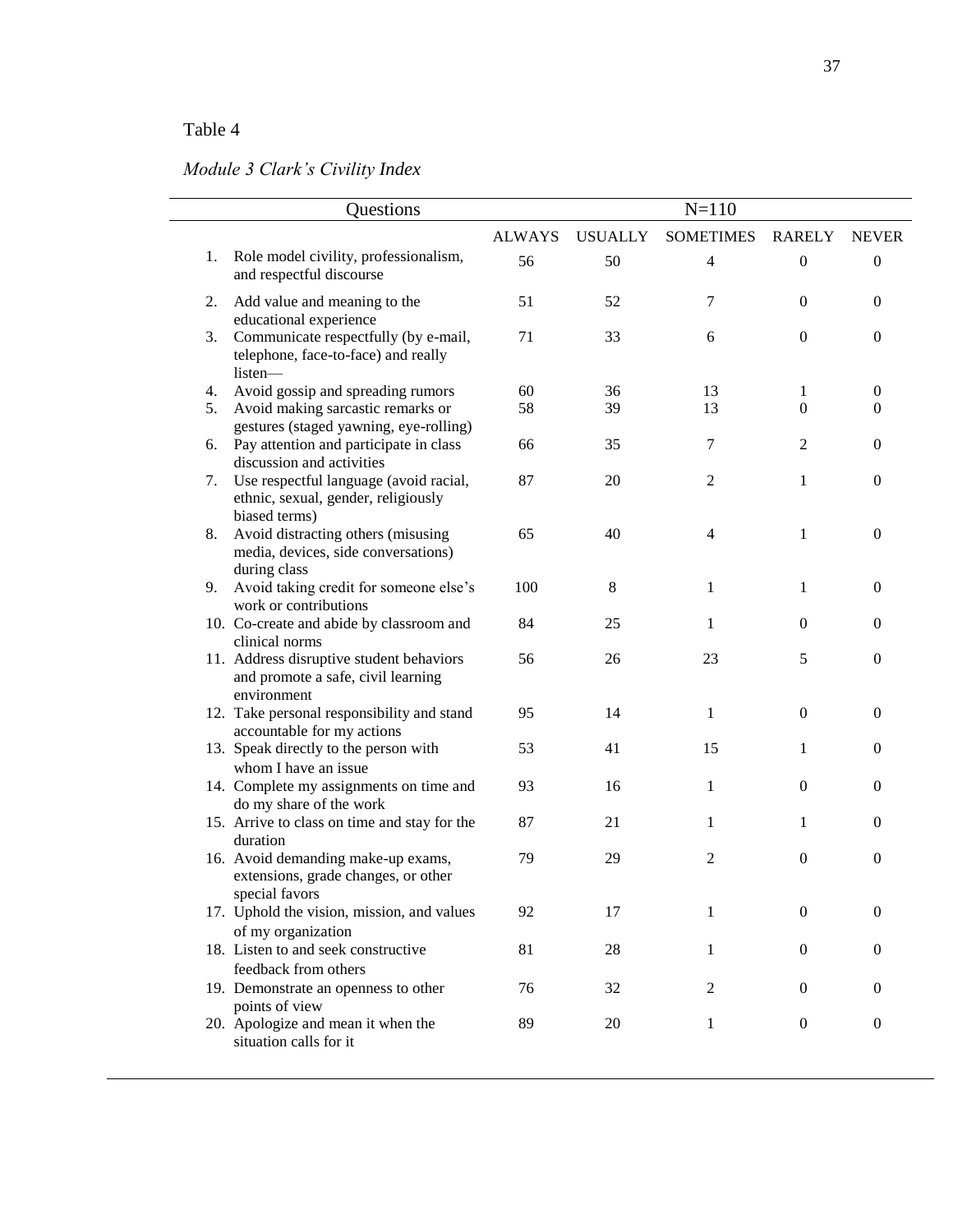## *Modules 4 (1-4) Questions for Individual Video Scenarios*

|    | Scenarios 1 - 4     |                                                                                                                                                                                                                                                                                                                                                    | Pass/Fail $N=110$ |        |
|----|---------------------|----------------------------------------------------------------------------------------------------------------------------------------------------------------------------------------------------------------------------------------------------------------------------------------------------------------------------------------------------|-------------------|--------|
|    | Module 4 Scenario 1 |                                                                                                                                                                                                                                                                                                                                                    | Pass              | Fail   |
|    |                     | 1. Interrupting class is a form of academic incivility. True/False                                                                                                                                                                                                                                                                                 |                   |        |
| 2. |                     | Do you believe this situation warrants an intervention? Yes/No                                                                                                                                                                                                                                                                                     |                   |        |
| 3. |                     | Who do you think should have a respectful conversation with John? One of<br>his fellow Students/Instructor                                                                                                                                                                                                                                         |                   |        |
| 4. | B.                  | Validate the facts (choose only the facts).<br>A. Traffic was terrible.<br>John was late for class.<br>C. John asked another student a question during lecture.<br>D. The student next to John was angry.                                                                                                                                          | $N=88$            | $N=22$ |
|    | Module 4 Scenario 2 |                                                                                                                                                                                                                                                                                                                                                    | Pass              | Fail   |
|    | C.                  | 1. How would you show Tom empathy during the respectful conversation?<br>A. Make sure Tom understands his actions were unacceptable.<br>B. Repeat the situation and give specific details.<br>Truly listen to Tom's point of view.<br>D. Report the interaction to the administrator.                                                              | $N=80$            | $N=30$ |
|    | $E_{\rm c}$         |                                                                                                                                                                                                                                                                                                                                                    |                   |        |
|    | Module 4 Scenario 3 |                                                                                                                                                                                                                                                                                                                                                    | Pass              | Fail   |
| 1. | uncivil?            | How would you deliver the message that you thought the interaction was                                                                                                                                                                                                                                                                             |                   |        |
|    |                     | A. Immediately during report so it doesn't happen again and the nurse<br>knows where you stand.<br>B. Ask to speak to the nurse in private right away; you can't spend<br>your day upset.<br>C. Wait for a little while and reflect on the situation and then ask the<br>nurse to speak privately if you determine it warrants an<br>intervention. | $N=73$            | $N=37$ |
| 1. | Module 4 Scenario 4 | The student's decision to go ahead and complete the work without the third<br>group member can be considered inaction and is a form of incivility.                                                                                                                                                                                                 | Pass              | Fail   |
| 2. | True/False          | Working in groups is an important skill and one student's need to develop in<br>nursing school? True/False                                                                                                                                                                                                                                         | $N = 106$         | $N=4$  |

*Note*. Table 5 represents students who passed or failed the individual module quizzes Scenario1: 80% passed. Scenario 2: 72% passed. Scenario 3:66% passed, and Scenario 4: (96% of students passed.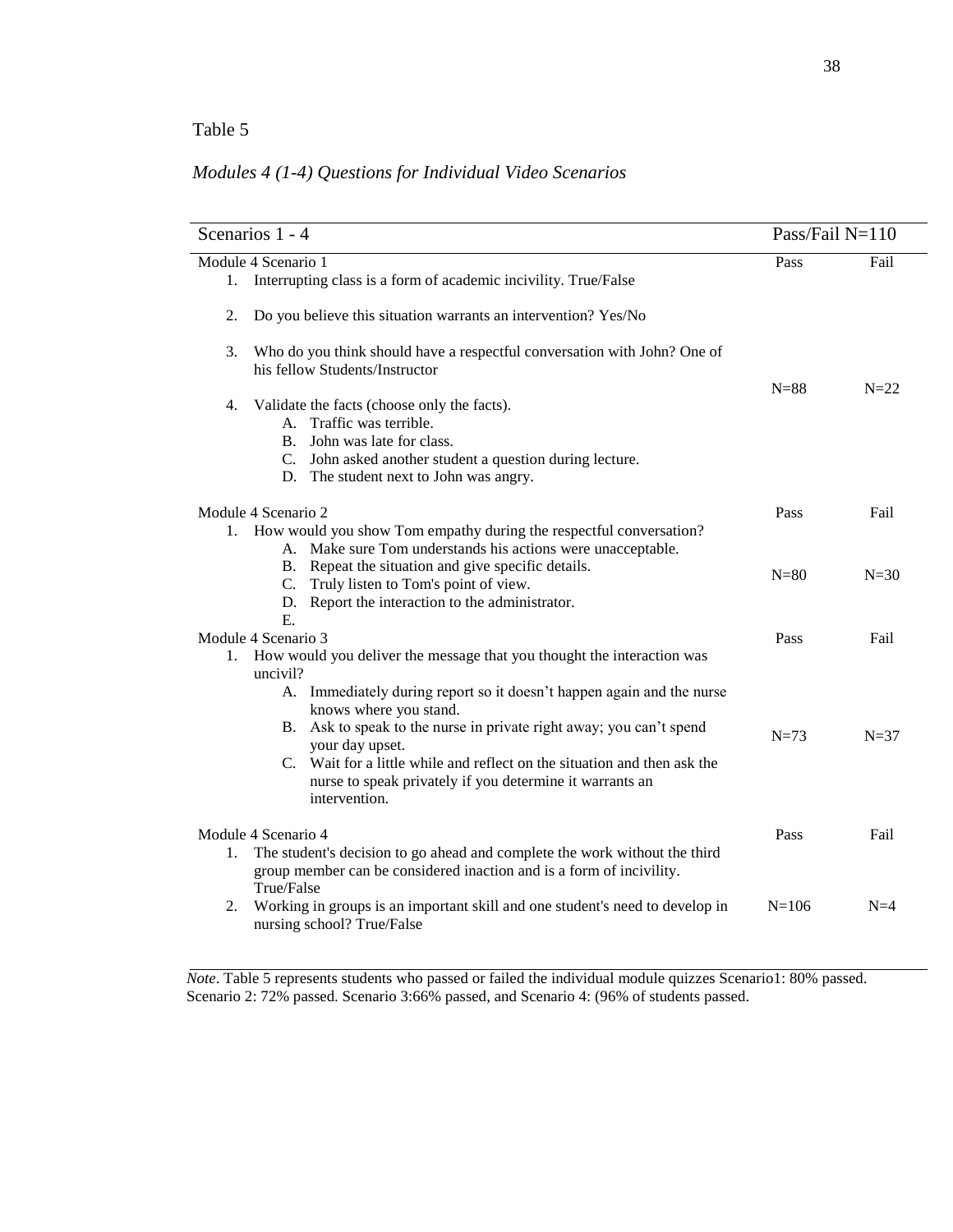#### **Achievements**

This was the first time an e-learning module was successfully implemented in the ADN program at this particular community college. The directors of both the ADN and practical nursing (PN) degree programs at the implementation site have expressed their interest in the continued use of the e-learning module as a part of the curriculum and asked for permission to use it as one of the schools strategic planning and retention initiatives. There has also been interest, in the form of informal conversations with local nursing educators, for the use of the module at the local hospital for an educational component of nursing mentor orientation and at the local south eastern health education center (SEHEC) to potentially set up the module for continued education credit.

#### **Recommendations for Improvements**

The e-learning module contained video scenarios; these scenarios could be made more generalized in its content to better help students recognize more varied forms of incivility rather than a few specific cases. The number of quizzes could be replaced with a single cumulative test at the end of the e-learning module. By testing at the end, one could possibly obtain information regarding content mastery rather than brief quizzes at the end of each module, which may not show a true understanding but rather an ability to memorize information for a short period of time. Another recommendation would be for students to sign a contractual agreement to act in a civilized manner and follow the chain of command for reporting acts of incivility.

#### **Plan for Sustainability**

The implementation site has stated interest in continuing the use of the incivility e-learning module on an annual basis to be given to incoming freshman ADN and PN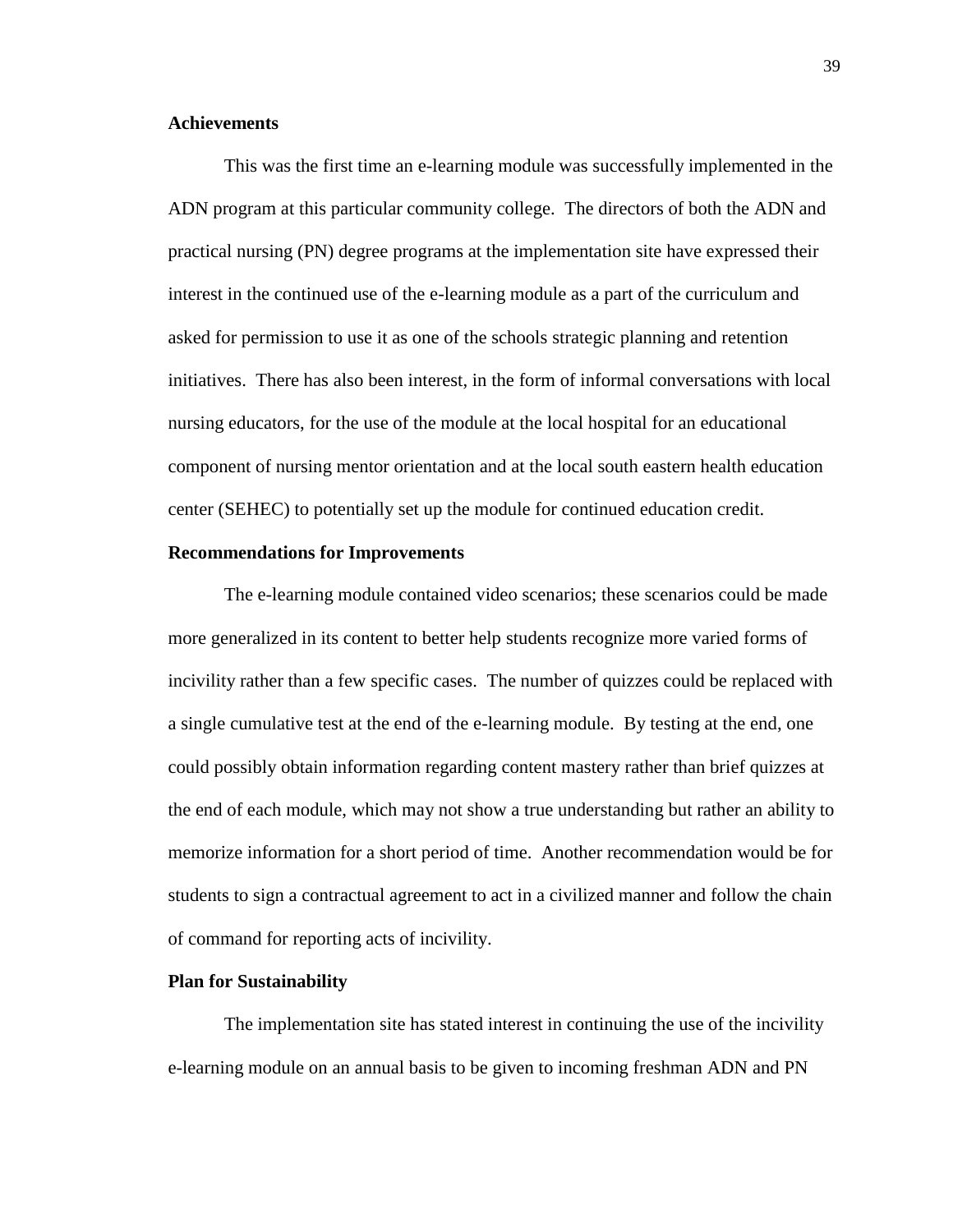students. Next steps would include obtainment of a copyright for the e-learning module and dissemination to interested schools of nursing. It is with optimism that schools of nursing will be interested in and adopt into their programs the ready-made educational elearning module with evidence-based content and statistically significant results.

#### **Utilization and Reporting of Results**

The e-learning module and the results were met with enthusiasm at the implementation site. Outcomes from the employment of the e-learning module will be presented on the project leader's DNP presentation day and will be uploaded into ProQuest. Future presentations may include poster or podium presentations as well as potential manuscript submissions.

#### **Conclusion**

Incivility is an unfortunate factor in nursing and it appears to have its grip on the newest and arguably most instrumental members of the profession. Without proper education on ways to identify and appropriately respond to incivility, nursing students are at risk for long lasting complications that can inevitably affect the students' nursing careers. Schools of nursing should be implored to take responsibility and include incivility education in their nursing programs. The incivility e-learning module can serve as a model and a template for schools of nursing to help provide effective education and help in the eradication of academic incivility for the future generation of nurses.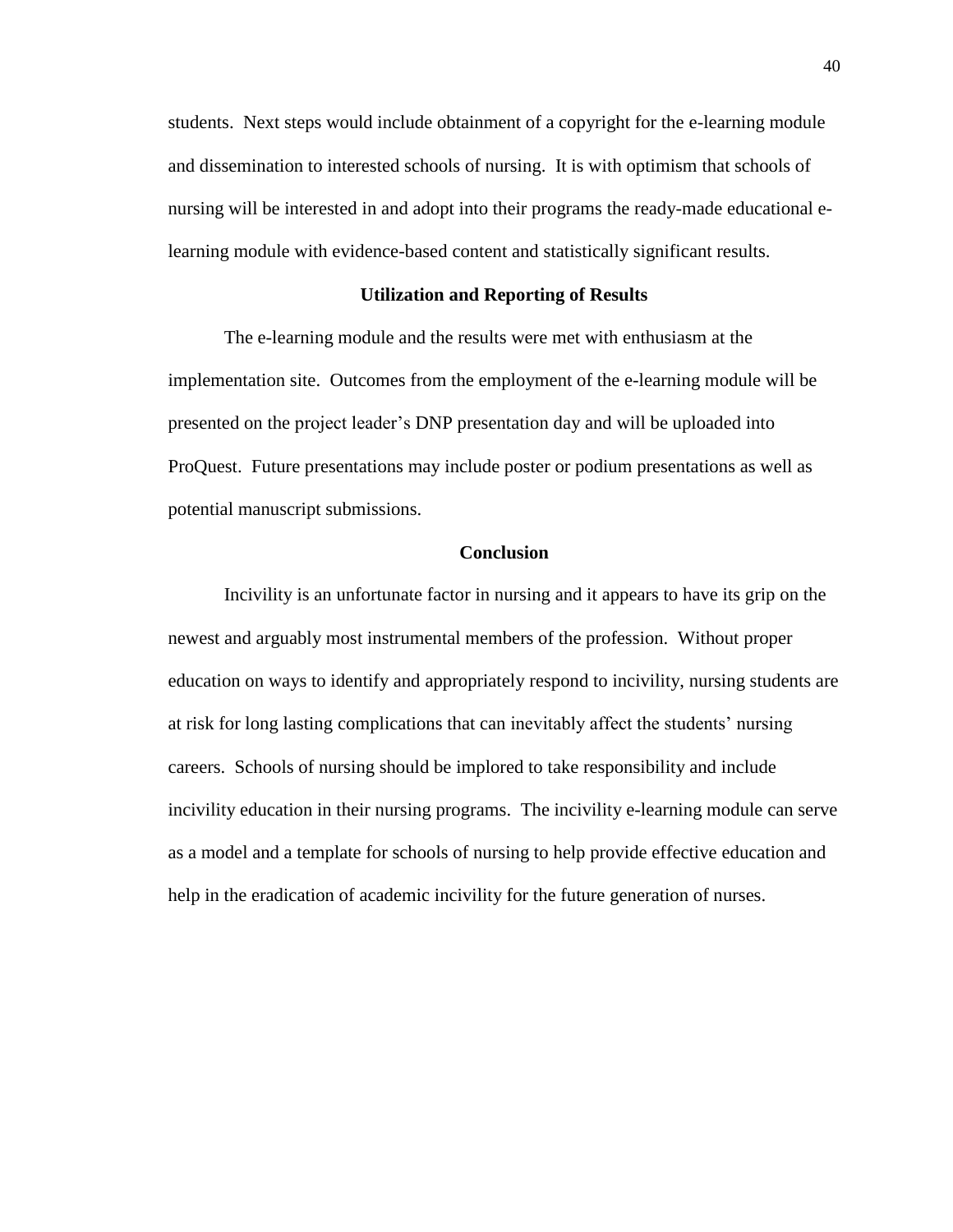#### References

Agency for Healthcare Research and Quality: Advancing Excellence in Health Care. (2013). *National healthcare quality report, 2013.* Retrieved from:

<http://www.ahrq.gov/research/findings/nhqrdr/nhqr13/index.html>

- Aiken, L.H., Clarke, S.P., Sloane, D.M., Sochalski, J. & Silber, J.K. (2002). Hospital nurse staffing and patient mortality, nurse burnout, and job dissatisfaction. *The Journal of the American Medical Association,* 288 (16), 1987–1993.
- Altmiller, G. (2012). Student perceptions of incivility in nursing education: Implications for educators. *Nursing Education Perspectives, 33*(1), 15-20.
- American Nurses Association. (ANA)(2011). *Conflict Engagement.* Retrieved from: <http://www.nursingworld.org/MainMenuCategories/Certification> and Accreditation/Continuing-Professional-Development/Conflict-Engagement/default.aspx

Bandura, A. (1997-2001). Self-efficacy: The Exercise of Control. Freeman, New York.

- Burgess, C., & Patton Curry, M. (2014). Transforming the Health Care Environment Collaborative. *AORN Journal, 99*(4), 529-539. doi:10.1016/j.aorn.2014.01.012
- Butts, J. B., & Rich, K. L. (2015). *Philosophies and theories for advanced nursing practice.* Sunbury, MA: Jones and Bartlett.
- Caza, B., & Cortina, L. (2007). From insult to injury: explaining the impact of incivility. *Basic and Applied Social Psychology, 29,* 335-350.
- Ceravolo, J.D., Schwartz, G.D., Foltz-Ramos, M.K., & Castner, J. (2012). Strengthening communication to overcome lateral violence. *Journal of Nursing Management, 20*(5), 599-606.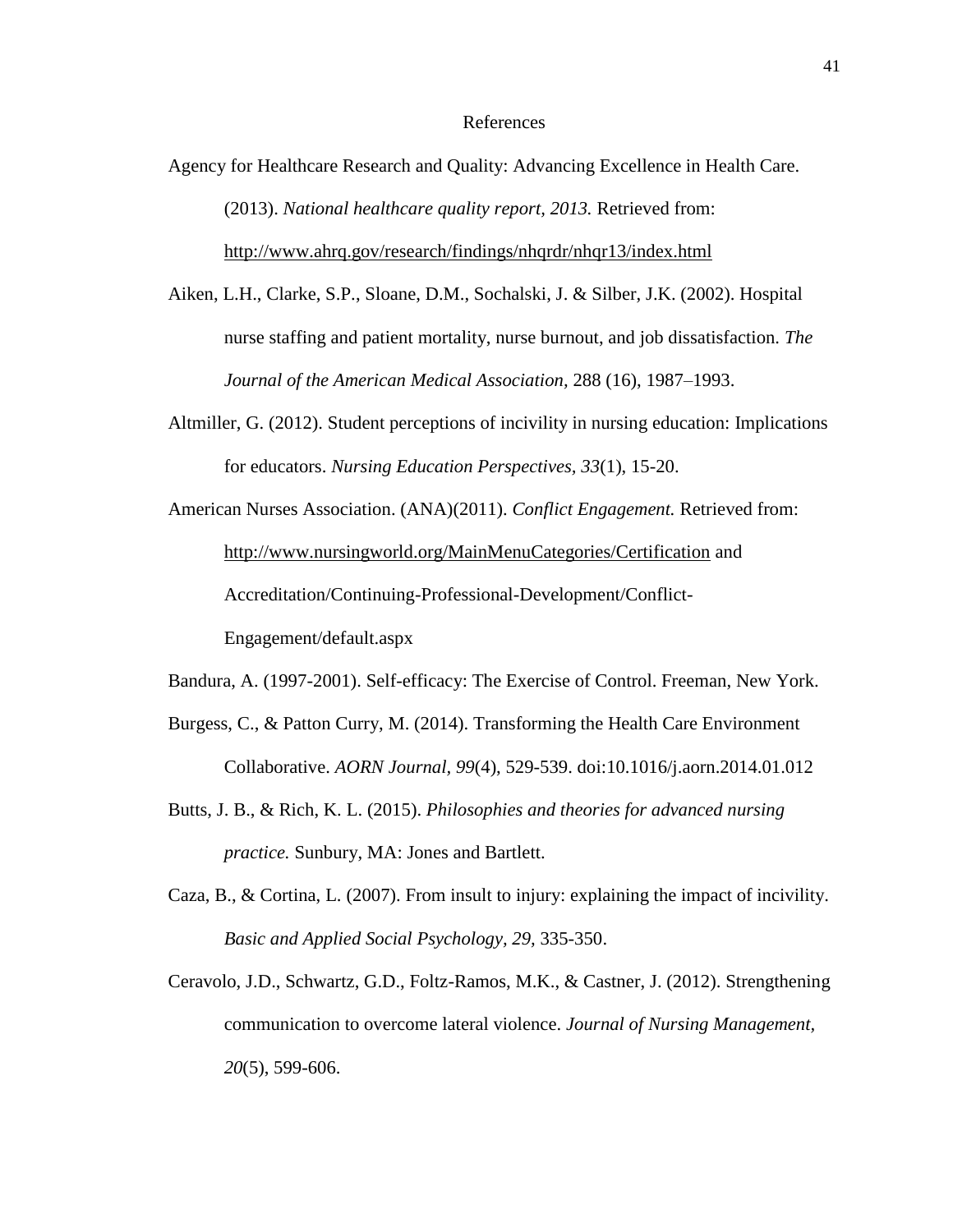- Chinn, P. (1999). *Peace & Power: Building communities for the future.* Sunbury, MA: Jones and Bartlett.
- Clark, C. M., & Davis-Kenaley, B. L. (2011). Faculty empowerment of students to foster civility in nursing education: A merging of two conceptual models. *Nursing Outlook,* 59(3), 158- 165.
- Clark, M. C., & Springer, P. (2007). Incivility in nursing education: A descriptive study of definitions and prevalence. *Journal of Nursing Education, 46,* 7-14.
- Clark, M.C., & Springer, J.P. (2010). Academic nurse leaders' role in fostering a culture of civility in nursing education. *Journal of Nursing Education, 49*(6), 319-325.
- Cortina, L. M., Magley, V. J., Williams, J., & Langhout, R. (2001). Incivility in the workplace: incidence and impact. *Journal of Occupational health Psychology, 6,*  64-80.
- Coursey, H.J., Rodriguez, E.R., Dieckmann, S.L., & Austin, N.P. (2013). Successful Implementation of Policies Addressing Lateral Violence. *Association of perioperative Nurses, 97*(1), 101-108.
- Croft, K.R., & Cash, A.P. (2012). Deconstructing contributing factors to bullying and lateral violence in nursing using a postcolonial feminist lens. *Contemporary Nurse, 42*(2), 226-239.
- D'ambra, A.M., & Andrews, D.R. (2014). Incivility and new graduate nurses: an integrated review of the literature. *Journal of Nursing Management*, *22*(6), 735- 742. doi:10.1111/jonm.12060
- Fowler, G. (2011). Is lateral violence training needed in nursing schools? *South Carolina Nurse,* April-May, June, p. 9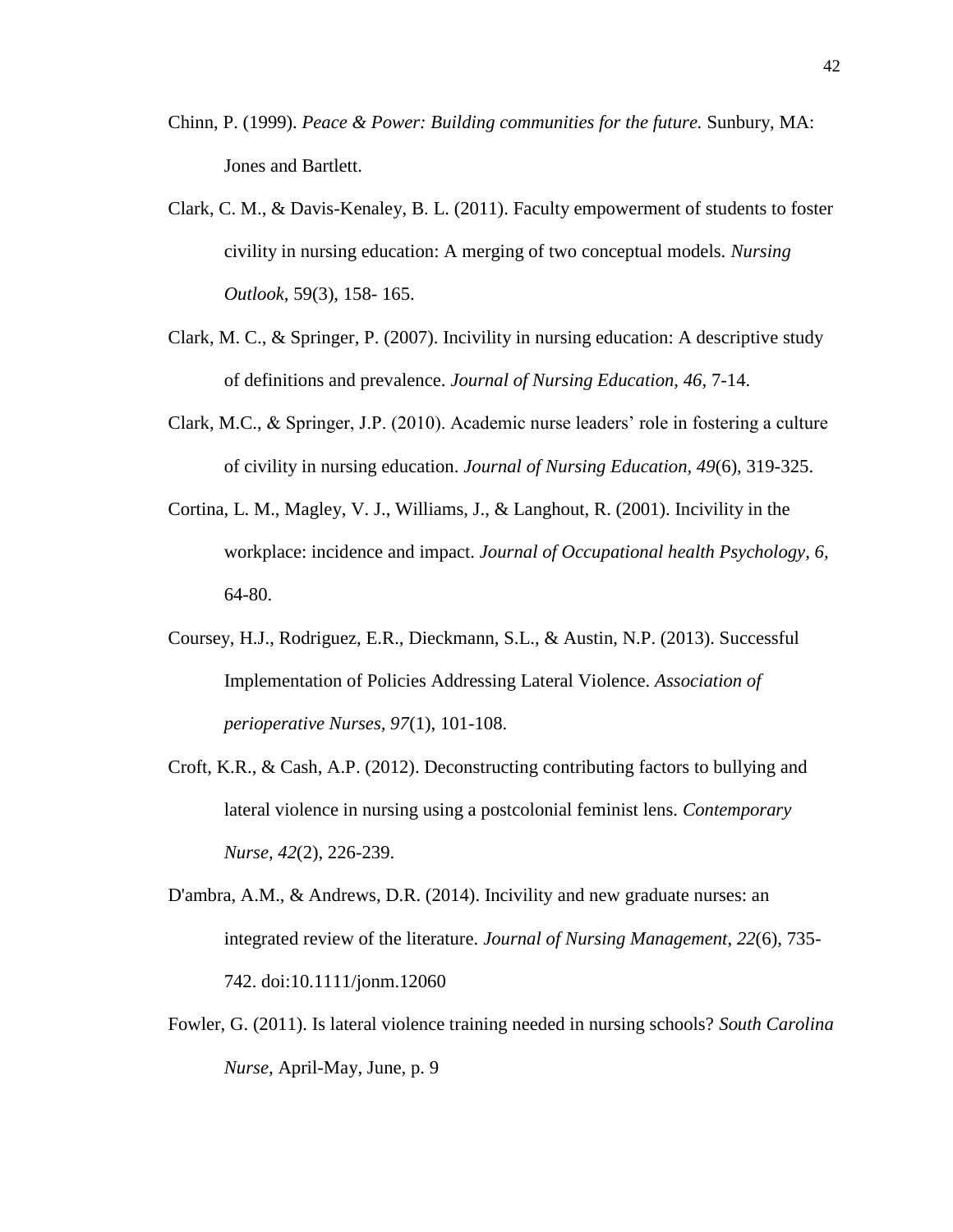- Fraher, E. P., Belskey, D., W., Carpenter, J., M., & Gaul, K. (2008). *A Study of Associate Degree Nursing Program Success*. A report prepared for the North Carolina Community College System. Retrieved from The North Carolina Health Professions Data System at The Cecil G. Sheps Center for Health Services Research website: http://www.shepscenter.unc.edu /hp/publications/NCCCS\_ADN\_Report.pdf
- Goldenburg, D., Iwasiw, C., & MacMaster, E., (1997). Self-efficacy of senior baccalaureate nursing students and preceptors. *Nurse Education Today.* 17(4), 303-310. doi: 10.1016/S0260-6917(97)
- Guidroz, M.A., Burnfield-Geimer, L.J., Clark, O., Schwetschenau, M.H., & Jex, M.S. (2010). The nursing incivility scale: Development and validation of an occupational-specific measure. *Journal of Nursing Measurement*, 18(3), 176-196.
- Institute of Medicine. (IOM) (2001). *Crossing the quality chasm: A new health system for the 21st century*. Washington, D.C: National Academy Press.

<http://www.rwjf.org/content/dam/farm/reports/reports/2011/rwjf67190>

Institute of Medicine. (IOM) (2011). *The future of nursing: Leading change, advancing health.* Washington, D.C: National Academy Press.

<http://www.rwjf.org/content/dam/farm/reports/reports/2011/rwjf67190>

Institute of Safe Medical Practices. (2004). *Survey Shows Workplace Intimidation Adversely Affects Patient Safety.* Huntingdon Valley, PA. Retrieved from: <https://www.ismp.org/pressroom/pr20040331.pdf>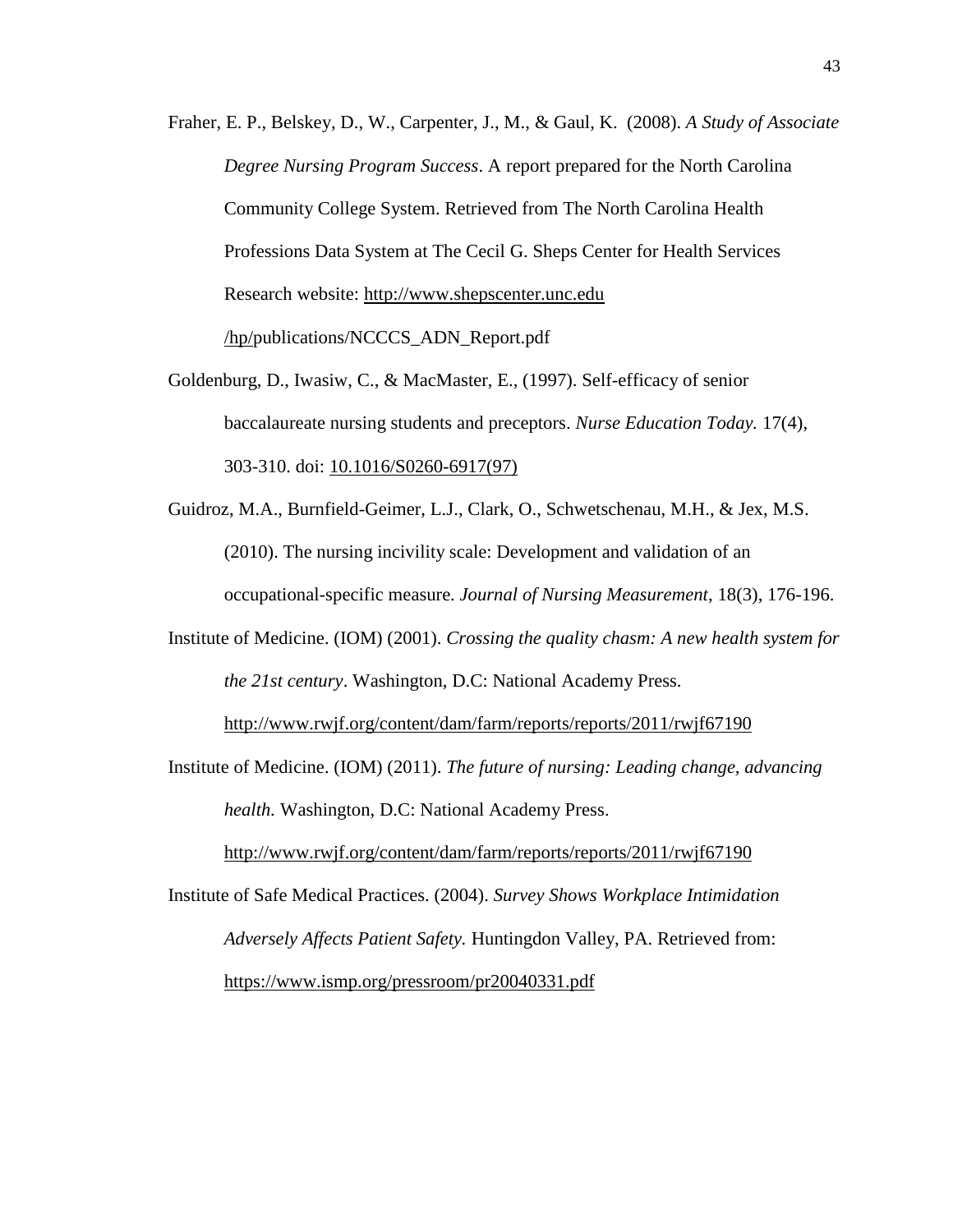Interprofessional Education Collaborative. (2011). *Core competencies for interprofessional collaborative practice: Report of an expert panel.* Washington, DC: Interprofessional Education Collaborative. Retrieved from http://www.aacn.nche.edu/education/pdf/IPECReport.pdf

Khadjehturian, R. E. (2012). Stopping the Culture of Workplace Incivility in Nursing. *Clinical Journal of Oncology Nursing*, *16*(6), 638-639. doi:10.1188/12.CJON.638-639

- Lachman, V.D. (2009). Ethics, law, and policy. Practical use of the nursing code of ethics: part I. *MEDSURG Nursing*, *18*(1), 55-57.
- Lachman, V.D. (2014). Ethical Issues in the Disruptive Behaviors of Incivility, Bullying, and Horizontal/Lateral Violence. *The Journal of Ethics, Law, and Policy, 23*(1), 56-60.
- Laerd Statistics. (2013). *McNemar's test using SPSS statistics.* Retrieved from: https://statistics.laerd.com/spss-tutorials/mcnemars-test-using-spss-statistics.php
- Leiter, M., Price, S., & Laschinger, H. (2010). Generational differences in distress, attitudes and incivility among nurses. *Journal Of Nursing Management*, *18*(8), 970-980. doi:10.1111/j.1365-2834.2010.01168.x
- Longo, J. (2010). Combating disruptive behaviors: Strategies to promote a healthy work environment" *OJIN: The Online Journal of Issues in Nursing,* 15 (1). DOI: 10.3912
- Luparell, S. (2008). Incivility in Nursing Education: Let's put an end to it. *NSNA Imprint,*  April-May, p. 42-46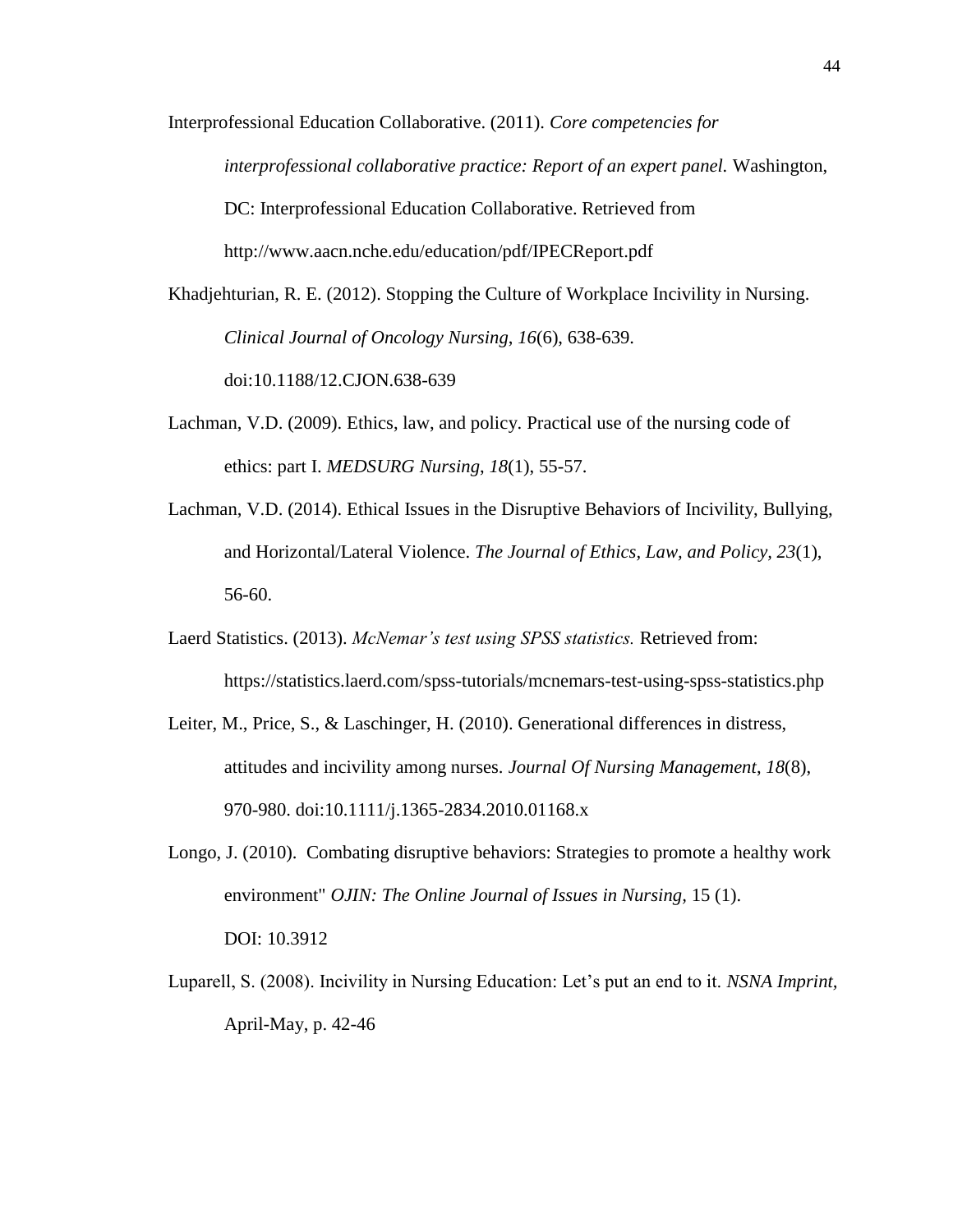- Luparell, S. (2011). Incivility in nursing: The connection between academia and the clinical settings. *Critical Care Nurse, 31*(2), 92-95
- Magnavita, N., & Heponiemi, T. (2011). Workplace violence against nursing students and nurses: An Italian experience. *Journal of Nursing Scholarship*, *43*(2), 203- 210. doi:10.1111/j.1547-5069.2011.01392.x
- Marchiondo, K., Marchiondo, L., & Lasiter, S. (2009). Faculty incivility: effects on program satisfaction of BSN students. *Journal of Nursing Education, 49*(11), 608- 614.
- Mason, D. J., Leavitt, J. K., & Chaffee, M. W. (2014). Policy & politics in nursing health care (6th ed.). St. Louis, MO: Elsevier Saunders
- Merriam-Webster Online Dictionary. (2014). Incivility. Retrieved from: <http://www.merriam-webster.com/dictionary/incivility>
- Mertler, C., A., & Vannatta, R., A. (2013). *Advanced and multivariate statistical methods: Practical application and interpretation.* Glendale, CA: Pyrczak Publishing.
- Meyer J P, Allen N J and Smith C (1993), "Commitment to Organizations and Occupations: Extension and Test of a Three-component Conceptualization", *Journal of Applied Psychology*, Vol. 78, pp. 538-551.
- National Institute for Occupational Safety and Health. (NIOSH)(2004). Most workplace bullying is worker to worker, early findings from NIOSH study suggest. Retrieved from: <http://www.cdc.gov/niosh/updates/upd-07-28-04.html>
- National League for Nursing. (2005). *The scope of practice for academic nurse educators.* New York, NY: Author.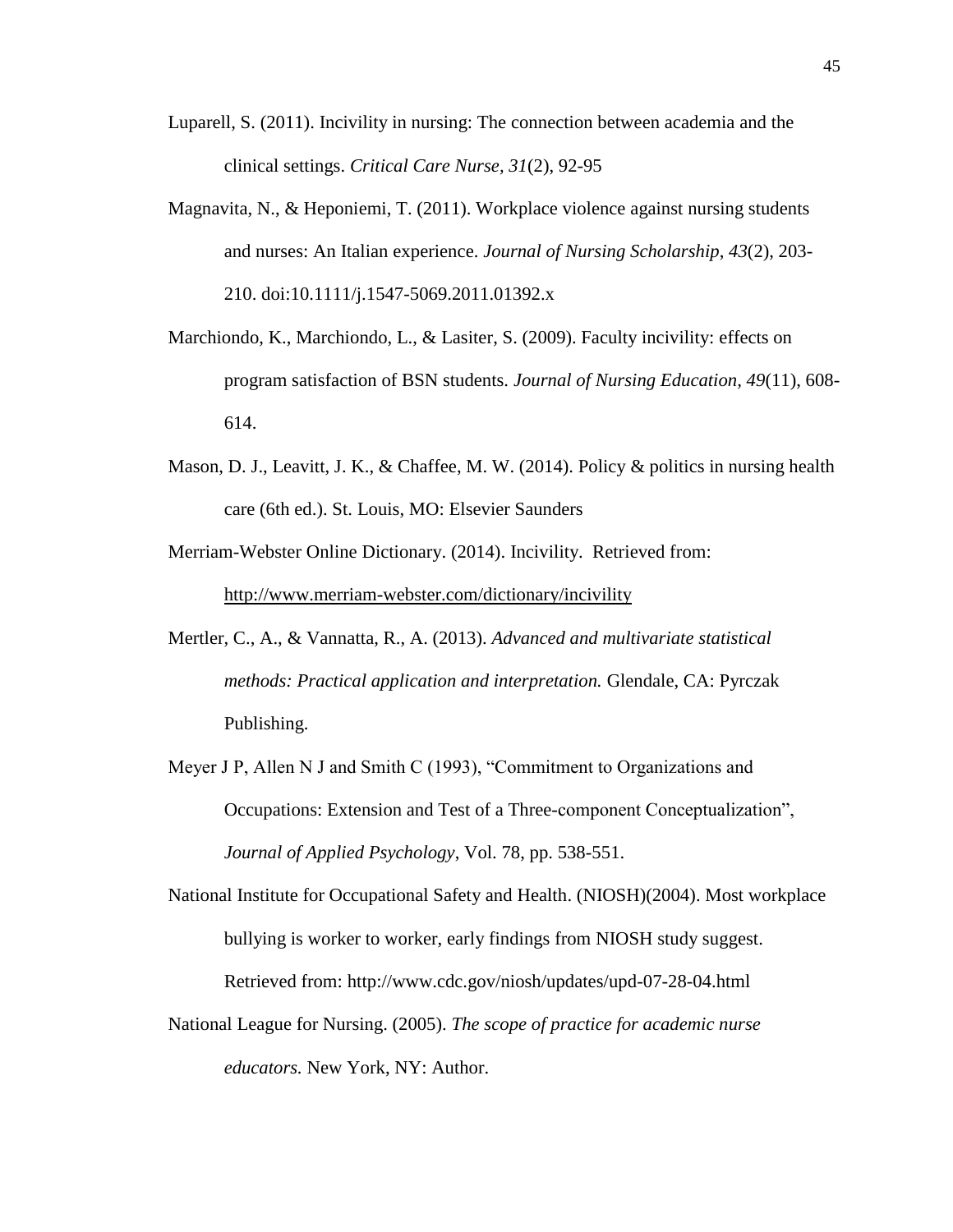- Robertson, J. E. (2012). Can't we all just get along? A primer on student incivility in nursing education. *Nursing Education Perspectives*, *33*(1), 21-26. doi:10.5480/1536-5026-33.1.21
- Shanta, L. L., & Eliason, R.M. A. (2013). Application of an empowerment model to improve civility in nursing education. *Nurse Education in Practice, 14*(), 82-86.
- Smith, L., Andrusyszyn, M., & Spence-Lashchinger, H. (2010). Effects of workplace incivility and empowerment on newly graduated nurses' organizational commitment. *Journal of Nursing Management, 18*(), 1004-1015. Stramm, B.H., 2009. The Concise ProQOL Manual.org, Pocatrell, ID.
- Spence-Laschinger, H. K. (2014). Impact of Workplace Mistreatment on Patient Safety Risk and Nurse-Assessed Patient Outcomes. *Journal of Nursing Administration*, *44*(5), 284-290. doi:10.1097/NNA.0000000000000068
- Spreitzer, G. (1995). Psychological empowerment in the workplace: dimensions, measurements and validation. *Academy of Management Journal, 38*(5), 1442- 1465.
- The Joint Commission. (2008). The Joint Commission targets bad behavior. *Healthcare Purchasing News*, *32*(9), 40.
- The Joint Commission. (2008). Behaviors that undermine a culture of safety. *Sentinel Event Alert*, *40*. Retrieved from [http://www.jointcommission.org/sentinel event](http://www.jointcommission.org/sentinel%20event%20alert%20issue%2040%20behaviors%20that%20undermine%20a%20culture%20of%20safety/)  [alert issue 40 behaviors that undermine a culture of safety/.](http://www.jointcommission.org/sentinel%20event%20alert%20issue%2040%20behaviors%20that%20undermine%20a%20culture%20of%20safety/)
- Trossman, S. (2011). The art of engagement: Nurses, ANA work to address conflict. *American Nurse*, *43*(5), 1-8.